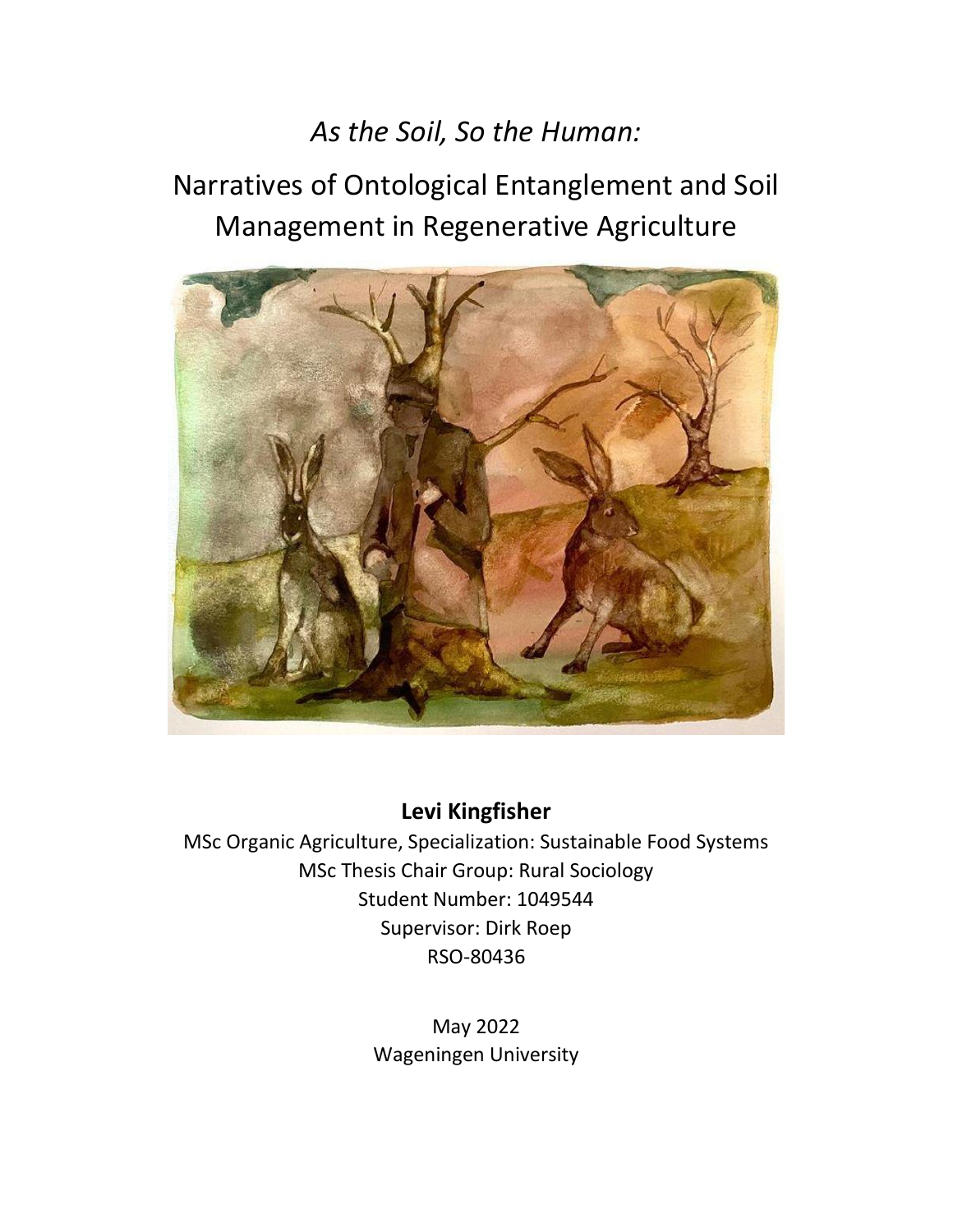# <span id="page-1-0"></span>Abstract

Regenerative agriculture is a diverse, highly contested, and rapidly developing sustainable agriculture movement. It has been lauded for its transformative potential, and criticized for its incoherence and susceptibility for corporate co-option. At the heart of regenerative agriculture is an effort to engage with soil life rather than bypass it; this ethos and the messiness of the movement indicate that a range of novel human-soil relations may emerge within this space. Semi-structured interviews were conducted with members of intermediary organizations – research institutes, consultants, and NGOs, among others – that are active in promotion and advocacy for adoption of regenerative practices in order to explore these changing human-soil relations. Interviews focused on conceptualizations of soil (life), forms of analysis and knowledge production around soils, regenerative soil management, and the larger goals of regenerative agriculture, including addressing climate change and improving the economic situation of farmers. Results were subject to narrative analysis, which indicated that respondents acknowledged the fact that soils are living, rather than inert substrates reducible to chemical and physical criteria. Soil biology was understood and engaged with to different extents, and a wide range of analytical tools were used to scrutinize soil, including microscopy, genetic testing, measurement of soil organic carbon, among others. Overall, narratives indicate that a wide range of human-soil relations can be identified within regenerative agriculture, including care, exploitation, and relatively novel mechanisms of commodification and financialization of soil life through the development of soil carbon credits. Further, results indicate that this variation is produced by differences in human approaches to understanding, analyzing, and managing soil life; different approaches to producing knowledge about soils facilitates the creation of different kinds of relations. Building on the narratives, it is argued that the human should be theoretically (re)centered in the social science study of regenerative agriculture and human-soil relations, in order to maintain a uniquely human sense of responsibility to address, among other challenges, climate change. Similarly, the role of alternative ontological outlooks on soils and nature in food system transformation is discussed.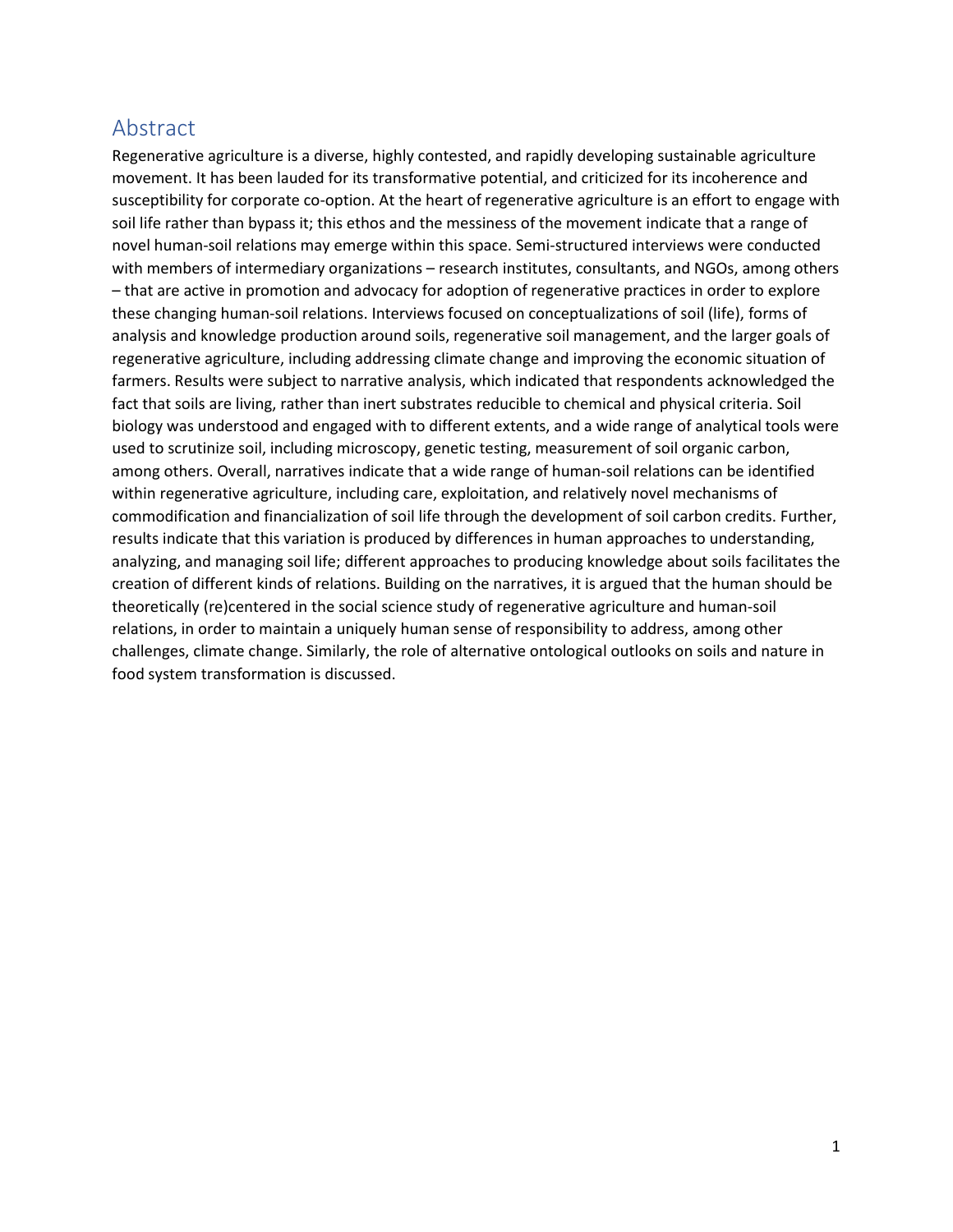# Contents

| 3.4 What is ontology? Disambiguation and orientation of the researcher's interpretation 20                   |  |
|--------------------------------------------------------------------------------------------------------------|--|
|                                                                                                              |  |
|                                                                                                              |  |
|                                                                                                              |  |
|                                                                                                              |  |
| 3.7 A note on the researcher's positionality: towards a 21 <sup>st</sup> century Anishinaabe perspective  23 |  |
|                                                                                                              |  |
|                                                                                                              |  |
|                                                                                                              |  |
|                                                                                                              |  |
|                                                                                                              |  |
|                                                                                                              |  |
|                                                                                                              |  |
|                                                                                                              |  |
|                                                                                                              |  |
|                                                                                                              |  |
|                                                                                                              |  |
|                                                                                                              |  |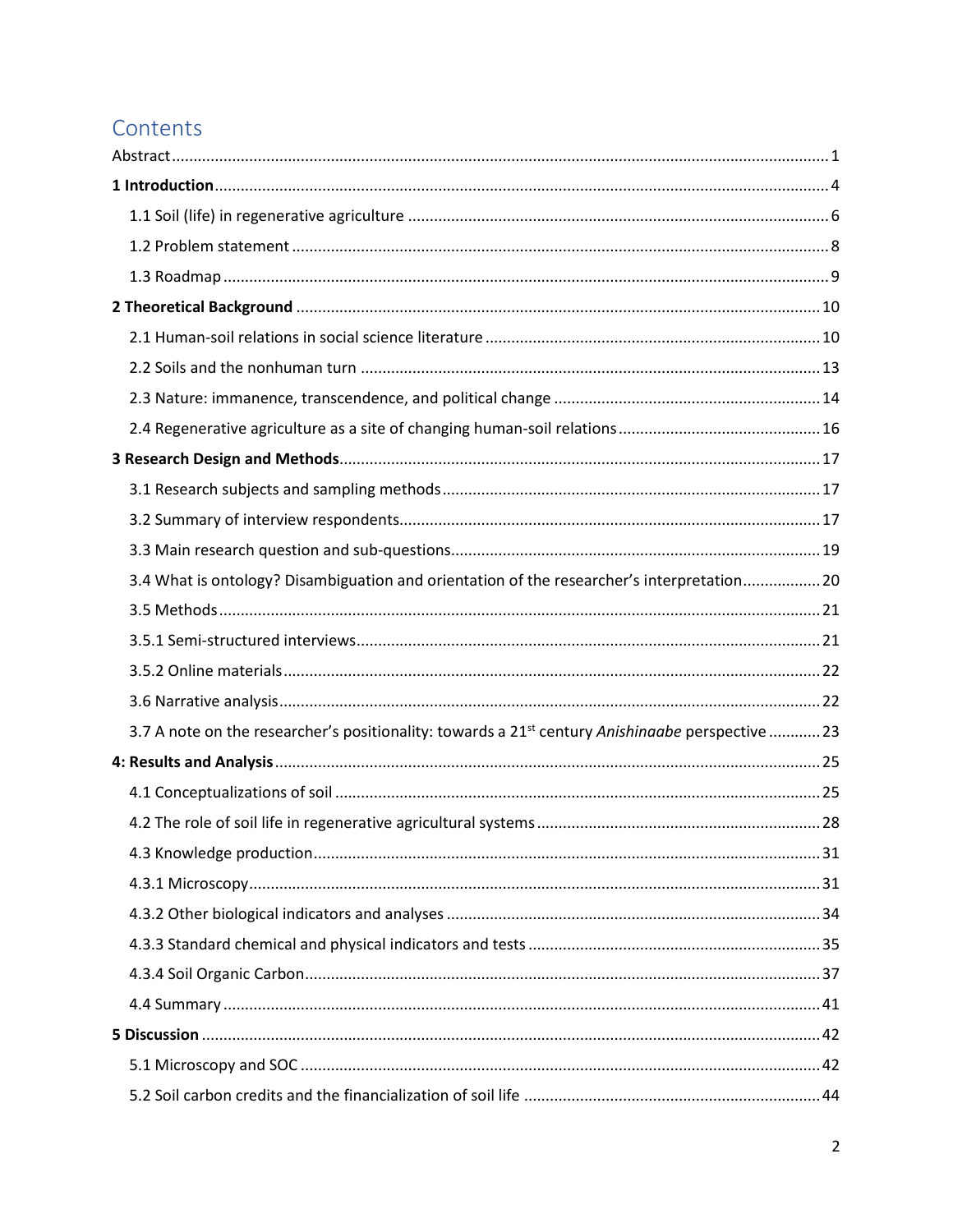| 5.5 Transformation towards regenerative food systems: the role of 'alternative' ontologies in theory   |  |
|--------------------------------------------------------------------------------------------------------|--|
|                                                                                                        |  |
|                                                                                                        |  |
| 6.1 Full circle: how and to what end are human-soil relations changing in the regenerative agriculture |  |
|                                                                                                        |  |
|                                                                                                        |  |
|                                                                                                        |  |
|                                                                                                        |  |
|                                                                                                        |  |
|                                                                                                        |  |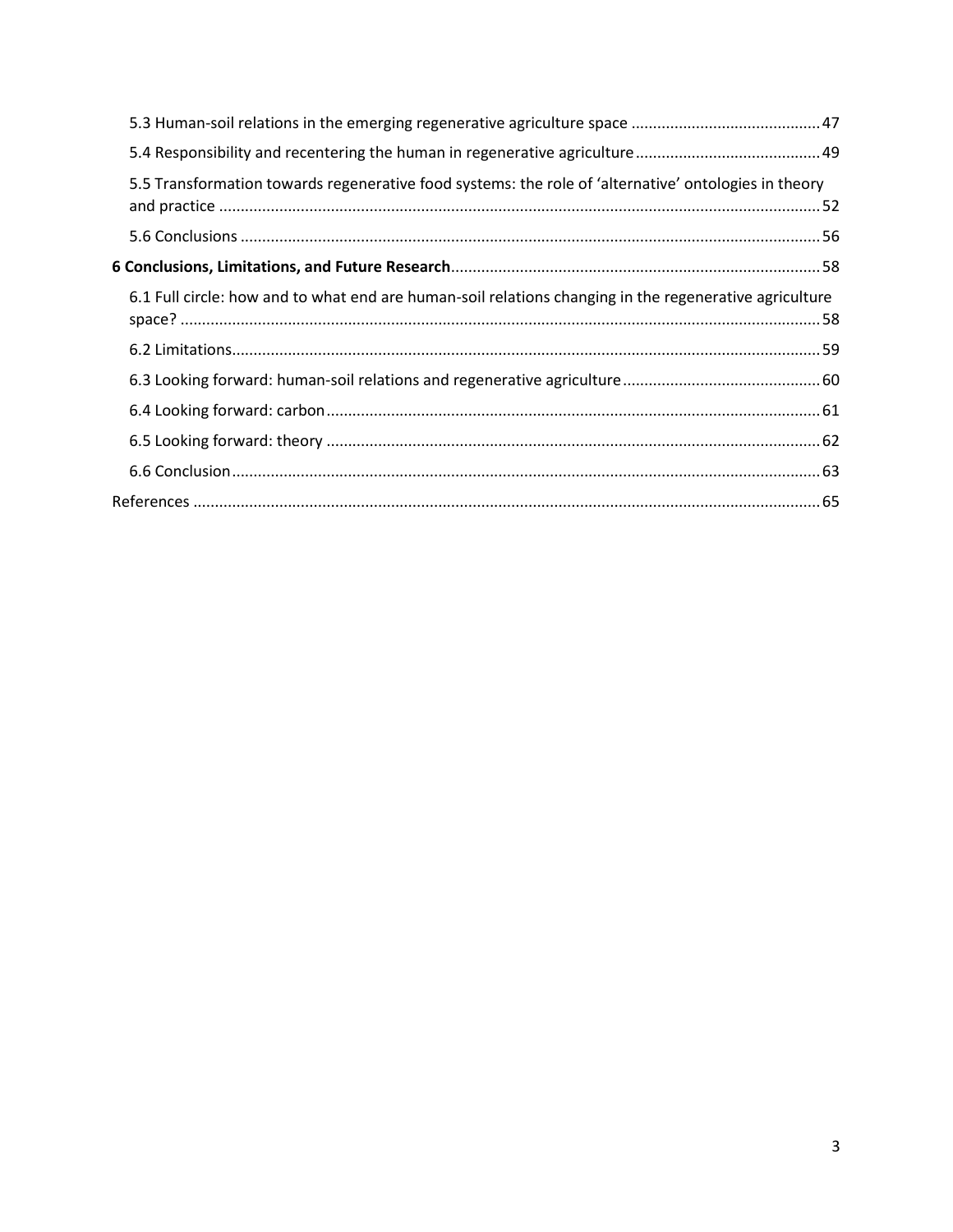# <span id="page-4-0"></span>1 Introduction

Regenerative agriculture is a system that broadly aims to build soil health and 'regenerate' agroecosystems (Kasam and Kasam, 2021). Some commonly employed regenerative practices include no-till, cover cropping, crop rotations, crop-livestock integration, and various forms of high-intensity rotational grazing (Giller et al, 2020). No-till practices can protect against erosion, increase accumulation (or at least decrease the rate of loss) of soil organic carbon (SOC), and improve water infiltration and retention (Magdof and van Es, 2009). Crop rotations and cover crops can increase levels of soil organic matter (SOM) and generally support more diverse microbial communities that can in turn reduce pest pressure (ibid). There is considerable debate in the scientific literature about rotational grazing, but some farmer-advocates of the method claim it can produce benefits to SOC accumulation, soil biology, nutrient cycling, and farm profitability (e.g., Brown, 2018; Sheppard 2013). These methods are common features of regenerative agriculture, but in practice there is a diversity in application and arrangement of the different methods. Overall, it is often argued that many methods must be used concurrently to produce benefits. If this is done, then regenerative agriculture can theoretically present a win-win for profit and planet (LeCanne and Lundgren, 2018); this hypothetical win-win is a key feature of popular narratives of regenerative agriculture.

Regenerative agriculture has seen an explosion in popularity amongst farmers and in the popular media since 2014/15 (Giller et al, 2021), reaching an apogee with the Hollywood film *Kiss the Ground*. The usage of the term predates the recent surge in popularity by decades, with the notion first put forward by the US-based Rodale Institute in the early 1980's. Early definitions emphasized the importance of increasing, rather than decreasing, soil depth, fertility, and integrating soil flora and fauna into soil regeneration processes (Rodale, 1983; Harwood, 1983). The early discussions of regenerative agriculture also emphasized the role of "intimate relationships" between humans and nonhuman components of the system (Harwood, 1983). Further, an assertion was made that regenerative agricultural practices could result in increased profit and yield, rather than the decreases typically associated with other environmentally conscious agricultural systems, such as organic agriculture (Rodale, 1983; Harwood, 1983). These definitions set the stage for many of the main themes that can be observed in the modern regenerative agriculture movement(s): soil as the prime object and site of intervention for producing positive ecological outcomes, the importance of developing more "intimate" connections with the farm system and its non-living/human components, and the assertion that regenerative practices can resolve trade-offs between profitability and environmental sustainability.

Today, there is considerable uncertainty and debate about what constitutes regenerative agriculture (e.g., Giller et al, 2021; Schreefel et al, 2020). A number of studies have been undertaken to highlight key points made by proponents of regenerative agriculture and move towards determining a clear definition (Schreefel et al, 2020; Newton et al, 2020). Schreefel et al present a tentative unifying definition of regenerative agriculture, in which it is "an approach to farming that uses soil conservation as an entry point to regenerate and contribute to multiple ecosystem services", and that above all "the soil is the base" (2020). This definition highlights the centrality of soil and soil conservation methods in regenerative agriculture, but it does not provide much additional clarity in terms of what practices are involved in regenerative agriculture or how to measure its purported impacts.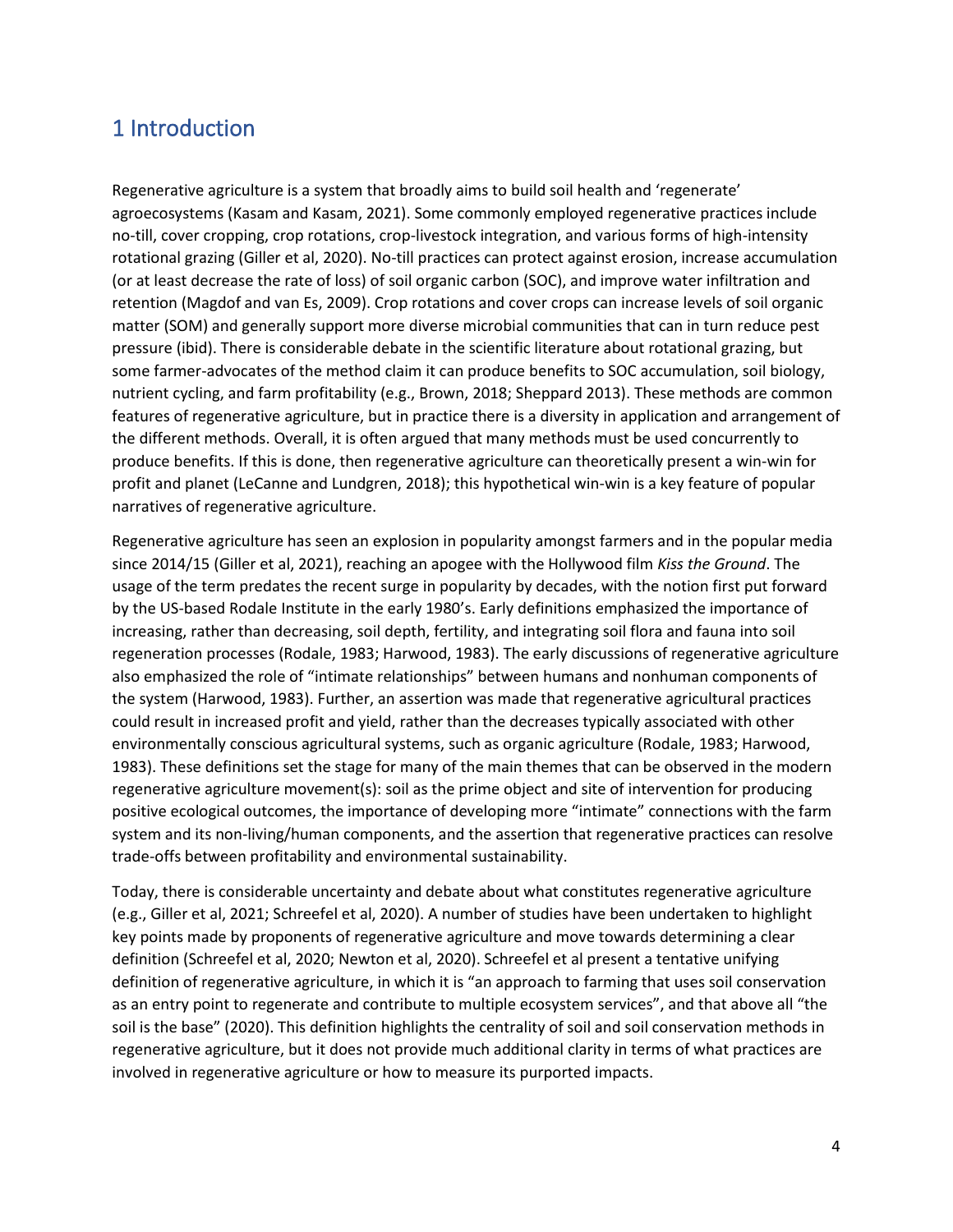Starting from a sociological perspective, Burns has defined regenerative agriculture as a "farmer-led social movement" (Burns, 2020), and there is no doubt that there is considerable farmer-led interest in regenerative agriculture. However, in addition to being a famer-led movement with a growing presence in popular media, part of why the notion of regenerative agriculture has received so much recent attention is due to significant private investments made by major players in the agribusiness industry. Cargill, Nestle, General Mills, Danone, and other major players have made commitments to make significant investment into regenerative agriculture in their supply chains (Cargill 2020a, 2020b; Nestle, 2021; General Mills, 2019; Danone, 2021). This has caused some commentators to express concern about the potential co-option and dilution of regenerative agriculture, which could severely limit its transformative potential (e.g., Kloehn, 2021; Fassler, 2021).

Much of the debate and investment in regenerative agriculture has been galvanized by strong claims about the potential benefits of regenerative agriculture. Regenerative agriculture, it is argued, can sequester carbon in the soil, and therefore contribute to climate change mitigation efforts (Lal, 2018; Toensmeier, 2016). The Rodale Institute – which pioneered the term – published two influential white papers in 2014 and 2020 that present particularly grand claims regarding the mitigation potential of regenerative agriculture (Rodale Institute, 2014; Moyer et al, 2020). The 2020 white paper makes the claim that global adoption of regenerative practices would sequester "more than 100% of current anthropogenic emissions of  $CO<sub>2</sub>$ " (Moyer et al, 2020). There is considerable debate about the validity of these claims in general (e.g., Giller et al, 2020), and Amundson et al argue that, from a soil mass-balance perspective, the prospect of literal regenerative agriculture is physically impossible (2015). There are also ongoing debates with respect to the purported benefits of specific practices such as no-till (Powlson et al, 2014; Paustian et al, 2016) or rotational grazing (Garnett et al, 2017; Briske et al, 2008); the Rodale Institute's white papers and reverberations of the claims made therein have contributed to the growth of interest and investment in regenerative agriculture, nonetheless.

One of the key developments building on such claims concerns the development of methods to derive, verify, and trade soil-based carbon credits. Microsoft famously purchased 100,000 carbon credits (approximately 100,000 Gt CO<sub>2</sub>eq; the sale was worth around 2 million USD) from a subsidiary of the Land O'Lakes farmer cooperative in the USA (Ellis, 2021). A similarly large purchase of carbon credits by Microsoft from an Australian ranch was facilitated by the start-up Regen Network (Condon and Thackray, 2021). Rabobank in the Netherlands has developed a carbon marketplace, called Acorn, and has been involved in developing and facilitating the exchange of agriculture-based carbon credits with organizations such as ReNature, a prominent NGO in the regenerative agriculture space (Manning, 2021). Much of the corporate investment in regenerative agriculture thus seems to be predicated on the potential to benefit (environmentally and/or financially) from emerging soil carbon markets.

Many emerging soil carbon markets are voluntary markets. As such, there is no standardized methodology used for developing and verifying soil-based carbon credits. Further, there are inherent challenges with measuring soil carbon (Paustian et al, 2016; Powlson et al, 2014), and as such a range of methodologies, from physical soil samples to modelling techniques to remote sensing tools are employed by different projects (Smith et al, 2019). (Carbon)plan, a think tank that evaluates the scientific legitimacy of carbon removal programs, assessed 17 SOC measurement methodologies that are currently in use in voluntary carbon markets (2021). Their assessment found that 13 of the 17 methodologies – including Regen Network's – required either no physical soil sample or site visit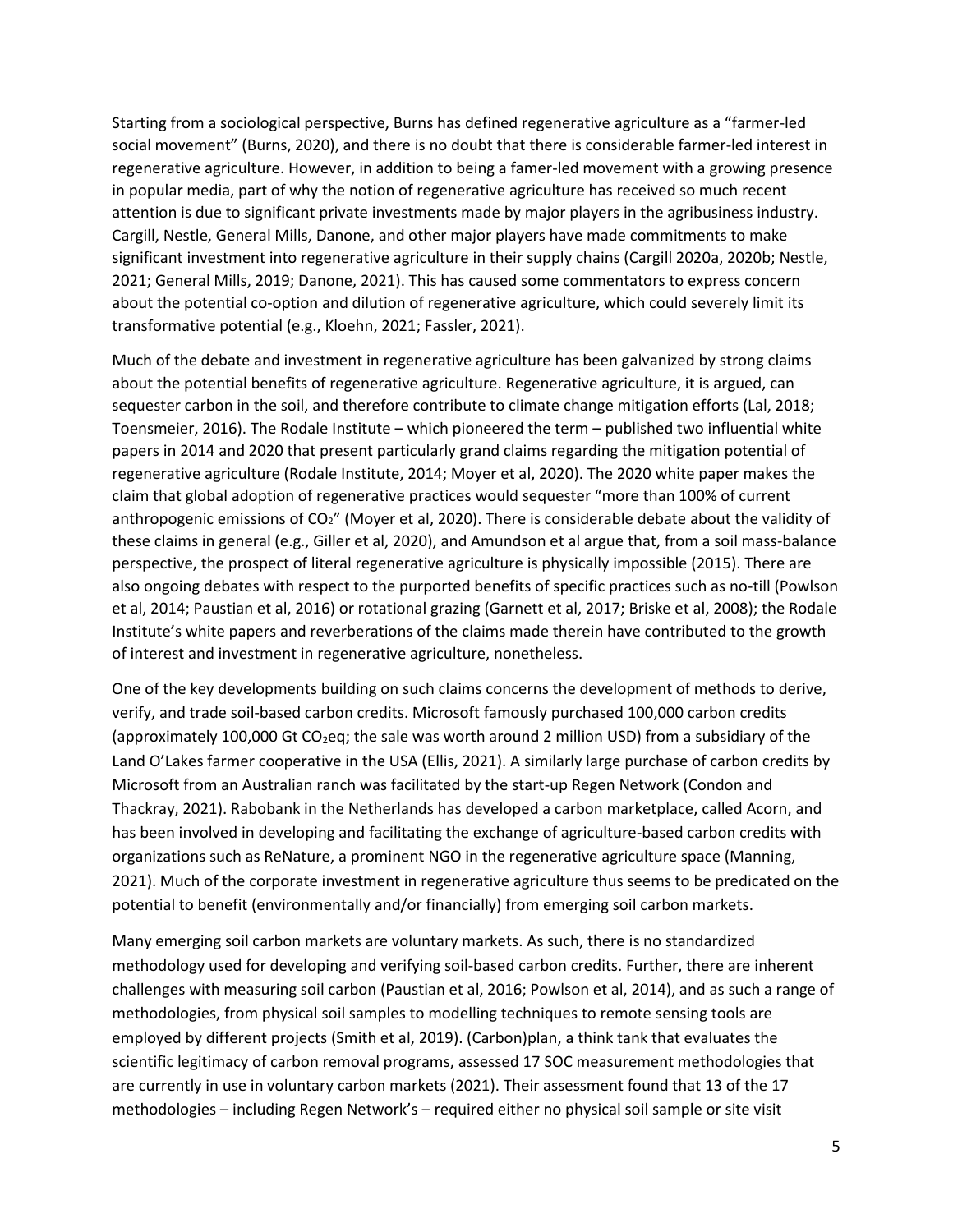whatsoever or an inadequate number of samples to calibrate modelling or remote sensing tools (2021). This represents a legitimacy problem for regenerative agriculture and connects to some of the larger debates that are underway within the movement.

Central to many of the challenges that regenerative agriculture is facing is the interaction between measurement and context. Many proponents of regenerative agriculture emphasize the importance of context (e.g., Kassam and Kassam, 2021; Danone, 2021), but little is said about how to determine the context in which a given method will and won't be beneficial, which results in confusion and precludes realization of positive ecological outcomes (Giller et al, 2021). Related to this is an ongoing debate about whether to define regenerative agriculture in terms of its practices or its measurable outcomes.

The Rodale Institute, with it's pioneering regenerative organic certified (ROC) framework, epitomizes a practice-based definition of regenerative agriculture. The ROC framework incudes criteria based on practices, such as no-till and cover cropping (ROC, 2021). One challenge with this approach is how to use one certification scheme to evaluate farms in diverse ecological settings. Grazing methods, for example, may have radically different requirements and outcomes in different contexts (Garnett et al, 2017). A solution to this problem is to define (and certify) regenerative agriculture based on ecological outcomes. Climate Farmers, a Germany-based NGO promoting regenerative practices, recently held a 'congress' in which a regenerative agriculture manifesto was developed. In the manifesto, a strong case is made for outcome-based definitions, stating that they "embrace the diversity of pathways towards regenerating in different contexts" and that "outcomes should be clear indicators which reflect the full potential of the given context" (Climate Farmers, 2021). The challenge with an outcome-based definition, however, is the need for precise, quick, and cheap measurement of outcomes.

Regenerative agriculture is an ambiguously defined system of agriculture that has seen interest and participation from a wide range of actors, from small-scale farmers to massive agribusiness corporations. As such, there is considerable uncertainty regarding what it means, how its impacts can be measured, and whether it can be a positive transformative force for the global food system. The remainder of this section will explore a common feature of regenerative agriculture: the centrality of soil, and, increasingly, soil life.

### <span id="page-6-0"></span>1.1 Soil (life) in regenerative agriculture

A key aspect of regenerative agriculture, particularly evident in popular and social media, is an ontological reframing of soils as living ecosystems rather than as inert substrates governed exclusively by chemical and physical properties (Puig de la Bellacasa, 2015; 2019). Woody Harrelson eloquently introduces this reframing of soil in *Kiss the Ground:* "I went to years of college, and I took soil science. I didn't know. I really did not know how the soil worked. *It's alive"* (emphasis added). Shifting the emphasis to the biological components of soil and soil functions represents a movement from working the soil to working *with* soil life. Many regenerative farmers are putting soil life at the centre of their analysis and management as they acknowledge that "[i]n order to live *at all,* we need new modes of living *together"* (Krzywoszynska, 2019; emphasis in original).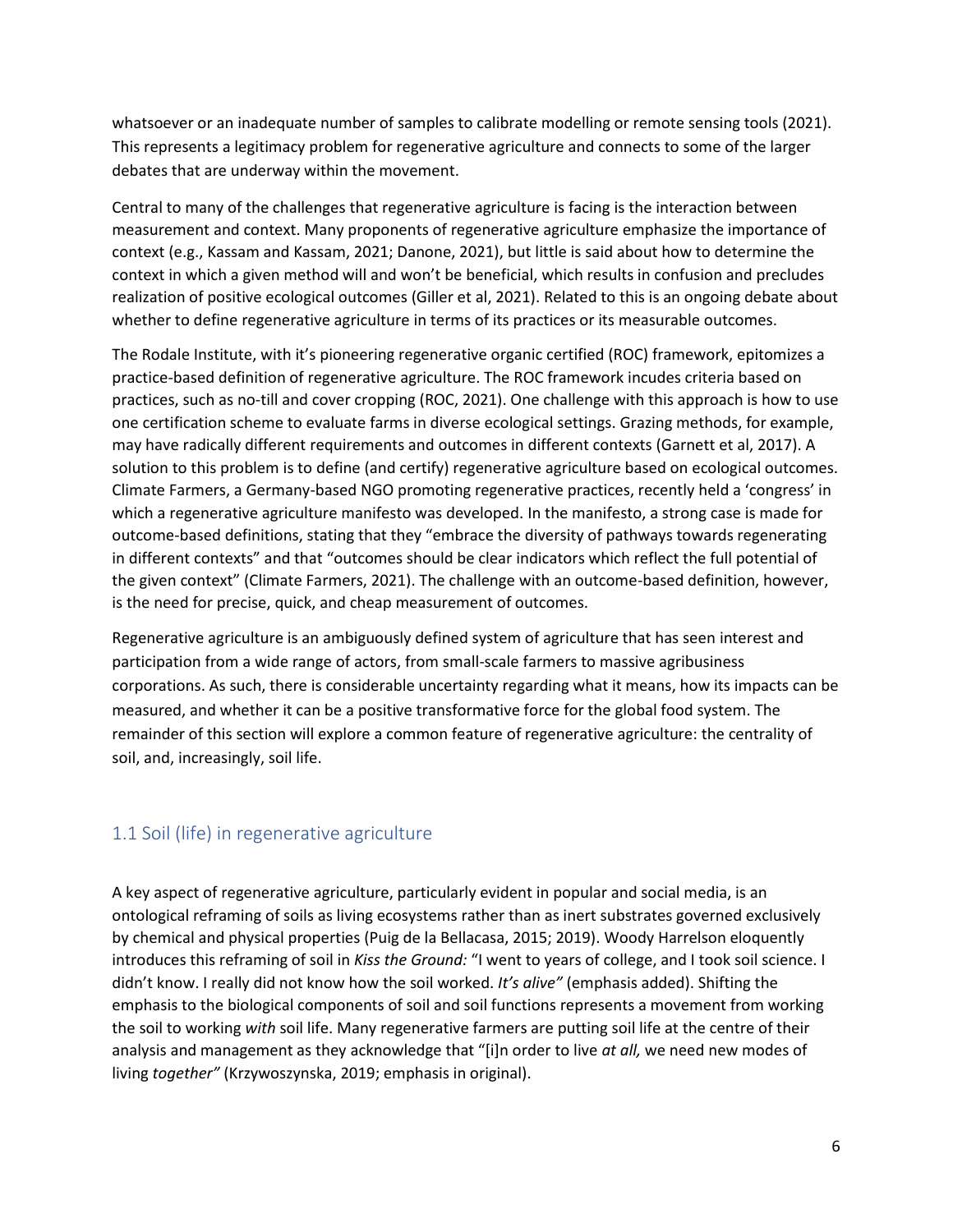Stressing the need to recentre soil *life* in our analysis and understanding can be found coming from many diverse and disparate actors in the regenerative agriculture space. On a Climate Farmers Academy page on soil health, it is stated that "[a]s humans we might feel disconnected from [soil] microbes but we have to realize that they are the backbone of our ecosystems, and dare I say of our economy" (de la Serna, n.d). Soil health is defined in the Rodale Institute's Regenerative Organic Certified (ROC) scheme as:

"[T]he continued capacity of soil to function as a *vital living ecosystem* that sustains plants, animals and humans. Soil isn't an inert growing medium, but rather is teaming with billions of bacteria, fungi, and other microbes that are the foundation of an elegant symbiotic ecosystem." (ROC, 2021, emphasis added).

The *Global Soil Biodiversity Atlas* unequivocally claims that "the role that living organisms play in soil development cannot be overstressed" (as cited in Krzywoszynska, 2020, pp. 229). Terra Genesis International, an NGO avid in promoting regenerative agriculture, stresses the importance of "a megadiversity of microbiology" for regenerative systems (Soloviev and Landua, 2016). Regeneration International, another prominent organization advocating for regenerative agriculture defines regenerative agriculture as "farming and grazing practices that, among other benefits, reverse climate change *by rebuilding soil organic matter and restoring degraded soil biodiversity"* (2017, emphasis added). "The word humans", states Gabe Brown, an outspoken farmer-advocate in a World Economic Forum promotional video, "comes from the word humic, which means soil. We need to realize that soil is part of us" (World Economic Forum, 2019). Many more examples of the foregrounding of soil life can be found in popular and social media concerning regenerative agriculture<sup>1</sup>.

The shifting emphasis on soil life within regenerative agriculture can be linked to developments in the soil sciences. The soil sciences have acknowledged the fact that soils contain living organisms, but only in the last few decades as the irreducibility of these organisms and ecosystems to their chemical and physical characteristics become apparent. Puig de la Bellacasa describes this shift to thinking of soils as living in the soil sciences, and notes that is often marked by the increasing use and significance of the term soil "biota" to refer to all manner of soil organisms (2015). She states that the changing science on soil moving towards the notion that "[o]rganisms *are* soil. A lively soil can only exist with and through a multispecies community of biota that *makes it"* (ibid, emphasis original). These developments in soil science have been linked to, for example, the growing emphasis on the concepts of soil health and soil functions (i.e., ecosystem services) in the scientific literature (ibid).

These shifting conceptions in regenerative agriculture can also be linked to the growing political importance of soils, particularly as related to the climate crisis. During her ethnographic work in Colombia, Lyons studied state soil scientists as they participated in a national year of soils, one of the aims of which was to spread awareness about the importance of soil biology (2020). Similarly, the UN designated 2015 the international year of soils, and has continued to release promotional materials and publications regarding the importance of soil life since. Prior to World Soil Day in 2020, the FAO released a report entitled *State of Knowledge of Soil Biodiversity,* which states that "soil biodiversity provides a wide range of biological functions which are key attribute [*sic*] of a sustainably managed soil", and that

<sup>&</sup>lt;sup>1</sup> And elsewhere in popular discourses. Puig de la Bellacasa (2019) provides an overview of representations of soil life in artistic projects, for example.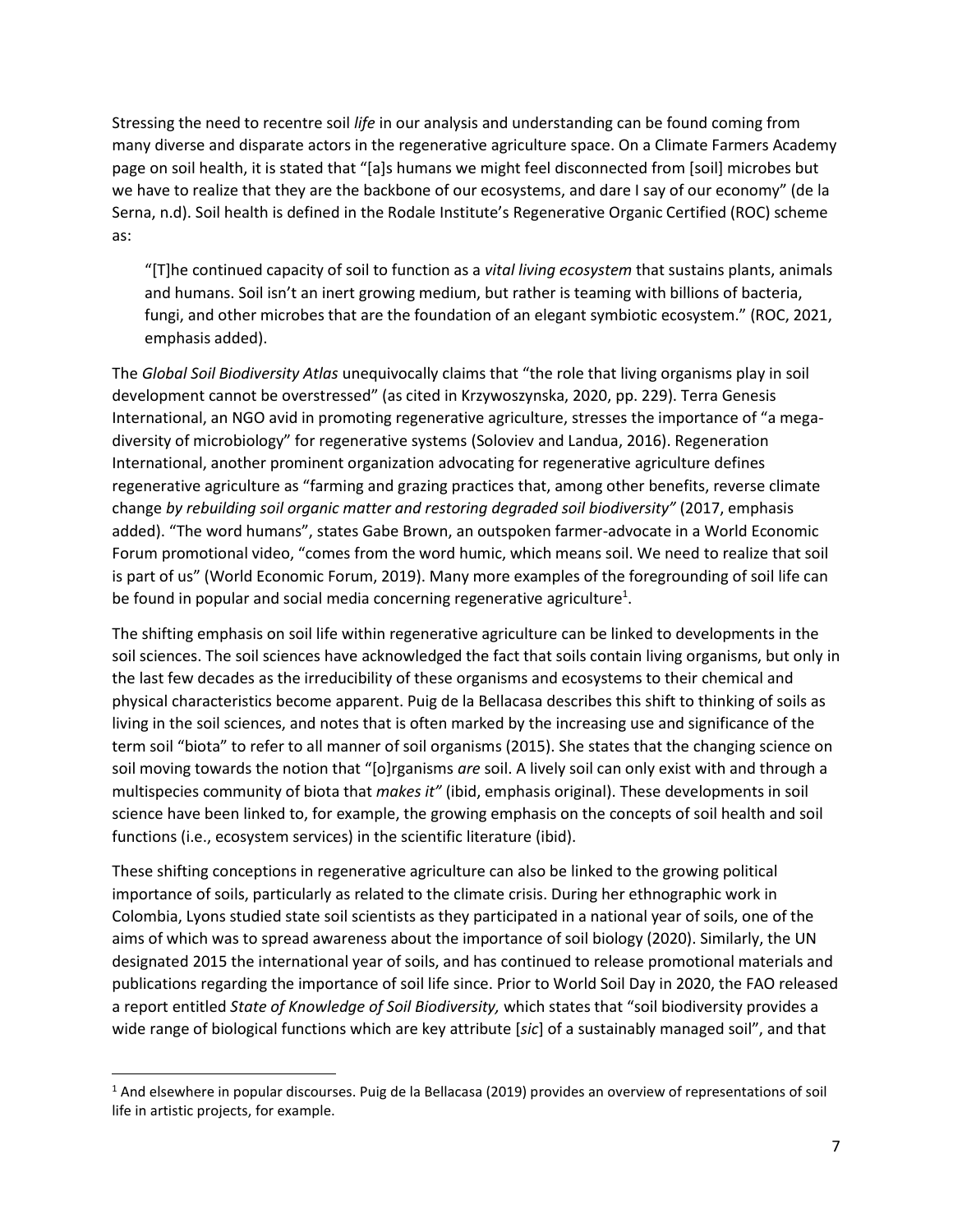"soil biodiversity […] is at the heart of the alignment of several global agendas such as the UN Sustainable Development Goals (SGDs)" (FAO, 2020).

Schreefel et al were correct in stating that "soil is the base" of regenerative agriculture (2020), but for many it is soil *life* that is the base. This reframing of soil as living is not universal within regenerative agriculture but is a persistent and common theme. Further, the techniques and strategies used by regenerative farmers create new ways of interacting with and managing soils and, to some extent, a new appreciation for the complexity of soils of which biology is an intractable component. However, the diversity of methods for measuring and estimating SOC stocks and fluxes in the literature and being developed by industry participating in voluntary markets represents – in addition to a major challenge for regenerative agriculture practitioners, farmers, organizations, and policymakers – a range of methods for scrutinizing soil biota. Therefore, we have a range of methods in use that abstract, objectify, and eventually financialize soil biota. This is, perhaps, in sharp contrast to the ontological reframing of soils as living that can be found throughout the regenerative agriculture movement.

### <span id="page-8-0"></span>1.2 Problem statement

Regenerative agriculture is an emergent movement in sustainable agriculture. It is poorly defined, and proposed definitions are highly contested. A cannon of typical practices is associated with regenerative agriculture, but there is considerable uncertainty regarding the universality, transferability, and exclusivity of these practices. Further, there is a disparate range of actors involved in regenerative agriculture, from small-scale farmers to NGOs to 'conventional' agribusiness players. What unifies the diverse movement is the primacy of soil and the aims of relating to the environment in a better way through changing human-soil relations. Through new ways of relating to soils (and through them to the environment), it is argued, the food system can be transformed to be more resilient and can contribute to mitigating carbon emissions.

The aim of this study is therefore to investigate the diverse ways that people in the regenerative agriculture space derive knowledge about and interact with soils. Sensory and embodied ways of interacting with and knowing soils are regularly promoted within the regenerative agriculture space. Regenerative practices – such as no-till and rotational grazing, among others – are increasing in popularity as they are construed as ways to protect or take 'care' of soil life. But, as noted, there is considerable uncertainty regarding the ecological impact of these practices and, in the new context of using agriculture to address climate change, the classic agricultural refrain is again reiterated: you can't manage what you can't measure. As such, a range of tools and methodologies based on the objectification and reduction of soils are also being utilized under the moniker of regenerative agriculture. This study explored these and other diverse ways of knowing and interacting with soils – old, new, and in between – that exist within the regenerative agriculture space and contribute to understanding how human-soil relations are changing in this space and what this could mean for the future of regenerative agriculture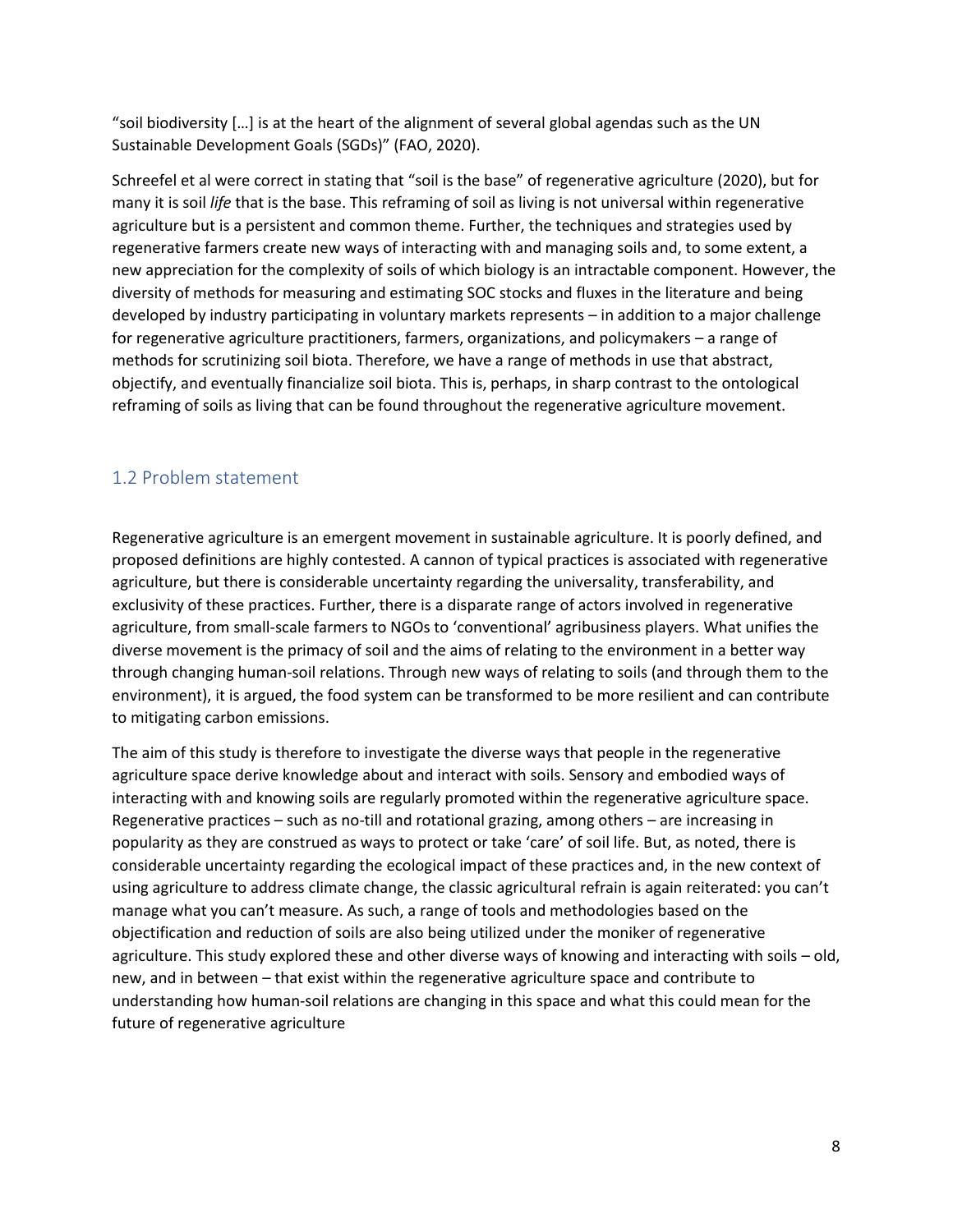#### <span id="page-9-0"></span>1.3 Roadmap

Chapter 2 will provide a discussion of the theoretical background used for this thesis. The research primarily engages with and takes as a starting point social theory in the so-called nonhuman (or ontological) turn. Chapter 2 will provide an overview of these approaches, specifically in the context of the study of soil and soil conservation, and situate the project within larger debates about the analytical and political quality of nonhuman turn theories. Building from this theoretical background, chapter 3 will outline the central research question and sub-research questions, and discuss how the key methodology, semi-structured interviews, will be used to answer these questions. Chapter 3 will further discuss the positionality of the researcher, and provide background information on interview respondents and their respective organizations. Chapter 4 will analyze data derived from the interviews in detail, and focus specifically on how narratives presented in these interviews address the central- and sub-research questions. Chapter 5 will expand the analysis, contextualize interview data with respect to broader political and theoretical themes, and discuss the role of alternative ontological outlooks (on soil) in regenerative agriculture's project to transform the food system. Finally, chapter 6 will summarize these findings and discuss limitations and areas for future research.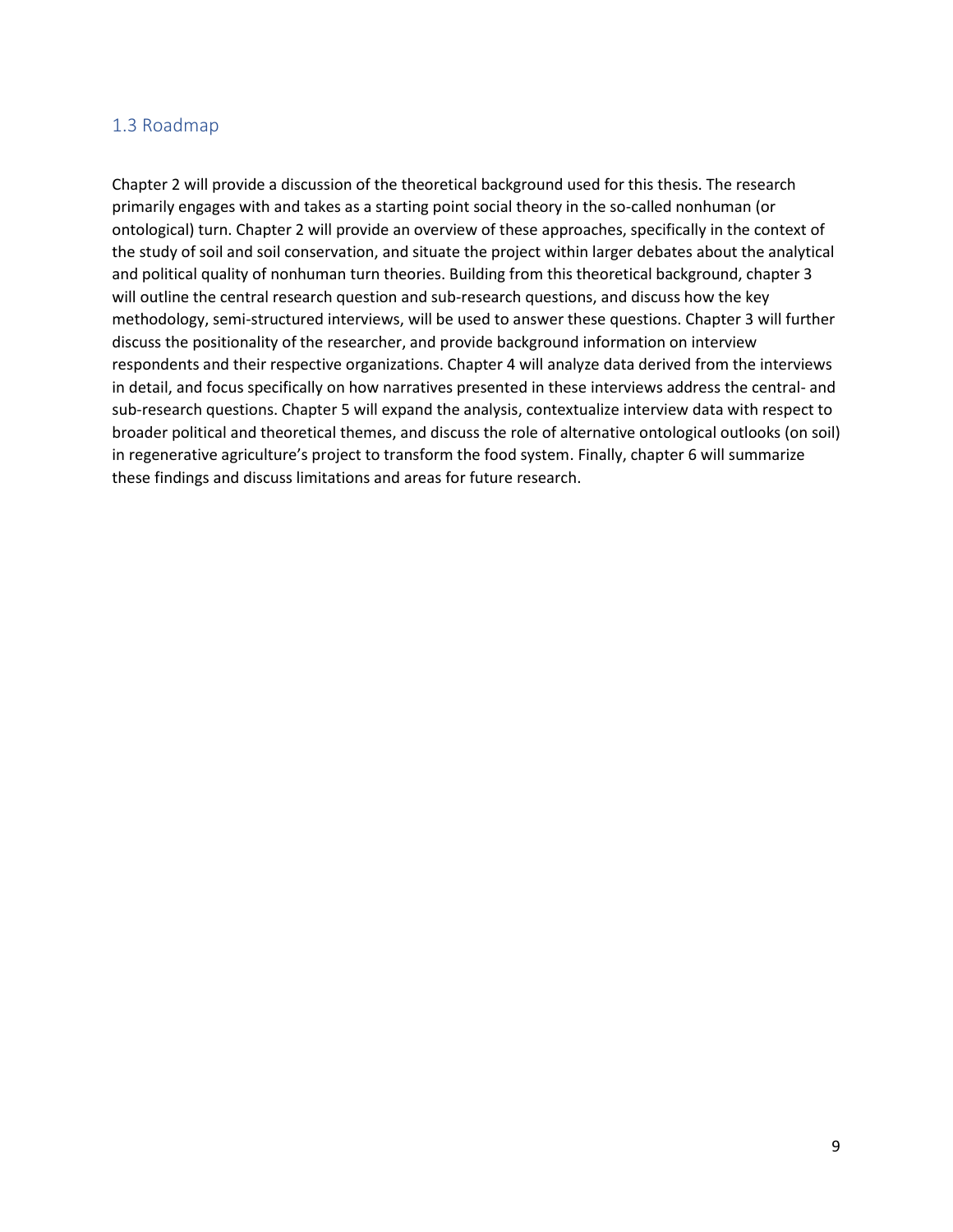# <span id="page-10-0"></span>2 Theoretical Background

A handful of social scientists have explored changing human-soil relations in the context of agriculture and the soil sciences. This project aimed to contribute to this growing body of literature by taking regenerative agriculture as a case study of a site of changing ontological outlooks on and ways of relating to soils. Many proponents of regenerative agriculture, as we have seen, reframe soil as living compared to as an inert, non-living substrate. This idea is characterized in different ways by various proponents of regenerative agriculture and regenerative agricultural methods. However, considering the ambiguous and contested definition of regenerative agriculture, the strong emphasis on soil and associated ontological reframing can be understood as a common – if not necessarily universal – and in some cases foundational precept of the movement(s). This is in contrast to narratives of soil as inert substrates primarily characterised by their physical and chemical qualities that has long been dominant in conventional agriculture (Puig de la Bellacasa 2019; Krzywoszynska, 2019).

This chapter will proceed by first reviewing relevant literature on the changing dynamics and forms of human-soil relationships, primarily in the context of agriculture but also including research on soil scientists. The study of changing human-soil relations will then be situated in broader discussions of the nonhuman turn and academic efforts to 'recentre' nonhuman life. Finally, a case will be made for the suitability of using regenerative agriculture as an entry point to explore changing human-soil relationships in particular, and through this changing human-nonhuman/human-nature relationships more generally.

### <span id="page-10-1"></span>2.1 Human-soil relations in social science literature

Maria Puig de la Bellacasa has conducted research with soil scientists, farmers, gardeners, artists, and others in her exploration of changing conceptions of and ways of relating to soils (2015; 2019). The basic premise of her work is that "modes of soil care and soil ontologies are entangled: what soil is thought to be affects the ways in which we care for it, and vice versa" (2015). Her writing has a relatively optimistic tone, often focusing on the notion that changing conceptions of soil can lead to different, better ways of caring for soils.

Part of Puig de la Bellacasa's research on changing human-soil relations involved fieldwork with Dr. Elaine's™ Soil Food Web School. The school (which now has a strong online presence and materials) teaches budding regenerative farmers to think of and interact with their soil as complex, multispecies communities that are temporally and spatially dynamic (Puig de la Bellacasa, 2015). Therefore, the soil food web on different plots of land must be dealt with as unique and place-based, which invites close interaction with and attention to soil biota. Puig de la Bellacasa argues that "within these conceptions of soil, to properly care for the soil humans cannot be only producers or consumers in the community of soil making organisms but must work, and be, *in* relation to soil as a significant living world" (2015, emphasis original). Through changing ontological conceptions of soil, we can interact with soils in more caring and attentive ways.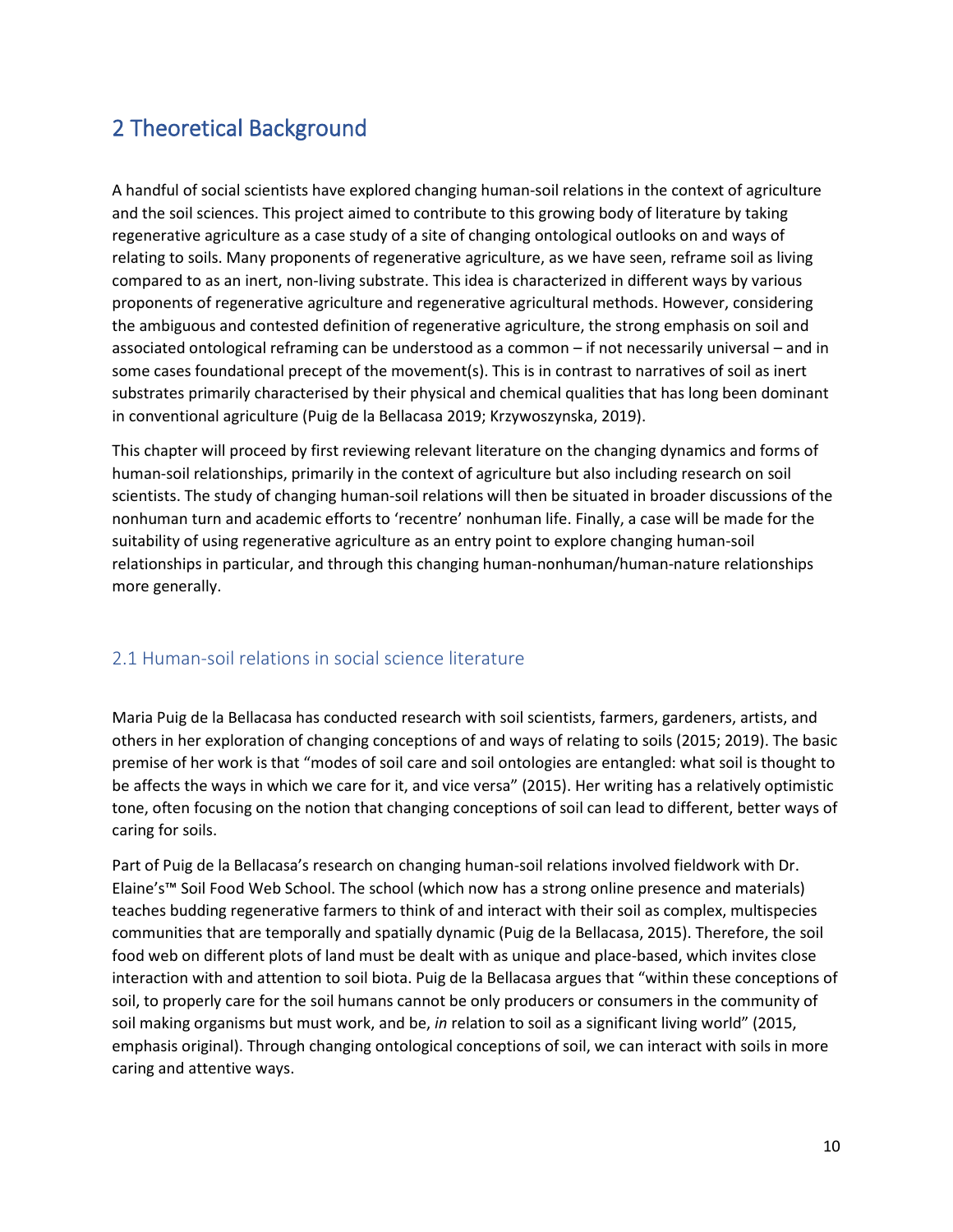Puig de la Bellacasa also investigates changing human-soil relations from the perspective of affective interactions. She does this by studying artists exploring alternative soil ontologies, changing discourses and public communications in the soil sciences, and practitioners of soil conversation methods (2019). In this analysis, the role of collapsing the human-nature dualism in human-soil relations is emphasized. These different forms of engagement with soils – through art, through changing scientific conceptions, or directly with the soil at a garden or farm – can influence the way we conceive of soils and thus how we interact with them. "Stories that spiritualize the soil […] relinquish the identity boundaries of Anthropos for an experience of cosmic intimacy" which can result in better care for soil life (ibid).

Anna Krzywoszynska's research on changing human-soil relations centres on farmers and their practices. She studies conventional (not organic) farmers in the UK who are employing regenerative practices to conserve and build soil health and focuses on the way these farmers talk about, interact with, observe, analyze, and manage their soils and soil biota. Similar to Puig de la Bellacasa, her entry point is to conceptualize soil biota as an object of care and attentiveness for farmers (Krzywoszynska, 2019). By considering soil as living and being attentive to their needs, farmers are engaging in acts of care of soil biota. She considers soil biota as part of a 'care network', rather than as an isolated object of care. This, Krzywoszynska argues, will help to "understand the potential and limitations of attentiveness as a tool for expansion of ethical concern and practical action in more-than-human worlds" (2019).

The limit of attentiveness emerged quickly in Krzywoszynska's research. She, following from Lormier (2017, as cited in Krzywoszynska, 2019), considers the form of care for soil biota that she has witnessed to be *probiotic* (Krzywoszynska, 2019). This means that care for soil biota is not performed for the sake of the soil biota, but for expected benefits that a cared-for soil will provide to the main object of the farmers' care: the farm enterprise. While describing soil management in productionist agriculture, Puig de la Bellacasa states that "the drive of care has mostly been for crops as commodifiable produce" (2015). Krzywoszynska's farmers may be grappling with new ontological conceptions of soil, but the 'drive' of their care seems largely unchanged.

Soils are 'cared for' as productive and resource-making entities (Krzywoszynska, 2019). This leads Krzywoszynska to theorize soil biota as being enrolled as *labourers* in the process of 'improving' soils; that is, rendering them productive in capital accumulation processes (2020a). In order to do this, Krzywoszynska diverges from Marx's nature-culture dualism (which considers labour to be a uniquely human activity). This allows her to conceptualize soil biota as being recruited in capitalist relations in much the same way that human labourers are (2020a), which in turn builds on the notion of probiotic care for soil biota and shows clearly how (the products or activities of) soil biota enter into the capitalist economy. Importantly, Krzywoszynska makes the distinction that the enrollment of soil biota in accumulation processes is still indirect; it is based on soil biota rendering soils as such productive and the *products* of soil biota's activities (crops) are then commodified, not the soil biota itself (2020a).

The subjects of Krzywoszynska and Puig de la Bellacasa's research are, almost exclusively, people embedded in western scientific traditions of understanding, speaking about, and managing soils. Kristina Lyons, her ethnographic study centred in the southern Amazon of Colombia, introduces some nonwestern conceptions of soils in the context of changing human-soil relations (2020). Her research focuses on both indigenous farmers in the province of Putomayo – who carry on and take inspiration from traditional ways of knowing and managing soils – and state soil scientists struggling to find the balance between reframing soils as living and promoting them as productive resources (ibid).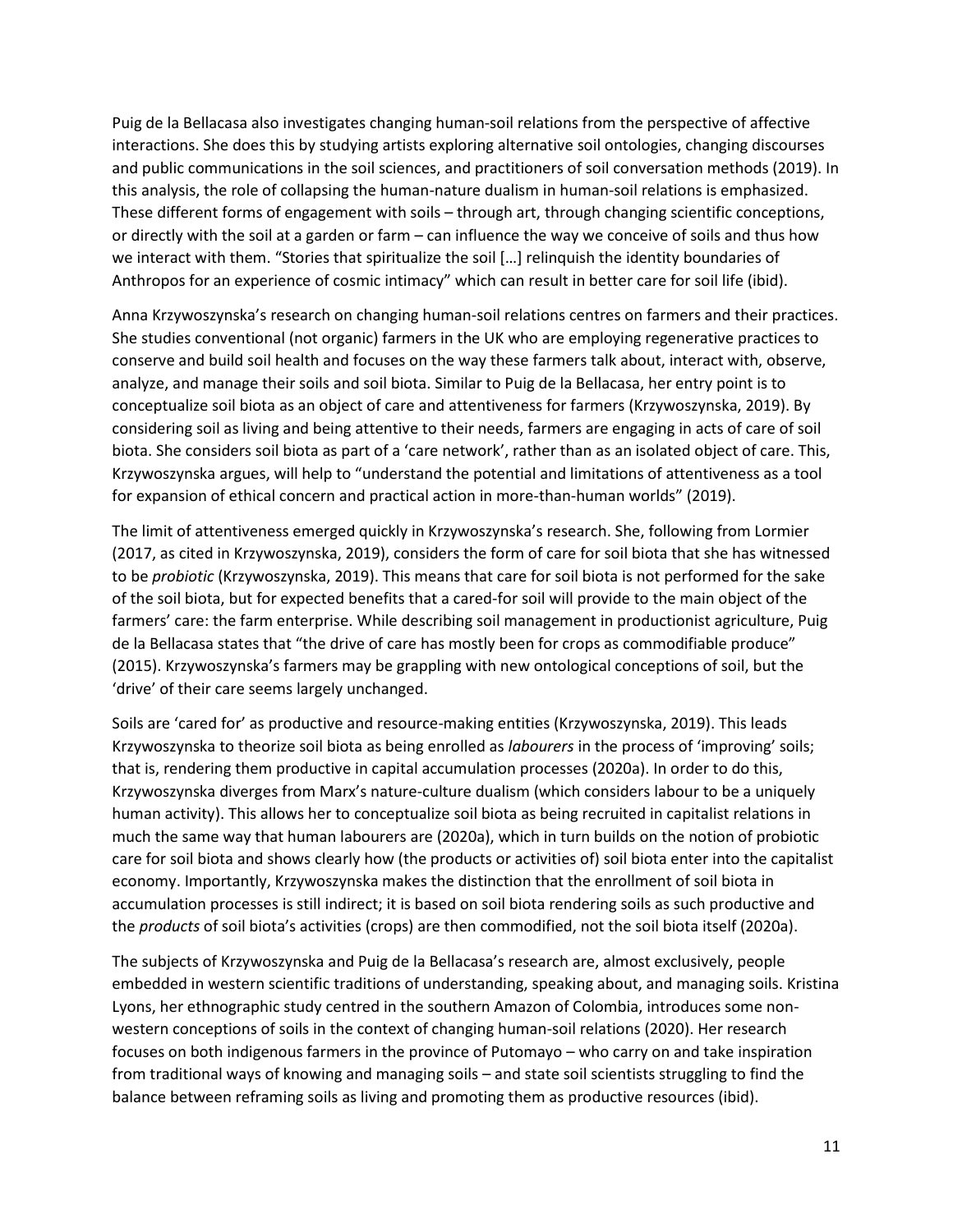Heraldo, a key farmer-informant for Lyons' research, does not send soil samples for laboratory analysis:

"[the decision] is not just a question of reducing costs and external dependencies […] it emerges from the ontological differences between treating soils as artificial strata, or at best a natural body that can be routinely chemically manipulated, and interacting with soils as living worlds that are inextricable from their ecological relationalities" (Lyons, 2020, pp. 33).

The ontological reframing of soil, in this instance, results in farmers like Heraldo seeking different kinds of relationships (including no relationship) with sources of external expertise concerning soils. This dependence on external expertise is (more or less) replaced with the traditional practice of "cultivating eyes for her [la selva/the 'jungle']", which aims to "produce a different kind of human, a human that becomes one with the selva's agroecological and territorial conditions" (Lyons, 2020, pp. 90). Cultivating 'eyes for her' is largely based on the practice of *lecturaleza,* which can roughly be translated as "reading nature" (ibid). *Lecturaleza,* importantly, "does not depend on an ideal of an object 'out in nature'" and is instead about following the processes and actors/organisms within nature (ibid, pp. 92). This produces a fundamentally place-based and temporally contingent agroecological knowledge: cultivating eyes for her is not about producing generalizable agricultural advice, but about paying close attention to and learning from the processes of nature. The ontological (re)framing of soils as living is a fundamental aspect of Heraldo and others' approaches to farming and is observed in conjunction with a coherent epistemology (cultivating eyes for her) and methodology (*lecturaleza*) (ibid).

Farmers such as Heraldo are not the only people in Lyons' work who are grappling with alternative conceptions of soils. Much of Lyons' research follows various state soil scientists and agronomists, largely centered around the efforts to promote the Colombian campaign for the "year of the soils" in 2009 (2020). Lyons focuses on how these scientists are working with the growing prevalence of soil biology in the soil sciences and agronomy. In recent decades, increasing attention has been paid to the role of soil biota, compared to the historical predominance of chemical composition and physical structure. As this is ongoing, funding for soil biology dwindles, and the various roles of soil biologists are increasingly subsumed into the roles inhabited at universities and research institutes by agronomists, physicists, and other non-biologists (Lyons, 2020). There is a movement in the soil sciences to emphasize biology, and a concurrent countermovement reducing institutional funding and support for state soil biology/ists. This results in a tension among state soil scientists,

"between acknowledging what I [Lyons] came to think of as *soil as living system,* situating its ecological conditions of existence and rights to health for its own sake, and employing *soil as labourer –* the preoccupation with ensuring its economically productive capacities, future-oriented ecosystem services, and monetary value" (Lyons, 2020, pp. 51, emphasis original)

Treating soils as a living system reflects recent scientific advances in soil science/biology. However, presenting soil as a resource whose "labour" can be made productive is necessary for securing funding and public interest in soil (life). Parallels can be drawn here between Lyons' soil scientists and practitioners of regenerative agriculture. Both are working to find a balance between appreciating soils as living and promoting the productive, quantifiable, and financializable benefits of soils in order secure funding and the future for their ideas and practices.

The authors above have made important headway in the study of changing human-soil relations. In particular, the work of Krzywoszynska (2019, 2020a) levies an empirical challenge against the notion that "knowing soils better could enable better care" (Puig de la Bellacasa, 2019). This moves attention to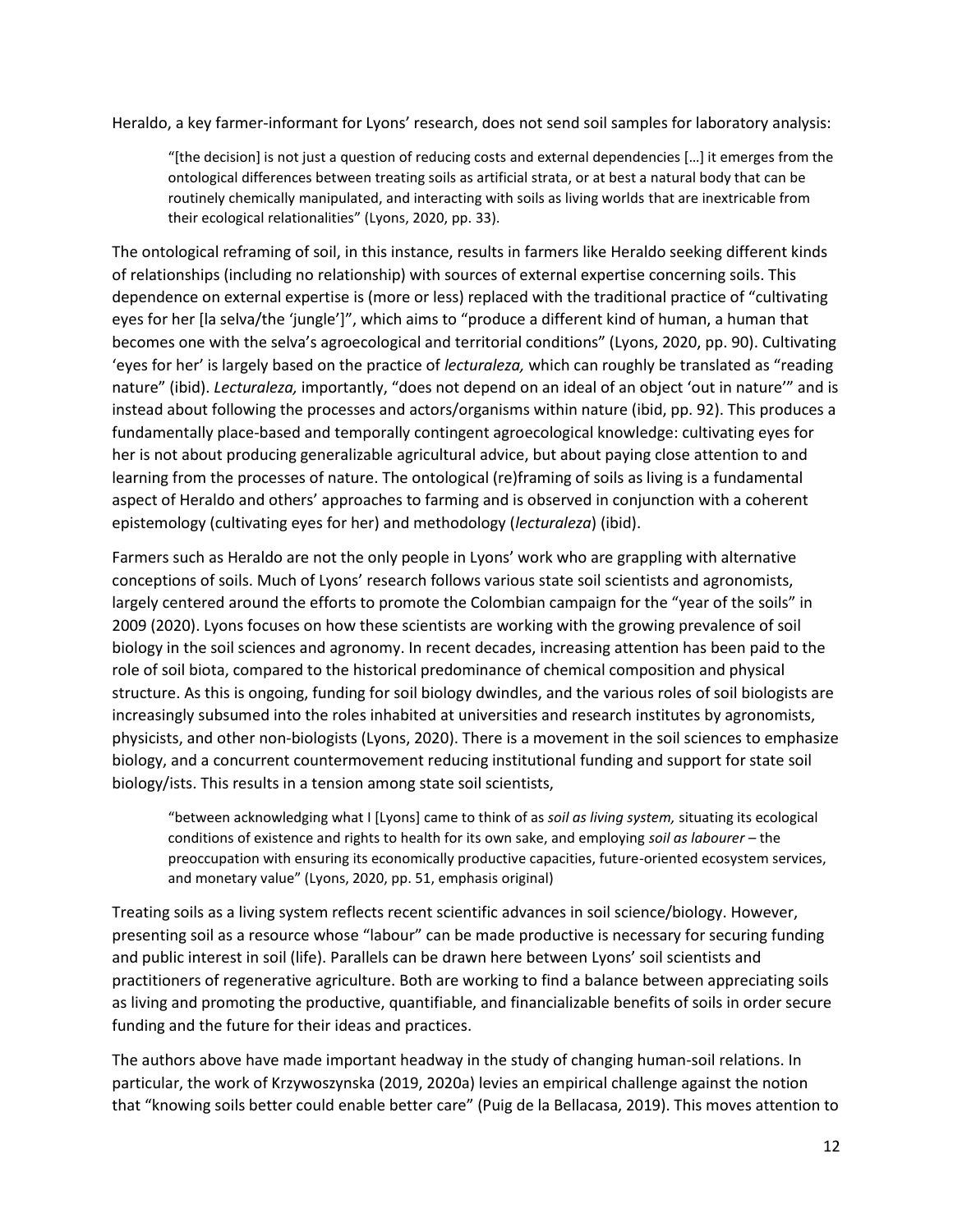how shifting conceptions of soil are taken up and adapted in relation to existing tools, methodologies, institutions, and economic imperatives that are based on more traditional scientific ontologies of soil as inert. Heraldo and other non-conventional farmers studied by Lyons had clear epistemologies and methodologies to support their ontology of soil as deeply complex and alive (2020). Farmers and other proponents of regenerative agriculture, for the most part, instead are largely reliant on traditional scientific methods of knowing and relating to soil and their associated ontological assumptions concerning soils.

### <span id="page-13-0"></span>2.2 Soils and the nonhuman turn

This section will situate the study of changing human-soil relations – in the context of regenerative agriculture and more generally – in recent discussions and critiques of the nonhuman turn in the social sciences (e.g., Büscher, 2021). The way that Puig de la Bellacasa, Krzywoszynska, and Lyons engage with and centre soils in their research partly emerges from the nonhuman turn. The core propositions of the nonhuman turn, as interpreted by Büscher, are "an emphasis on ontological entanglement and relationality, a concern to (re)distribute agency away from humans, and questioning of distinction and distinction making mechanisms" (2021). Investigation of how humans are reconceptualizing and changing their ways of relating to soils can be informed by and, ideally, contribute to broader discussions of the nonhuman turn in social theory.

Soils present a particularly compelling "object" for study of changing human-nonhuman dynamics. In their sheer complexity and dynamism, soils defy ontological delineation (Lyons, 2020). It is extremely challenging, if not impossible to clearly separate the living and non-living components of soils, let alone different populations of microbes, fungi, bacteria, and so on. Based on this ontological opacity, soils can be construed as a metonym for the environment as a whole. It is challenging to draw ontological lines between living and nonliving components of the earth system as a whole: so too for soils. Through changing relations to soil, proponents of regenerative agriculture seek to change the human-nature relationship in general. Soil is both the site through which we could have a positive impact on the environment, and in its complexity is representative of the challenges of fully and precisely understanding it and the impact of human actions on it. Thus, how we approach improving our relationships with soil can be seen as a microcosm for how we might approach changing our relationship with the environment as a whole.

Investigating human-soil relations in this light can connect in particular to recent critiques of the nonhuman turn, levied by, among others, Malm (2018), Foster (2016), and extended and nuanced by Büscher (2021). A key criticism presented in this debate is that the nonhuman turn, while analytically useful in many instances, can fail to make *consequential* distinctions (e.g., between culture/society and nature, between human, non-human, and non-living forms of agency) that are necessary to act to address modern environmental crises (Malm, 2018; Büscher, 2021). Inability to inform or even inhibition of effective political action is problematic for the nonhuman turn as it has emancipatory political objectives itself (Büscher, 2021). The political objectives of nonhuman turn scholars are similar to the objectives of proponents of regenerative agriculture that reframe soils as living: figure out how to foster symbiotic, convivial relationships between humans, nonhumans, and the environment in general.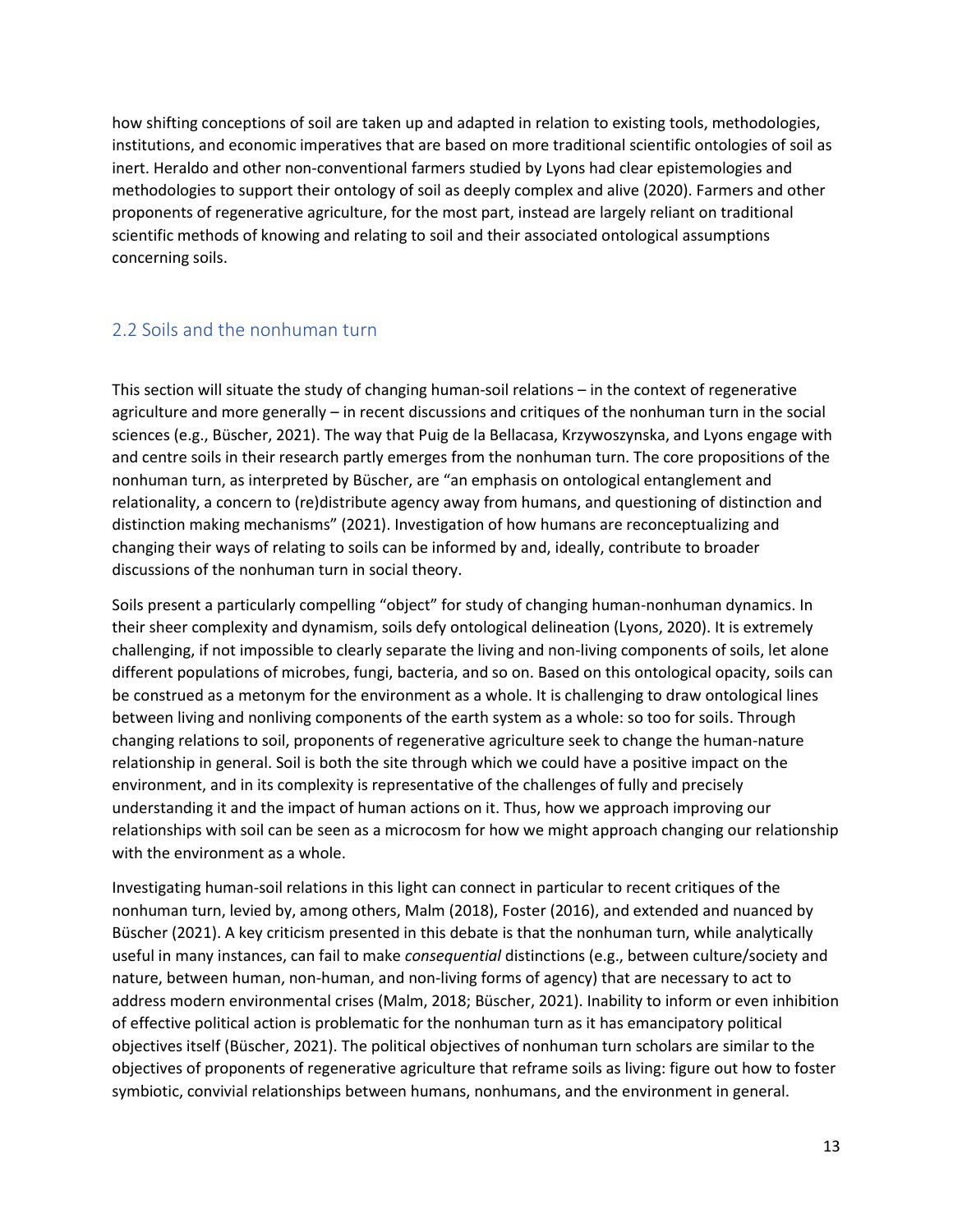Büscher (2020) proposes a few analytical shifts that could help move nonhuman turn theory forward in a productive way. One of these is a shift from emphasizing the more-than-human (that is, ascribing agency and analytical centrality to nonhumans and historically marginalized humans) to a dialectic between the more-than-human and less-than-human (Büscher, 2021). Less-than-human here refers to actions or processes that marginalize, objectify, alienate, or otherwise "diminish" both nonhumans and humans (ibid). This, it is argued, will help move attention towards how particular forms of entangled human-nonhuman relationships historically emerge as opposed to solely emphasizing *that* humans and nonhumans are entangled (ibid). It is important to highlight the deep interrelatedness between, for example, humans and soils. In order to inform effective action, however, this analysis needs to move beyond highlighting that interconnectedness to understanding how and why particular human-soil relationships (exploitative, caring, objectifying, etc.) develop and change throughout history.

Krzywoszynska's (2020a) discussion of the enrollment of soil biota as labourers provides a clear example of this more-than-/less-than-human dialectic. The changing emphasis on soil life, conceptualization of soil as living, and acts of caring for soil represent the more-than-human side of the dialectic. Krzywoszynska's discussion of how this emphasis on soil life results in those biota being enrolled in accumulation processes and being cared for only in the larger endeavour to care for the farm business represents the less-than-human turn. Through this enrollment, soil biota are objectified, manipulated, and otherwise appropriated into capitalist relations. Growing scientific and public discourse around soil life prompted farmers to adopt soil conversation methods and to starting to think of soils as alive, but these methods were adopted in a particular socioeconomic and cultural context. This led to farmers to experience wariness and uncertainty towards their new strategies of knowing soils (Krzywoszynska, 2020b) and to incorporating their "care" for soils into their lifelong pursuit of economic objectives (Krzywoszynska, 2020a). This dialectic could be a useful starting point for analyzing different movements in regenerative agriculture to recentre and reframe soils as living on the one hand, and to enroll soil life in the pursuit of profit, productivity, and accumulation on the other.

Another of Büscher's proposed analytical shifts: instead of decentering the human in all instances, we should "de- or re-centre [the human] as appropriate based on the consequentiality of distinctions" (2021). The regenerative agriculture space is an appropriate research site for exploring the "consequentiality of distinctions" between humans and nonhumans (soil life), to work to understand if this is a context in which humans should be de- or re-centred. Practitioners of regenerative agriculture are engaged in attempts to ontologically reframe soils as living, operate based on functional distinctions between soil life and themselves, and are potentially implicated in a number of "dehumanizing" actions towards soil life. Büscher's proposed shifts of viewing more-than-/less-than-human actions dialectically, and de- or re-centering the human based on context can therefore be a valuable starting point for analyzing the messiness of regenerative agriculture.

#### <span id="page-14-0"></span>2.3 Nature: immanence, transcendence, and political change

The main subject of this thesis is the human relationship with soil life *as a proximal nature.* By blurring the ontological distinctions between humans and soil life in an agroecosystem, narratives about regenerative agriculture are challenging the nature-culture dichotomy. As such, a discussion of how to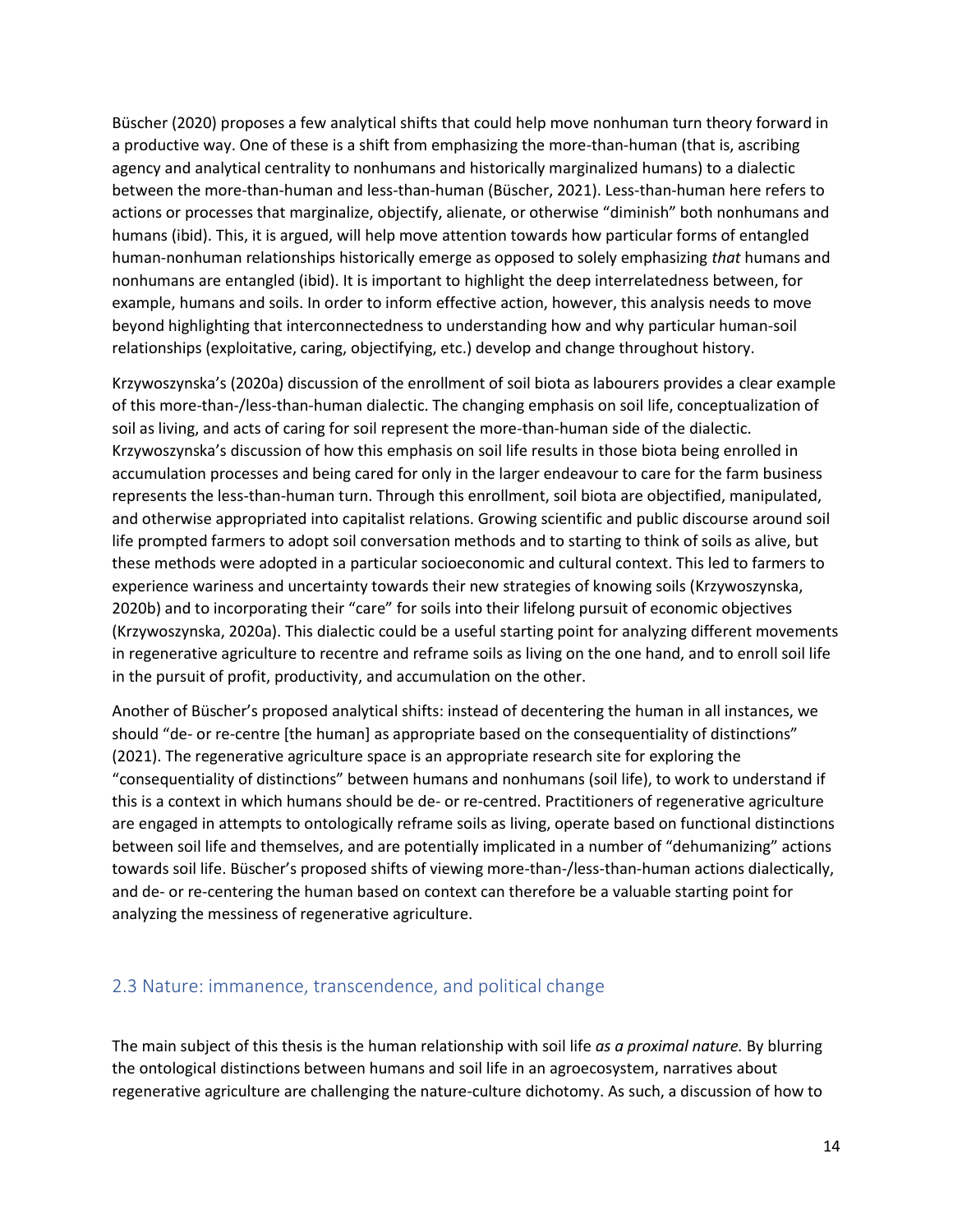theoretically approach any distinction or lack thereof between nature and society/culture is warranted. This work draws primarily on Kate Soper's (1995) book, which asks the ostensibly simple question: *What is Nature?* 

Soper, critically, maintains a 'realist' conceptualization of nature, because, she argues, this is "the only responsible basis from which to argue for any kind of political change […] there is no reference to that which is independent of discourse except in discourse, but [I] dissent from any position which appeals to this truth as a basis for denying the *extra-discursive reality of nature*" (1995, pp. 8, emphasis added). We must, at least, act as if nature is "really out there" in order to effect political change, regardless of our epistemological beliefs. This position is more salient now than at the time of Soper's writing given the accelerating urgency with which climate action is needed; an issue directly connected to regenerative agriculture's growth as a movement. Soper goes on to offer a definition of the nature that is really out there:

"The term 'nature' refers to everything which is not human and distinguished from the work of humanity [...] nature is opposed to culture, to history, to convention, to what is artificially worked or produced, in short, to everything which is defining of the order of humanity" (Ibid, pp. 14).

This "indispensable" distinction, from Soper's perspective, is not contradictory to a perspective of ontological entanglement / interconnectedness with nature; indeed, this is an extension of Soper's 'realist' position: "nature is in this sense both that which we are not *and* that which we are within" (ibid, pp. 21, emphasis original). This double movement of distinction and subsumption produces what Soper dubs the "paradox of humanity's simultaneous immanence and transcendence" (ibid, pp. 49). She treats each side of this paradox in turn:

"To insist on our naturality [immanence], it seems, is to pay too little heed to those exceptional powers and capacities through which we have exercised an ecologically destructive dominion over Nature, but without which there can also be no question of overcoming this alienation […] To insist, on the other hand, on our super-naturality or essential separation from Nature [transcendence] is to sever us too radically from the material context of existence, to conceptualize human nature in idealist terms (by viewing its essence as 'mentalistic' or 'spiritual'), and to open the way to a purely conceptual or subjectivist – and hence ecologically irrelevant – resolution of the problem of alienation" (ibid, pp. 49).

Neither side of the paradox is entirely true, and, more critically, neither side provides a substantial basis for political action to address the "alienation" from nature. As such, a realist acceptance of the paradox is necessary to move forward.

This thesis follows Soper, and adopts a 'realist' perspective towards the nature of nature. Soil, soil life, and nature more generally exist independently of our perception of and discourses about them, though they are all affected by humans in countless ways. It is the position of the researcher that the narratives about soil life analyzed refer to a reality that exists outside of those narratives. "It is true that we can make no distinction between the 'reality' of nature and its cultural representation that is not itself conceptual, but this does not justify the conclusion that there is no ontological distinction between the ideas we have about nature and that which the ideas are about" (Soper, 1995, pp. 151). Further, this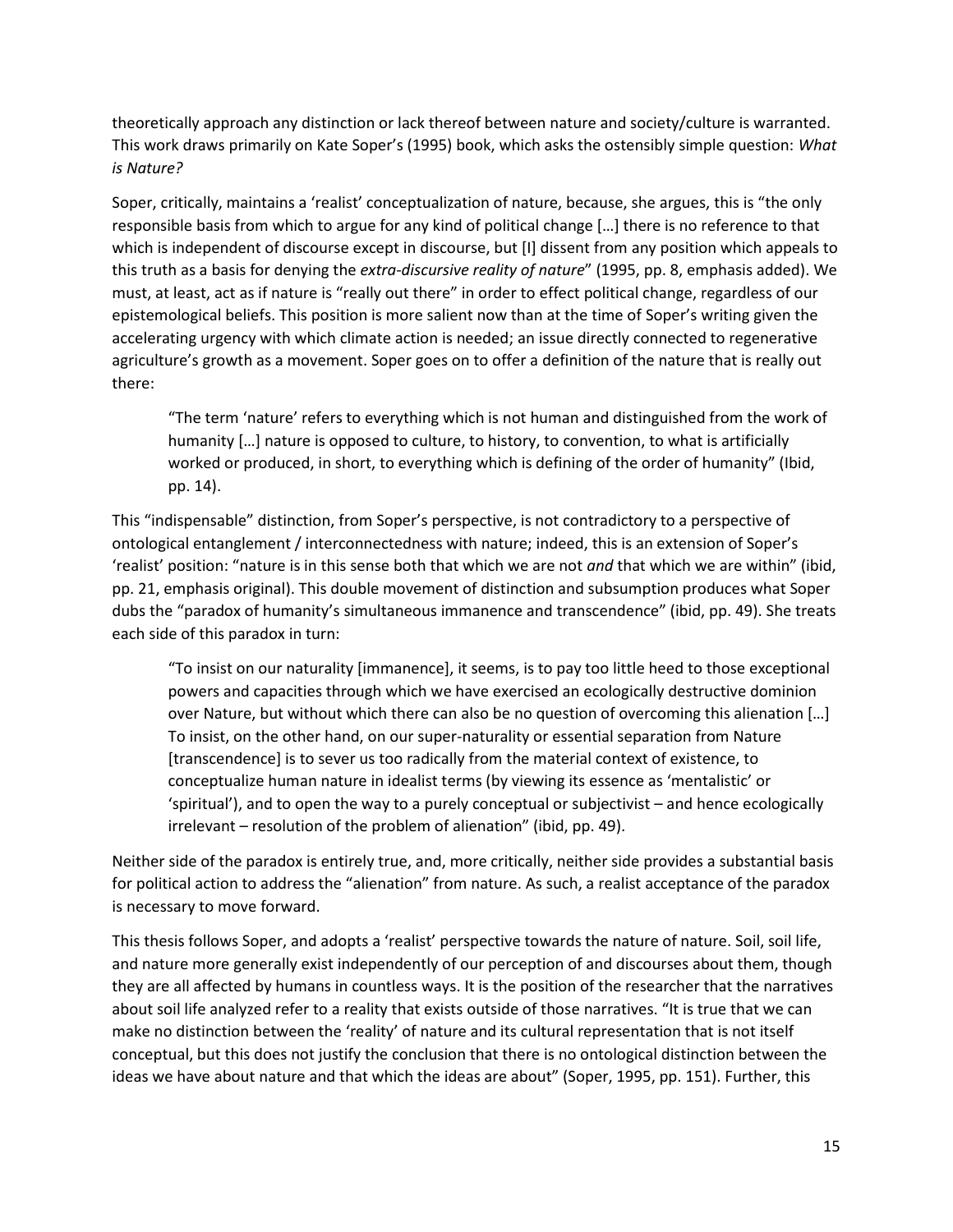project holds the position that any distinction between humans and nonhumans does not negate the notion of ontological immanence / entanglement, and vice versa.

### <span id="page-16-0"></span>2.4 Regenerative agriculture as a site of changing human-soil relations

Puig de la Bellacasa has argued that "knowing soils better could enable better care" (2019). The proposed research, in part, aims to problematize this claim. The cutting edge of soil biology uses methods that are based on ontologies of soil as observable, knowable objects, and many of the common indicators of soil life represent profound abstractions from soil organisms and communities. Furthermore, many organizations working in the regenerative space use methods that are decidedly not at the cutting edge ((Carbon)plan, 2021). There is little doubt that knowing soils better could enable *different forms of* care, but whether or not this enables *better* care is not clear. Some of the evidence from Krzywoszynska's research with UK farmers clearly suggests that this is not necessarily the case.

A particularly interesting aspect of the regenerative agriculture space in this context is the widespread interest in soil-based carbon credits. Krzywoszynska (2020a) asserts that soils themselves are not being commodified; the commodity is instead the products of their 'labour'. Trade of soil-based carbon credits could represent a more direct form of objectification and financialization of soil life than does the trade of agricultural commodities. Creation of these carbon credits can involve the use of a range of different methodologies and tools, from remote sensing to blockchain, which represent a huge diversity in ways of knowing soil life. Efforts to develop soil-based carbon credits are, of course, not the only way that people and organizations in the regenerative agriculture space are entering into new ways of relating to and knowing soils. However, the potential for more direct commodification of soil life inherent in this makes it a valuable case to explore to build on existing work on changing human-soil relations.

This research aimed to explore organizations and practitioners of regenerative agriculture that are operating in the midst of Büscher's less-than/more-than-human dialectic with respect to their relations to soil, as Krzywoszynska's farmers evidently are. New ontologies of soil are emerging and circulating in the regenerative agriculture space, but there is as yet no coherent epistemology and methodology to support these new conceptualizations. This thesis explored these changing conceptions of soil and how they are being combined with tools and methods used to derive knowledge about and manage soils. This, hopefully, provided insight into how human-soil relations are changing in the space, as well as provide some insight into what these changing relationships mean for the future of regenerative agriculture, and its potential to deliver positive environmental and economic outcomes.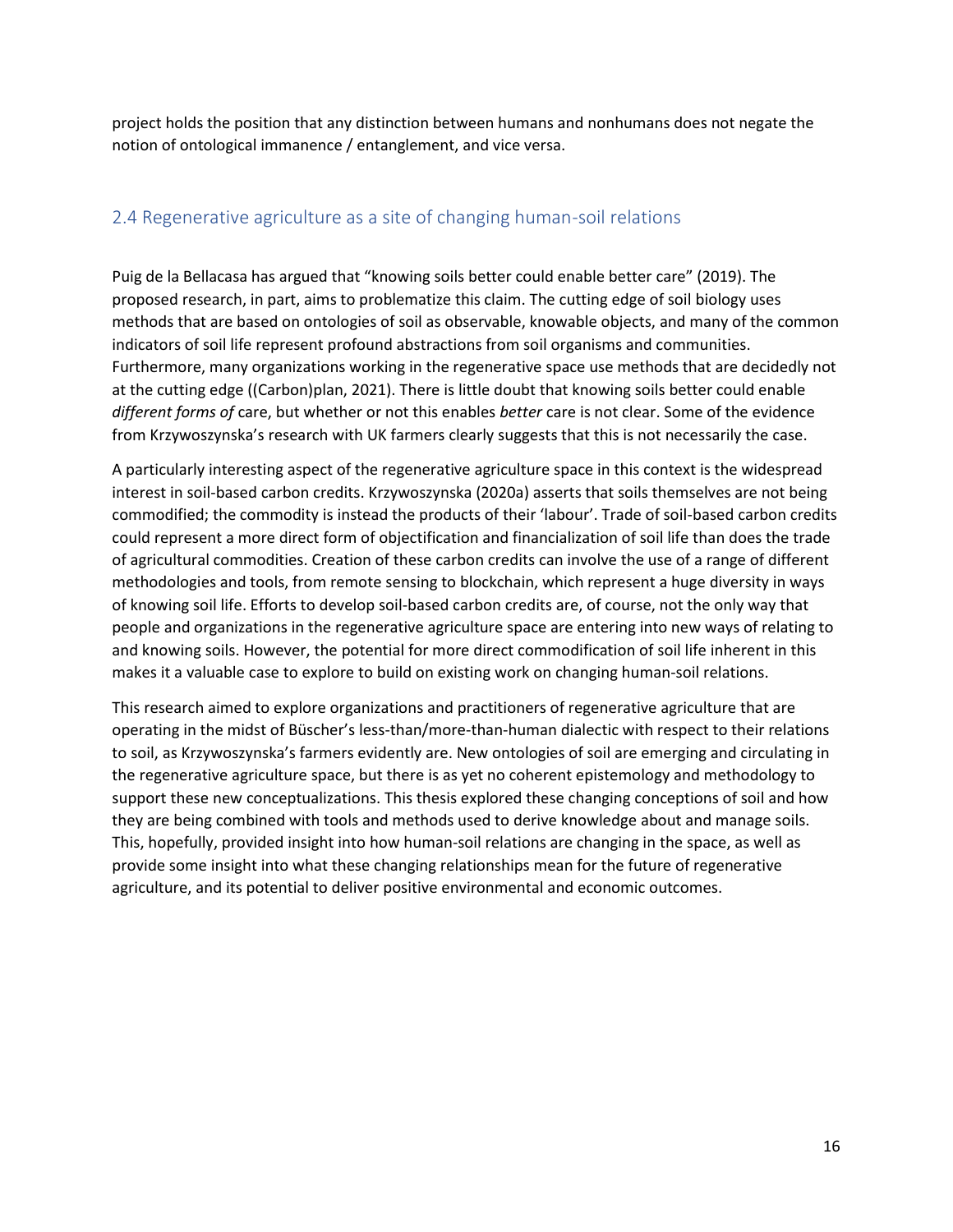# <span id="page-17-0"></span>3 Research Design and Methods

#### <span id="page-17-1"></span>3.1 Research subjects and sampling methods

The research is focused on intermediary organizations, such as NGOs, extension services, or private companies that are active in promoting and disseminating knowledge about regenerative agriculture. The organizations approached for participation self-identified as working with regenerative agriculture (or at least explicitly refer to 'regenerative' methods as such) and were involved in some transfer of knowledge or expertise about regenerative agriculture to farmers. This could take the form of publishing of online training materials and resources, conducting soil analysis and providing recommendations, facilitating entry into soil carbon (or PES) markets, or other forms of engagement. Preference was given to organizations working both with farmers and emerging carbon markets, but organizations not involved in such projects were also included.

These intermediary organizations have been chosen due to their position in the gray space in regenerative agriculture. That is, they act as intermediaries between the corporate and farmer-led interests in regenerative agriculture and often act to directly connect these two "sides" of the movement. Emails were sent to prospective respondents, and snowball sampling was used to include a diversity of members of the chosen intermediary organization(s) others in their network. Finally, a diversity of organizations – in terms of their public perspectives and approaches to regenerative agriculture and soils – were contacted to ensure a diversity of perspectives are included in the analysis. In spite of this, this study did not aim to provide a statistically representative picture of the different narratives of soil life in regenerative agriculture. Instead, the objective was to highlight specific perspectives of those working within the space, and to connect these perspectives to larger discussions of regenerative agriculture and the study of human connections to nature.

In the following section, a brief summary of the organizations for which each respondent works is given in order to provide context about their work and approach to regenerative agriculture. The names of interview respondents are not given, partly to ensure privacy and partly because it would not add to the analysis of their narratives.

### <span id="page-17-2"></span>3.2 Summary of interview respondents

Semi-structured interviews were conducted with members of eight organizations within the regenerative agriculture space. Respondents and their organizations were concentrated in North America and the EU, though some of the organizations worked internationally (for example, reSOILutions). Given that each organization had different mandates and approaches, and each respondent held different positions within their organizations, not all themes were touched on to the same level of detail for each interview. The researcher's interview guides and approach were tailored to highlight each particular respondents' positionality. This section will provide a brief background of each organization interviewed and the specific respondents' roles within these organizations. Table 1 provides a summary of each respondent and their organization.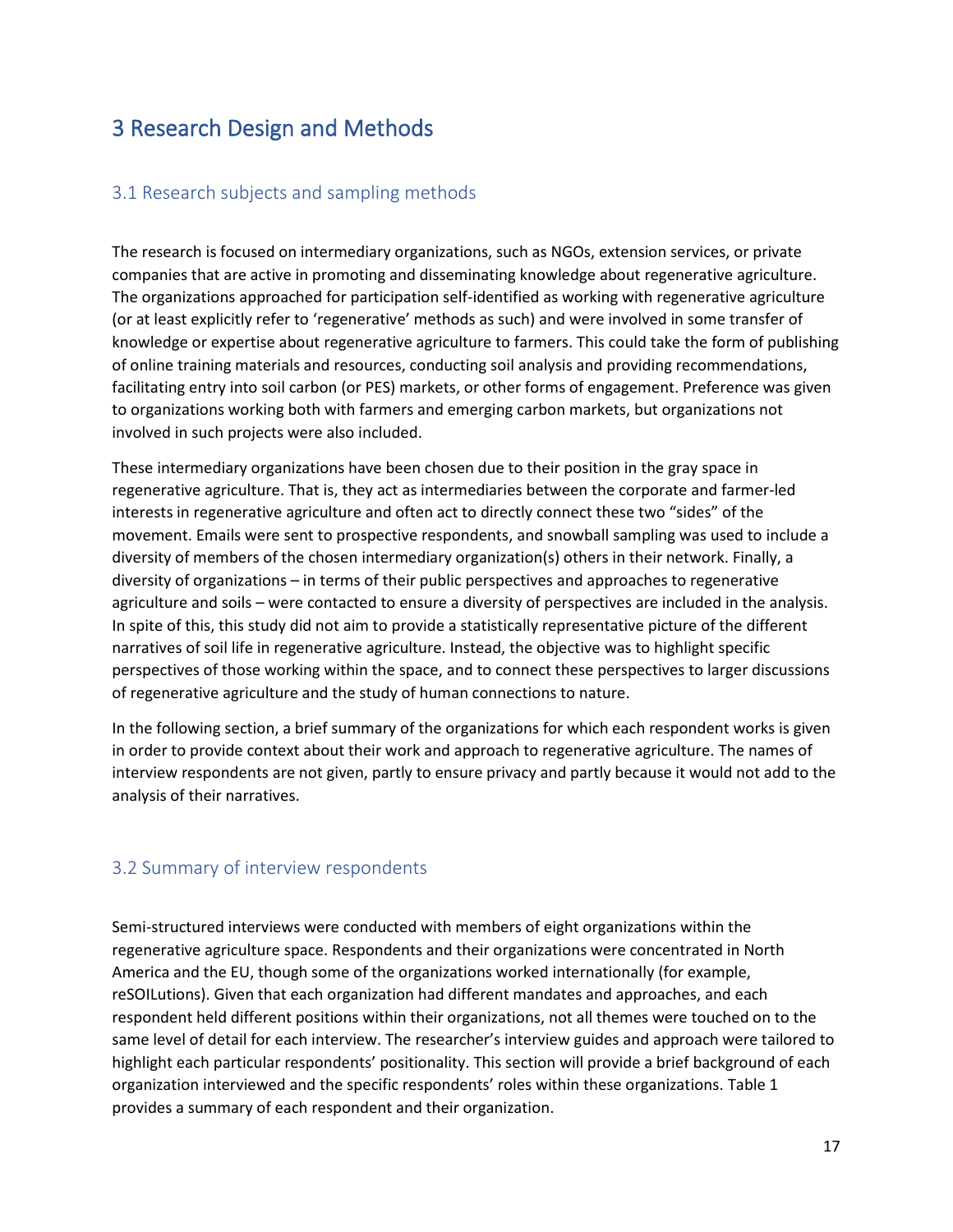| <b>Respondent#</b> | Organization           |
|--------------------|------------------------|
| R1                 | Rodale Institute       |
| R <sub>2</sub>     | Understanding Ag       |
| R <sub>3</sub>     | EarthFort              |
| R <sub>4</sub>     | Soil Food Web          |
| R <sub>5</sub>     | Nori                   |
| R <sub>6</sub>     | <b>Climate Farmers</b> |
| R7                 | reSOILutions           |
| R <sub>8</sub>     | RegenerativeSkills     |

Table 1. Respondent designations and organizations

#### *3.2.1 The Rodale Institute*

The Rodale Institute, widely regarded as originating the concept of regenerative agriculture (in addition to previously coining the term organic agriculture), is largely at the centre of the regenerative agriculture movement in the US. In addition to running long-term field trials comparing regenerative/organic and conventional systems, they provide a range of services to farmers from consulting to webinars. Further, the Rodale Institute has developed a pioneering certification for regenerative agriculture systems, discussed in chapter 1.

### *3.2.2 Brown Ranch / Understanding Ag*

Understanding Ag is a US-based regenerative agriculture consultancy project, providing a range of consulting services for farmers aiming to transition. It was established in partnership with a number of prominent regenerative farmers. This interview touched on educational and consulting activities, as well as on the respondent's perspectives as a farmer.

#### *3.2.3 EarthFort*

EarthFort, heirs to the former Soil Food Web lab, provide a range of testing services to farmers, including a soil life test. They also provide two products, a microbial inoculant, and a type of food for soil microbial communities. EarthFort also provides educational and consulting services.

#### *3.2.4 The Soil Food Web*

The Soil Food Web is Dr. Elaine (TR) Ingham's organization, which has long been a prominent player in promoting the importance of soil biology in agricultural systems. Now, the organization is engaged in a wide range of activities promoting regenerative practices, close attention towards soil biology, and a holistic approach to agricultural soil management. They provide webinars, online courses, and a wealth of lectures and panelists featured in, for example, the annual Soil Regen Summit.

A farming consultant for the Soil Food Web was interviewed for this project. The consultant engages directly with farm management and planning, and conducts agronomic analysis on site.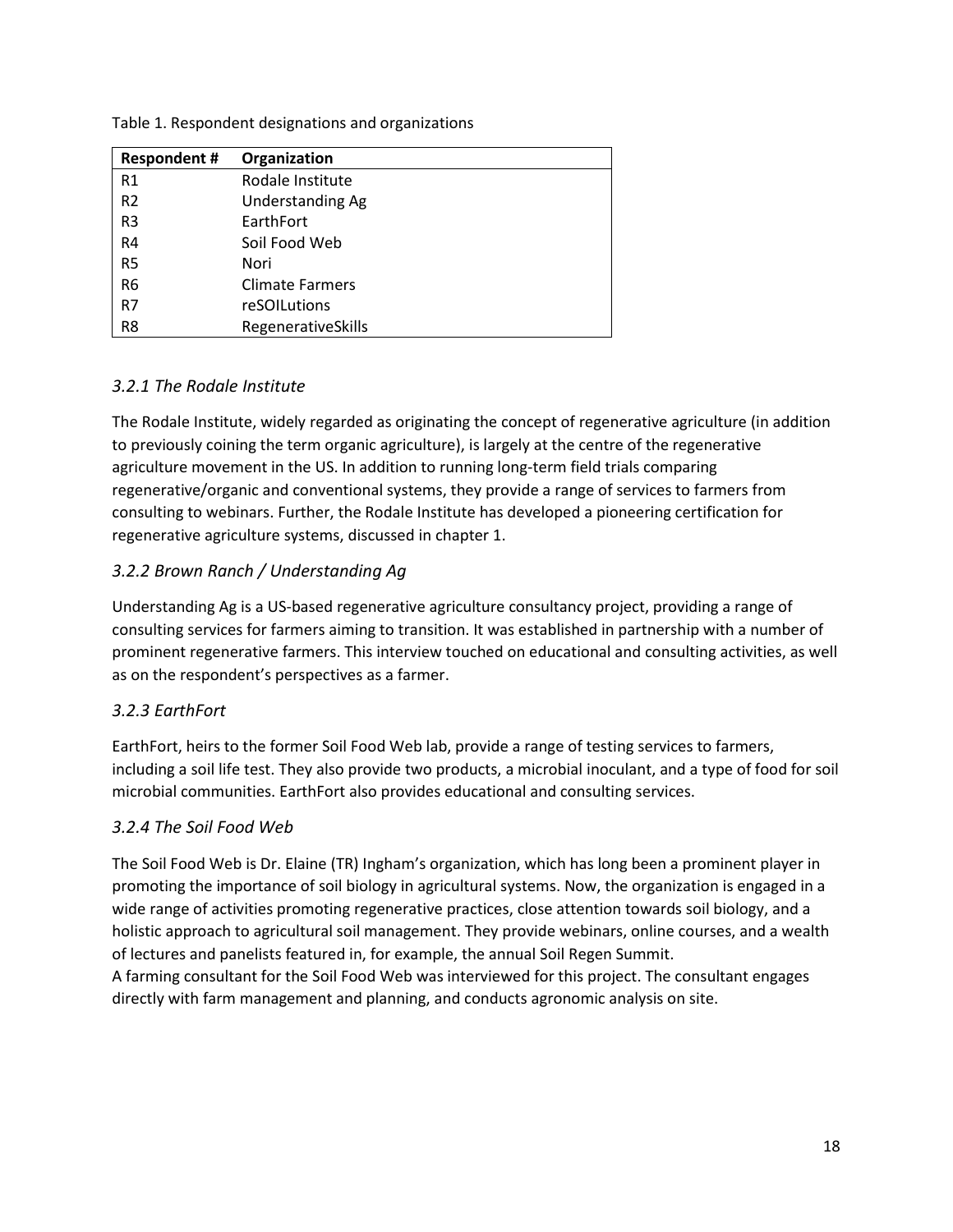#### *3.2.5 Nori*

Nori is a pioneering carbon market that is focussing on soil-based carbon credits in the US, and one of the most prominent players within this space. [some raw data – volume of credits onboarded, etc., maybe some general goals]. Nori issues carbon credits based on data concerning farm practices, which are then fed into a USDA-approved process model operated by an associated organization, Soil Metrics. A member of the supply team, which assists with farmer enrollment into their carbon credit program, was interviewed for this project.

### *3.2.6 Climate Farmers*

Climate Farmers is a Berlin-based organization that promotes and provides training for regenerative agriculture, as well as working to develop a carbon credit program that includes remuneration for cobenefits, such as to biodiversity and water retention (Climate Farmers, n.d.). Climate Farmers is developing the Climate Farmers academy, an online source for information on regenerative practices. Further, they host a range of 'skill-sharing' workshops, and (at the time of writing) are in the process of running two pilots for their *Pioneer Program,* which is geared towards conventional farmers looking to transition to regenerative practices. Each of the two iterations of the pioneer program has followed a slightly different structure. The first program was based on Richard Perkins' *Regenerative Agriculture Masterclass;* the second was based on Regrarian's *Scales of Permanence* approach, which was largely influenced by Yeoman's keyline approach and Mollison's Permaculture design manual. The pioneer program can also serve as an onboarding process for farmers participating in the carbon credit program.

### *3.2.7 ReSOILutions*

ReSOILutions provides biological analysis, transition planning, and some biological treatments for regenerative agriculture projects, with most work done in parts of Latin America. The respondent from reSOILutions was moving on to new projects at the time of the interview. Those projects, which centered around Johnson-Su Bioreactors for making concentrated compost, were also discussed in this interview.

### *3.2.8 Regenerative Skills*

The host of the Regenerative Skills podcast, acted as an assisting consultant for one round of Climate Farmers' *Pioneer Program.* In addition to this, Regenerative Skills provides individual consulting/coaching services to transitioning farmers, as well as hosting a podcast which features many prominent experts within the regenerative agriculture space. This is a valuable entry point into expert information on regenerative agriculture systems, as well as providing an entry point for certain farmers.

## <span id="page-19-0"></span>3.3 Main research question and sub-questions

This research aimed to explore changing ways of conceptualizing, deriving knowledge about, and interacting with soils as living (or not) in the regenerative agriculture space. Further, the researcher aimed to situate human-soil relations in the context of the broader objectives of regenerative agriculture, such as transformation of the food system, developing more sustainable (indeed,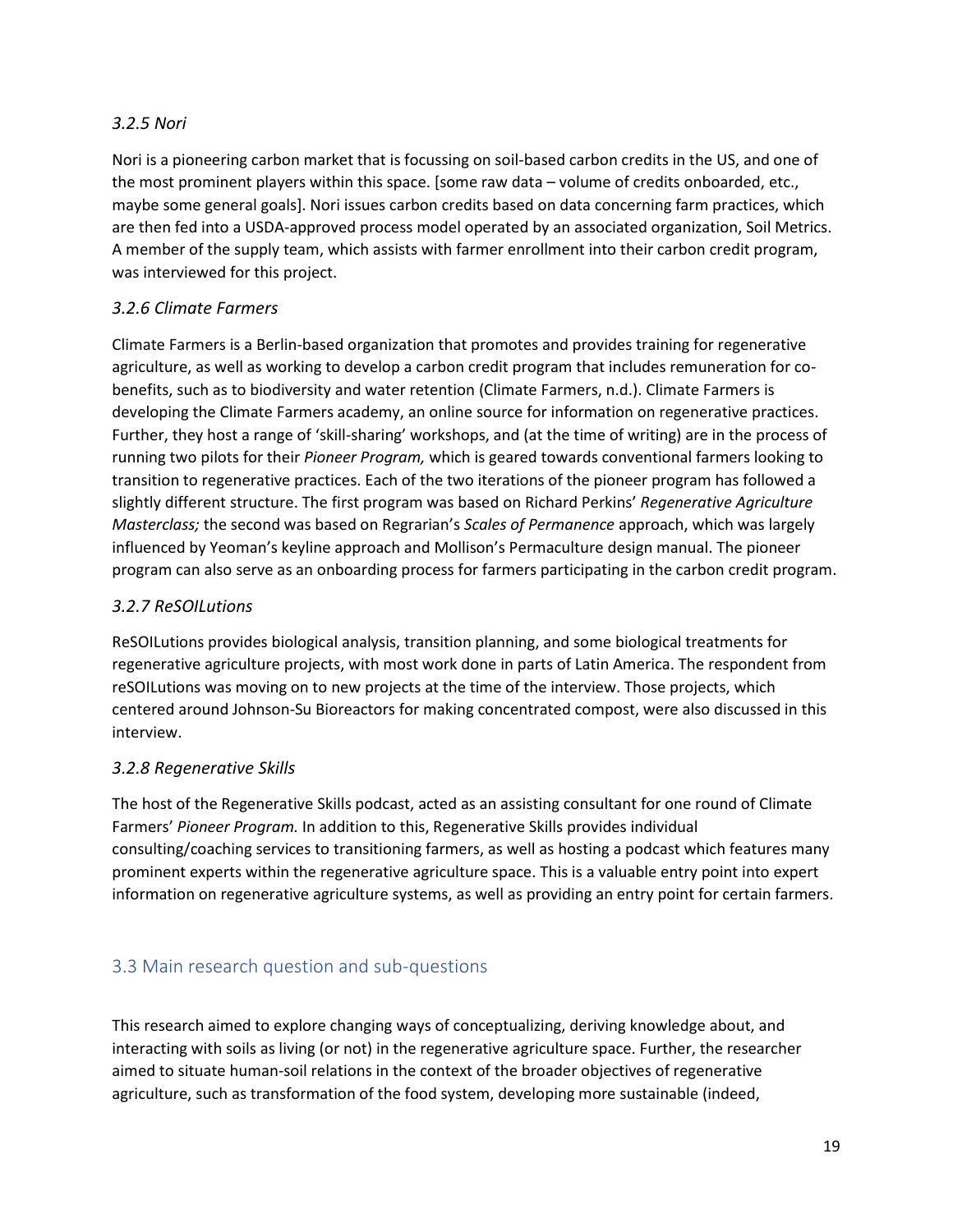regenerative) systems of agriculture, improving farmer profitability, or any others. Therefore, the main research question is: *how and to what end are human-soil relations changing in the regenerative agriculture movement(s)?* 

This main research question will be complemented by the following sub-questions:

- How are soils and soil life conceptualized by members of intermediary organizations and others in their network?
- How is knowledge about soils derived and used in different ways (to inform management, access financial capital, etc.) that can influence farmers' practices and conceptualizations of soils?
- What is the connection between different ways of conceptualizing, deriving knowledge about, and managing/interacting with soils and the broader goals of regenerative agriculture?

### <span id="page-20-0"></span>3.4 What is ontology? Disambiguation and orientation of the researcher's interpretation

From the theoretical discussion presented in chapter 2, largely drawing from the so-called nonhuman (or ontological) turn (NHT) in the critical social sciences, *ontology* emerges as a central concept. As such, a closer investigation of what exactly is meant by this term in the literature and how it is being deployed in this research is warranted prior to moving on from the central research questions.

As highlighted by Viveiros de Castro (2015) and Graeber (2015), there is variation concerning what exactly ontology means, and how social scientists can and should approach studying it. The classical usage of the term *ontology* can be most clearly traced back to Hollowell's paper *Ojibwa Ontology* (1960), and can be thought of as "a discourse (logos) *about* the nature of being" (Graeber, 2015). From this perspective, a different ontology (discourse on the nature of being) has no necessary or direct influence on reality; reality is 'out there' regardless of how a discourse about it is constructed. Ontology follows (often circuitously) from reality, but ontology does not determine the nature of reality. This is in contrast to a newer concept of ontology – more often adopted by NHT scholars such as Viveiros de Castro – in which (human) ontologies are in fact *constitutive* of different realities (2015; Graeber, 2015). This means that, when Hallowell's *mishoomis* (grandfather) informant states that a rock "can be" a person in certain circumstances, we should not interpret this as meaning that the Ojibwa man simply *thinks or believes*  that the rock is animated as person; rather, we should interpret Hallowell's respondent as *existing in a separate reality* in which a rock *is* in fact a person.

Graeber (2015) argues that the key distinction between these two conceptualizations of ontology – as a discourse on the nature of being or as constitutive of separate realities – is rooted in an epistemic fallacy, or the conflation of the questions "does the world exist?" and "is it possible for me to have definitive knowledge of this world?". Many in the nonhuman turn reject the possibility of definitive knowledge of reality (an epistemological claim), and jump from this to a rejection of the notion of the existence of a single reality (an ontological claim). Graeber goes on to assert that the impossibility of complete knowledge is, in fact, one of the defining features of reality: "[the ontological turn] makes it effectively impossible for us to recognize one of the most important things all humans really have in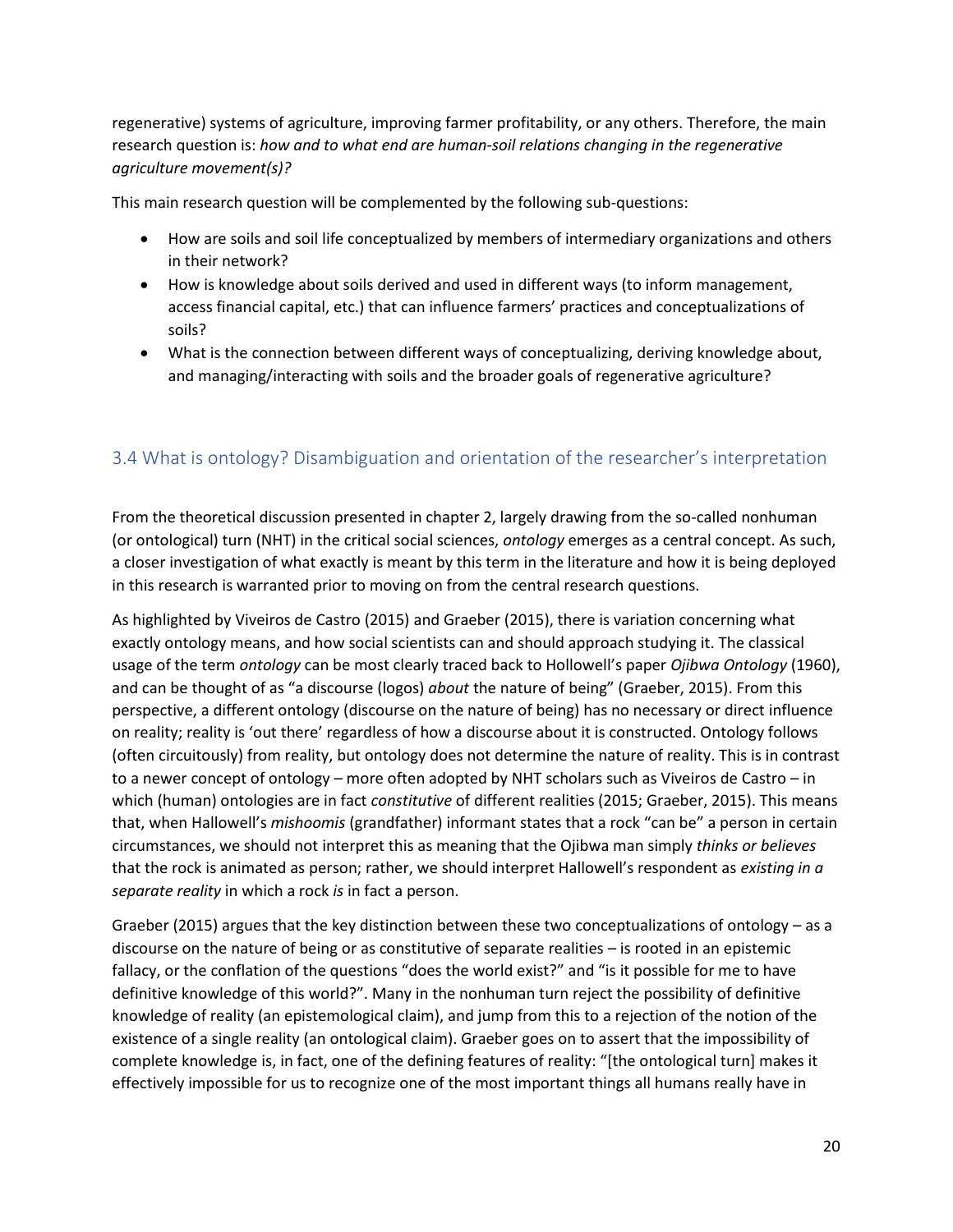common: the fact that we all have to come to grips, to one degree or another, with what we cannot know" (2015).

This research aims to avoid the epistemic fallacy, and strictly employs a 'classical' definition of ontology, as a discourse about the nature of being [of soils]. The central research question could thus be reframed as: *how and to what end are discourses on the nature of soil (life) changing within the regenerative agriculture space, and what influence does this have on material relationships between humans and soils*? Further, the research does not reject wholesale the notion that ontological constructions can materially produce/effect reality. However, the focus is on the *mechanisms* by which ontology influences materiality (through science, knowledge production, emotion, management, finance, etc.) as opposed to any direct or necessary causal link, such as those critiqued by Graeber (2015). A key argument of this thesis is that believing that a soil is lively or inert will not make it so. But such beliefs can lead us to *act* in ways that will make it so, over time.

### <span id="page-21-0"></span>3.5 Methods

The thesis made use of two key methods: semi-structured interviews and the analysis of online materials. Interview guides for the semi-structured interviews were developed based on the central and sub research questions, and adapted to fit the position and experience of specific respondents. For example, some interviews focused closely on soil analysis, others on the economics of adopting new practices, and so on; the main objective was to highlight each respondents' expertise and perspectives. Semi-structured interviews were the substantive part of the research, though engagement with and use of online materials has played a key role throughout this project. Given that narratives – specifically those produced by intermediary organizations – are the main object of this research, weeding through and attempting to understand the excess of material online concerning regenerative agriculture was one of the major components of the development of the proposal. Further, as discussed above, this project's aim was exploratory, and a representative sample was neither sought nor attained. Therefore, in order to expand the discussion beyond narratives identified in interviews, a handful of additional online materials will be included in the broader analysis in chapter 5. These materials, all produced by interviewed organizations or others directly within their networks, were chosen selectively and conservatively, based on their explicit relevance to the discussion in chapter 5. Many of these additional sources were explicitly referenced by interview respondents.

### <span id="page-21-1"></span>3.5.1 Semi-structured interviews

Semi-structured interviews were used to maintain a balance between focusing on topics relevant for research – soils – while allowing the respondent to contribute to guiding the discussion. This enabled the researcher to highlight the individual voice of each respondent while reporting and analyzing the data. Such methods are particularly suitable for this investigation of regenerative agriculture due to the high level of diversity of perspectives that can be found in the space. Further, the semi-structured interview guide that was developed lent itself to being adapted to different research subjects outside of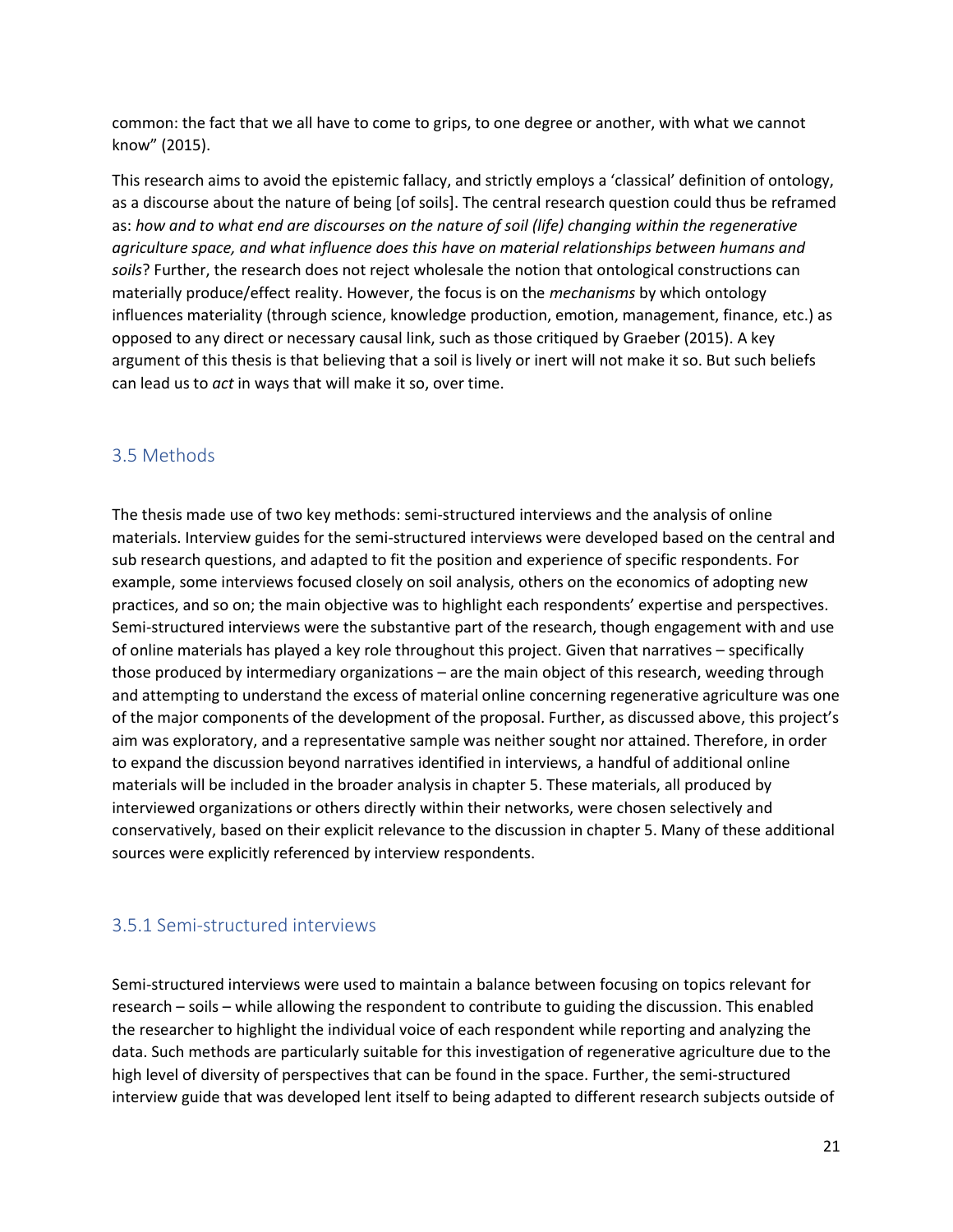the intermediary organizations themselves as well as organizations with different perspectives and activities.

Informed consent forms were prepared, and communicated to, each interviewee prior to conducting the interview. All informed consent forms were returned to the researcher and saved on the researcher's personal hard drive. Interviews were conducted online – on the platform of the respondent's preference – and recorded subject to consent of the respondent. Recordings were kept on the researcher's personal hard-drive and shared only with the thesis supervisor.

### <span id="page-22-0"></span>3.5.2 Online materials

Many of the intermediary organizations interviewed in this research project have significant online presences. They are engaged in the production of webinars, troves of resources, promotional resources, lectures and seminars, and other information that serves to promote and/or educate about regenerative agriculture. Many of these resources are geared directly towards budding regenerative farmers, and some cater to a more general audience. Engagement with these online materials was a key part of development of the thesis proposal and also provide valuable data for expanding on final analysis of the interview data. Online materials – websites, recordings, etc. – were used to feed-into the development of interview guides and in the development of chapter 1. Selected online materials will enter into the discussion (chapter 5) to connect the narratives to broader discussions in regenerative agriculture. The focus will be on publicly available materials produced directly by intermediary organizations that will be interviewed, as well as sources explicitly mentioned by interview respondents.

### <span id="page-22-1"></span>3.6 Narrative analysis

Interviews were recorded and transcribed using otter.ai software. Transcripts were then compared to the initial recording to amend any mistakes made by the otter.ai software. Following this, two formal rounds of coding – done by hand - took place. In the first round, interviews were coded individually, shortly after being recorded and transcribed. In this round, the starting coding elements were developed based on the broad sub-research questions – such as conceptualizations of soil as living or inert, physical sample-based methodologies for understanding soil, remote-sensing-based methodologies for understanding soil, regenerative agriculture and farmers' financial situations, regenerative agriculture and climate change, etc. – and then refined and adapted as the researcher worked through each interview. This combination of inductive and deductive coding served to focus the analysis on the research questions while still giving analytical weight to the perspectives of individual respondents. Once all interviews had been completed and coded once, a second round of coding was done; for this round, all interviews were coded in relatively quick succession to elicit stronger connections between the interviews. The coding elements developed by the end of the first round were used as a starting point, and were refined and streamlined in order to better account for the data as a whole, as opposed to the data in one specific interview. The first round of coding was aimed to analyze in depth the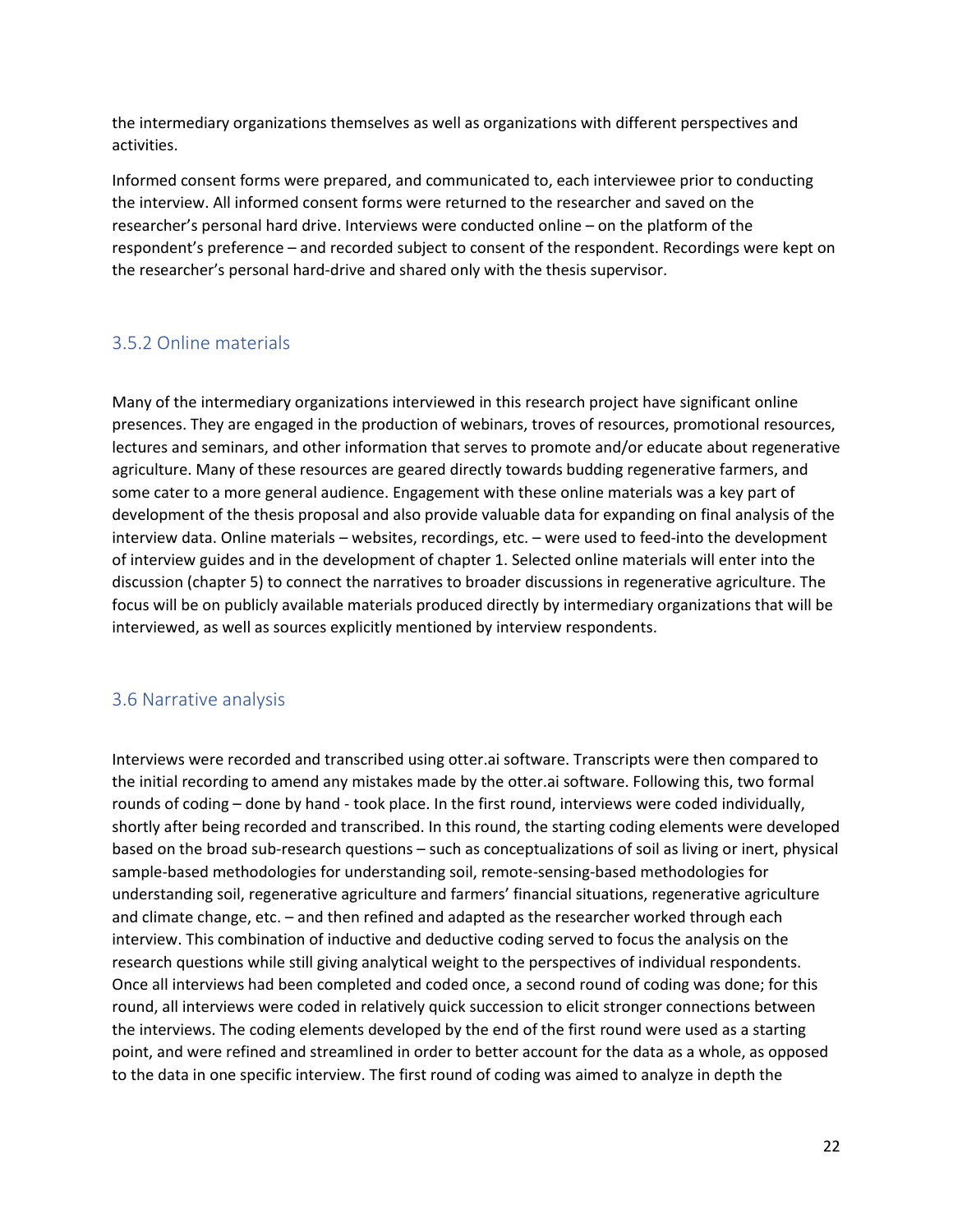perspectives of individual respondents, and the second round was aimed primarily at identifying synthesis and linkage points between/amongst the narratives.

Narrative analysis was then used to understand how different narratives about soils are constructed, deployed, translated, and in relation to other narratives within the regenerative agriculture space. The conversation between different narratives, or different narratives concerning the same subject (e.g., soils as living or soils as substrate) was of particular interest.

# <span id="page-23-0"></span>3.7 A note on the researcher's positionality: towards a 21st century *Anishinaabe*  perspective

This research has been inspired and motivated, in part, by the researcher's indigenous (Canadian) ancestry. The researcher's grandmother was born on the *Mnjikaniing* First Nations (*Anishinaabe*) reserve in southern Ontario, and subsequently left and revoked her status<sup>2</sup> to escape what, at the time, amounted to little more than a postcolonial hellscape. This put her descendants into a cultural interstice familiar to many 'acculturated' American Indians. This separation precludes the possibility of 'purity' or direct representation on the part of the researcher. Rather, the researcher makes no presumption of expertise regarding *Anishinaabe* philosophy/mythology, and instead is focussed on exploring *Anishinaabe* ideas, first, as part of a broader (i.e., not Eurocentric) intellectual exploration of 'alternative' ontologies of soil/nature, and, second, as an opportunity for the researcher to explore his (grandmother's) culture in a deep, topical way. Growing up with regular stories about our connection with nature was a key source of inspiration for this research. This personal history led directly to raising questions regarding what it means to relate to nature in a different way, and how to foster convivial human-nature, human-soil relationships.

The *Anishinaabe* perspective on the world is permeated by a profound respect for nature and its inhabitants, as well as with a robust understanding of the fallibility (and often stupidity) of human beings. The main character of much of *Anishinaabe* mythology – and of some of the stories that lulled the researcher to sleep as a child – was *Nanabozho,* a classic trickster-type figure. *Nanabozho,* though technically only half human, was the first of us to walk in the world. The world he walked through was already full, and his first tasks were not of creation (as in *genesis*) but of observation, naming, and striving for understanding. A deep understanding of the activities of different plants and animals observed by *Nanabozho* was critical because replication of these strategies was the only way that humans would be able to survive in this world. There is a powerful idea here: above all else, humans are students and the nature of our interaction with / observation of nature is largely (and unidirectionally) pedagogical (e.g., Simpson, 2014). A second powerful idea is the nature of the names *Nanabozho* gave to things. *Anishinaabemowin* (the *Anishinaabe* language) is primarily *verb-based,* which means that the agency and tendency of things are contained within their names. For example, the marten's name translates literally as *"the absence of eggs".* Names denote relationality.

One objective of this research/discussion is to attempt to understand what, if any, insights *Anishinaabe*  philosophy can provide to the context of changing relationships between humans and soils or other

<sup>&</sup>lt;sup>2</sup> Under the Canadian *Indian Act,* "status" or a status card confer the legal rights associated with being indigenous.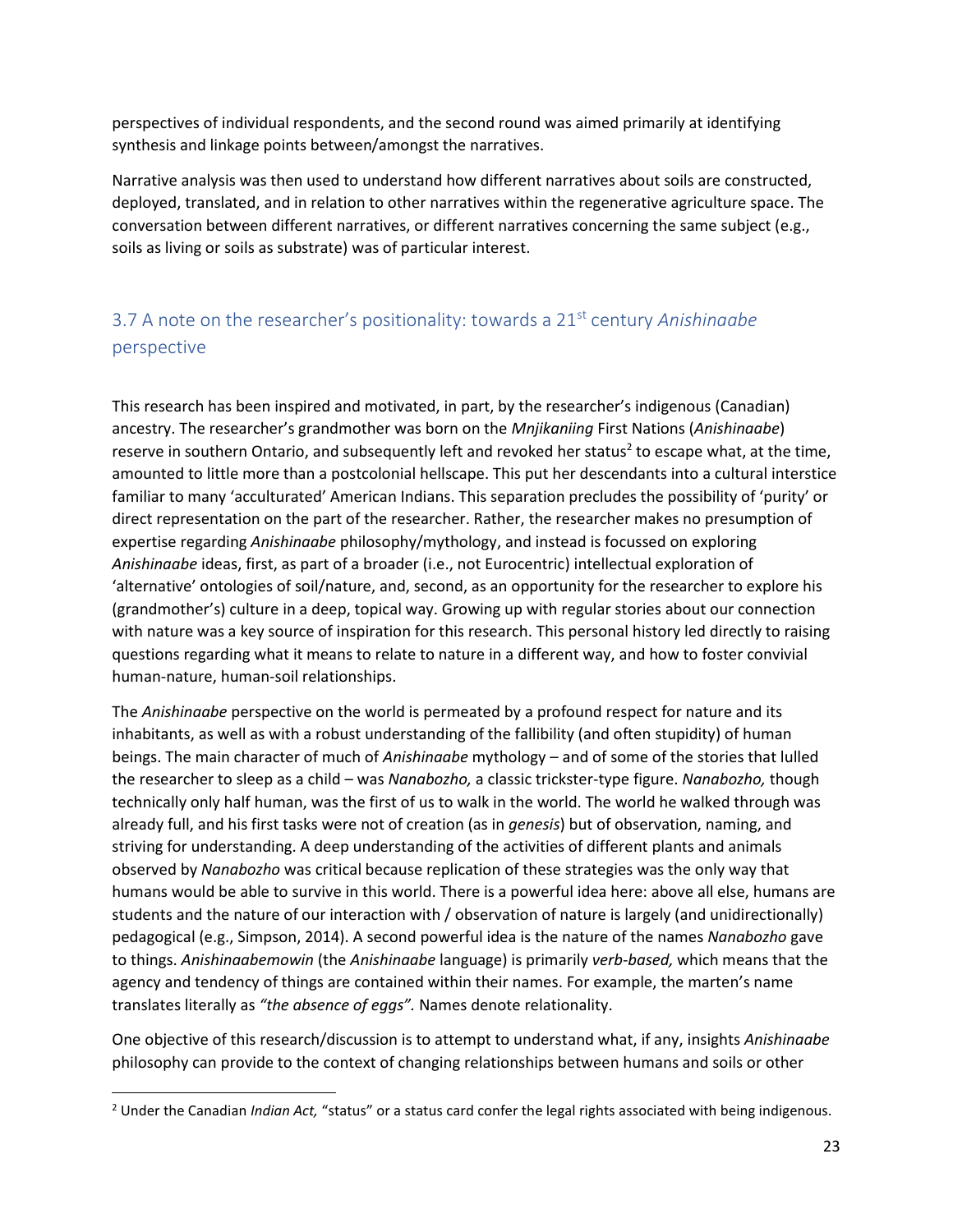parts of nature. *Anishinaabe* philosophy is well-established, coherent (if battered by centuries of colonialism), and is based on a profound sense of connection to (or being-in) nature that many proponents of regenerative agriculture strive towards. From a theoretical perspective, one of the advantages of *Anishinaabe* philosophy is that it is "notably not humanist nor posthuman, but emerge[s] as something entirely different" (Manning, 2017). Perhaps *Anishinaabe* (or other indigenous) philosophy can help to understand *how* to reframe and reorganize our relationship to nature within the regenerative agriculture space and more broadly. Such ideas could be powerful tools in thinking through the complexity of such relationships as well as sticking points such as establishing 'consequential distinctions' between humans and non-humans (Büscher, 2021). To summarize, the researcher's *Anishinaabe* descent has been a key source of inspiration for this research project, and the discussion will engage with some key ideas from *Anishinaabe* philosophy [section 5.5] as possible options to improve or, at least, better understand the changing human-soil relations that are developing within the regenerative agriculture space.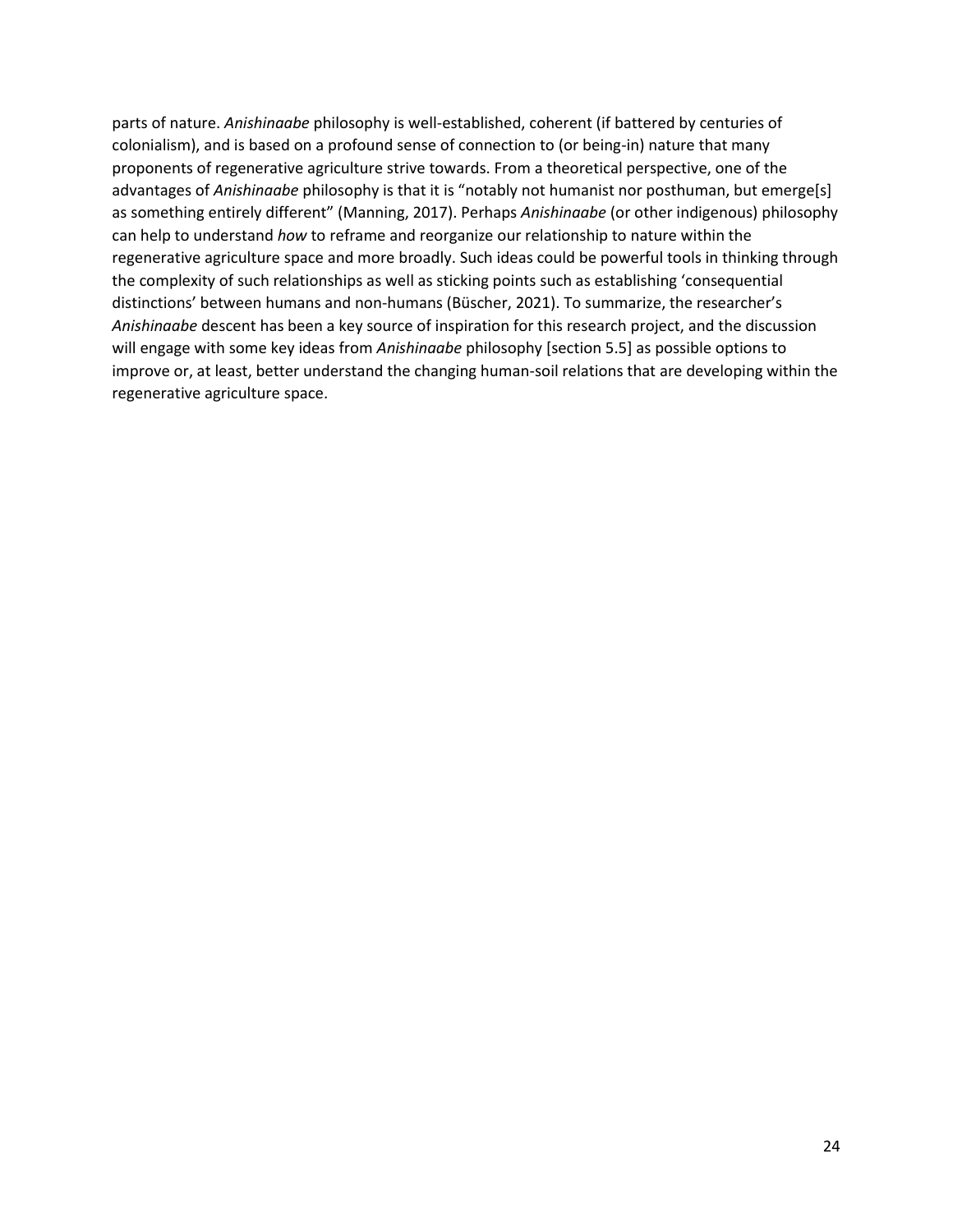# <span id="page-25-0"></span>4: Results and Analysis

The presentation and analysis of results will begin by discussing respondents' conceptualizations of soils, and the extent to which soils were considered to be living, inert, or somewhere in between, as well as discussing their perspectives on the differentiation between agricultural and "natural" soils, such as those found in relatively undisturbed forest or grassland ecosystems. Following this, the discussion will move on to explore how respondents approached the relationships between humans and soil life within their narratives, and how this may vary based on their approaches to analyze soil and their objectives with soil management, be it to produce crops, sequester carbon, derive profit, or other objectives. Finally, the chapter will discuss forms of analysis of soil life. The key forms of analysis that will be discussed are microscopy techniques, general biological indicators and methods, standard chemical and physical testing, and methods to measure soil organic carbon (SOC). Within the discussion off each form of analysis, the uses of that knowledge (in soil or business management), the types of relations that particular forms of data enable or preclude, and the political and scientific life of knowledge will be discussed where relevant.

### <span id="page-25-1"></span>4.1 Conceptualizations of soil

Respondents were not asked to directly offer a personal definition of "soil", and potential definitions and their points of intersection/contradiction were identified implicitly throughout the narratives. Overall, respondents' narratives exhibit a degree of ambivalence towards the nature of soil and the role of soil life in regenerative agriculture systems. This reflects some of the contradictions and challenges facing the regenerative agriculture movement as a whole.

As discussed in chapter 1, the so-called ecological turn in soil science has been vital in informing the regenerative agriculture movement's perspective on soil. R1 explained that, although the recent foregrounding of biological processes was an important development that has influenced regenerative agriculture, soil scientists of previous generations were not ignorant of the importance of biology.

"[I]f you look at the, you know, the textbook for soil science from 50 years ago, you could find that a long time ago people were, you know, talking about the five soil forming factors already including the prior parent materials, climate, topography, time, and biology... Biology was regarded as one of the five soil forming factors from a very long time ago." (R1)

The historical consideration of biology as a soil forming factor indicates that conventional approaches to agriculture are not based on a lack of appreciation for the importance of soil biology, but due to the belief that we can replace the functions of soil biology, and the associated facts that relatively little was known about soil biological processes.

Knowledge of soil microbiology and its role in key soil functions has deepened considerably in recent decades. Through this, we have come to understand the inherent challenges and trade-offs related to attempting to bypass the soil microbiome, largely related to the myriad and complex functions soil life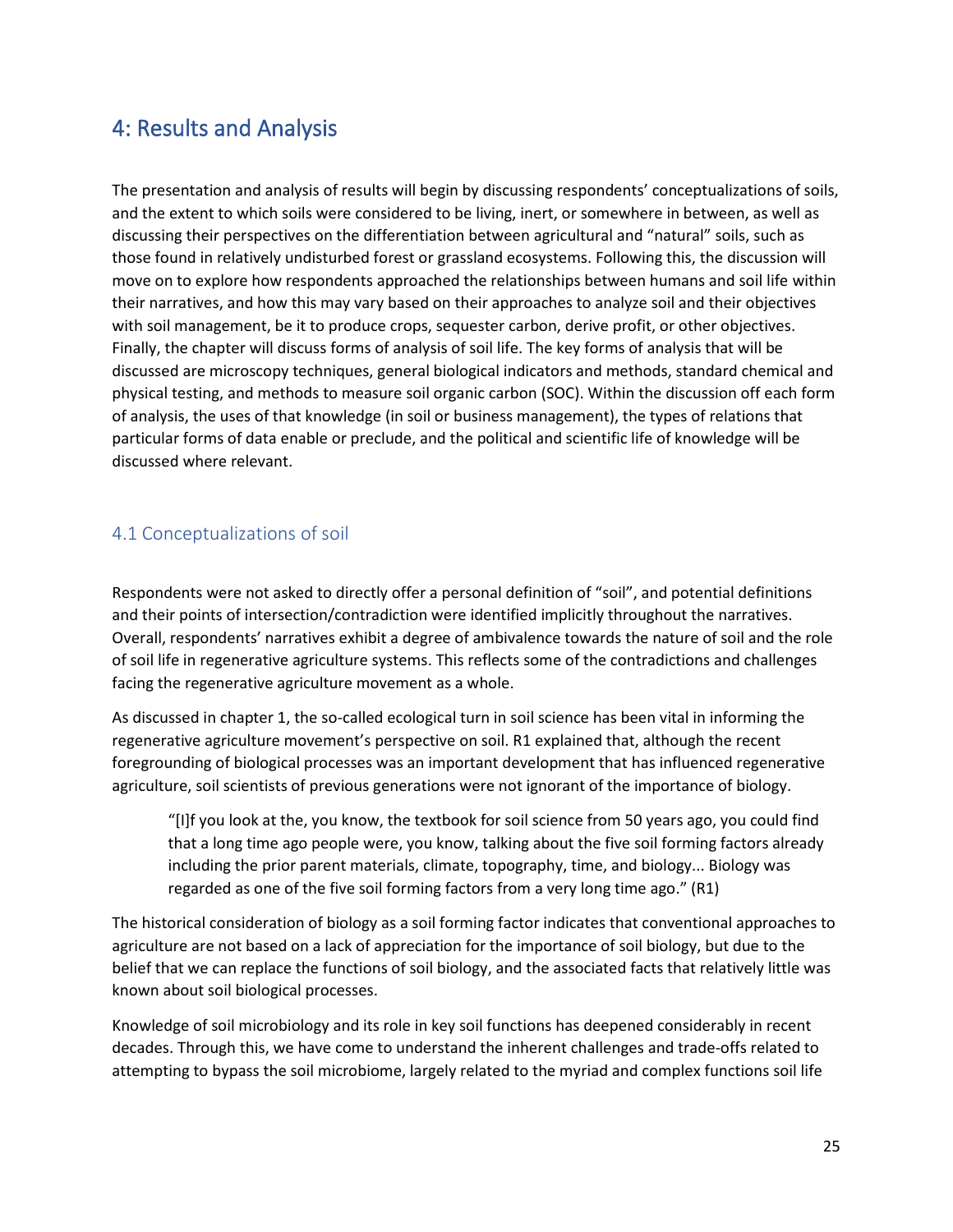performs, including for soil formation. R1 elaborates on the way soil biology contributes to soil formation:

"Microbes […] perform these biogeochemical cycles that, you know, turn the carbon in the atmosphere into the organic carbon in the soil, interact with the soil mineral particles and perform the function. So, the cycle of carbon – nitrogen has been accelerated by the microbes or by the… by the biology […] ever since, there has been living things in the soil. So, now, if we… if we look at the millions of years of time, we just look at a short cycle, then we can find that the biological interactions are really the key for soil forming or soil formation".

Biology, here, is implicated in the very existence of soil. Many of the respondents' conceptualizations centered around the notion that being alive was an immutable characteristic of soils. R3 firmly stated that, "whether you know it or not, the soil is alive". Another respondent expressed this through the rise in the concept of soil health:

"The reason that we are using this term, soil health, more than soil quality right now, in the last, I think, ten years, is because health refers to the state of living things, while quality may make people only think about, you know, physical and chemical aspects of an object. Soil health refers more to a living organism or living system." (R1)

Some of the narratives – in particular R2, R3, and R4 – highlighted the connection between human health and soil health. R2: "very few people in this world have tasted nutrient dense food. What we have today is not food, it's food like substances […] a mere fraction of the phytochemical nutrients that was once in the soil can now be produced because of the dysfunction of our soil ecosystem".

R4, a consultant for the Soil Food Web with a non-agricultural background, described the awe that they felt when first learning about the soil microbiome and the Soil Food Web's composting techniques. These feelings of "happiness and contentment" evoked by working with the soil had a scientific basis. The *M vaccae* bacteria, which is "in higher concentrations in compost" (R4) was found to stimulate serotonin levels in human (O'Brien et al, 2004; Kennedy, 2012). These narratives of the nexus between human health and soil health indicate that healthy soils benefit human health through mechanisms beyond (and inclusive of) the provision of nutrient dense food. R3 draws the connection deeper: "[t]he soil informs the human microbiome, which in turn has been shown to inform our physical, mental, and emotional health. As the soil, so the human" (R3). Deep, innate interconnections between soil life and human life are portrayed as ontological (as an innate characteristic of existence) for both humans and soils.

Only one respondent – R5, from the US soil carbon protocol and marketplace, Nori – did not engage with ideas directly concerning life within the soil. However, this was not due a lack of appreciation or understanding of the role of biology in soil functions, but instead due to Nori's orientation within the space. Nori, unlike some other organizations within the regenerative agriculture space, does offer prescriptions to farmers. Instead, they model the impact of regenerative farming system on SOC stocks, and convert that into a tradable credit. This model estimates the effect of "practices changes instead of [...] what's actually in the soil" (R5). This narrative, critically, does not discount the functional importance of soil microbiology and thus engages with "non-living" conceptualizations of soil simply by not engaging in detail with biological components.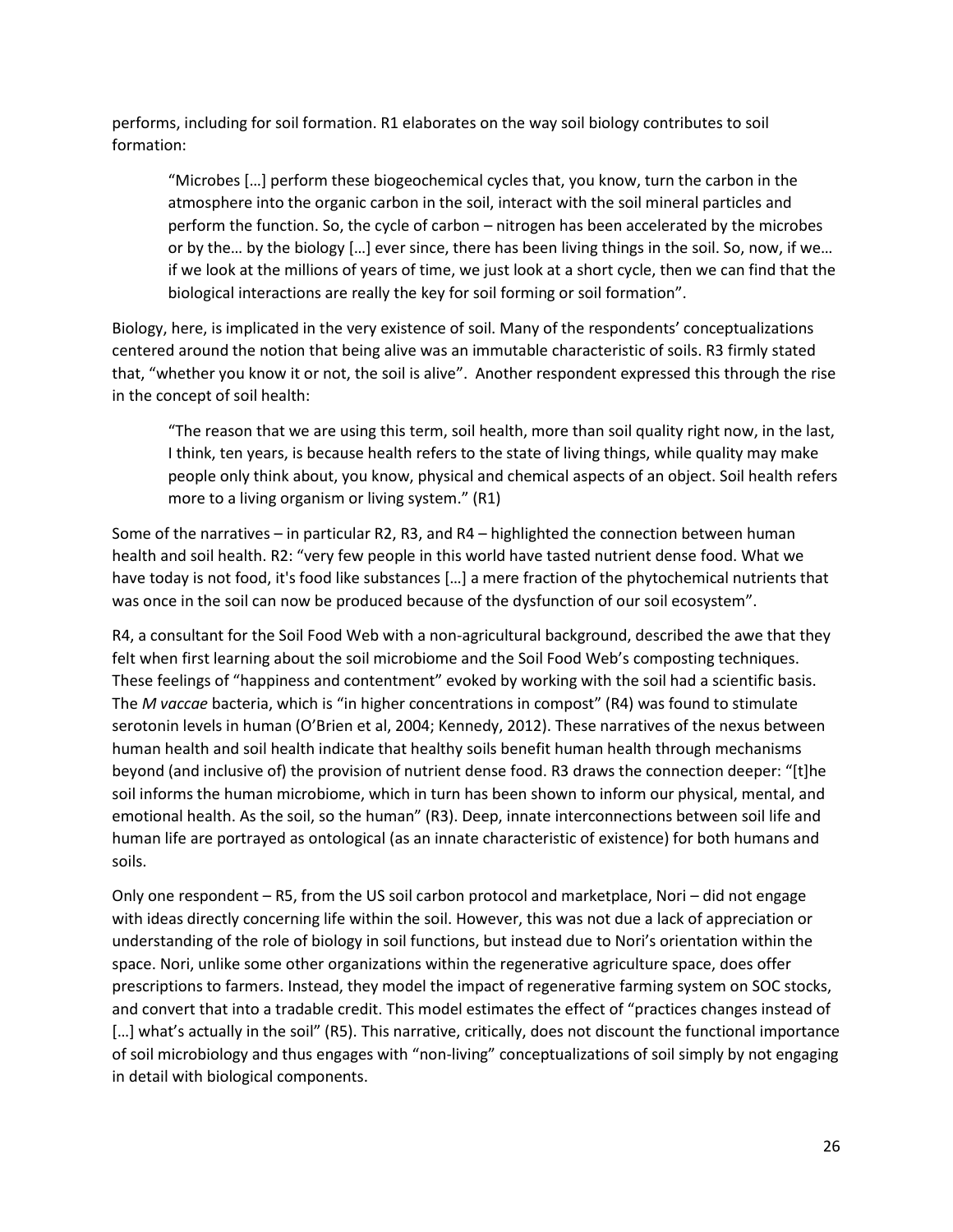Overall, the living and dynamic nature of soil ecosystems was a key feature of conceptualizations of soil in the interview narratives; this corroborates the claim put forward in chapter 1, that the regenerative agriculture movement has a significant conceptual break with productivist agriculture in the rejection of an inert, predominantly chemical and physical conceptualization of soils. However, the narrative importance of this living nature was given different emphases by different respondents. Some focused on the specific organisms, populations, and biological processes that define soils, while others engaged with the notion of living soils on a purely conceptual level, recognizing the importance of biology to overall soil function but without reference to specific organisms or biological mechanisms. The level of specificity with which the living character of soils is conceptualized has important implications for and connections with narratives concerning the (active) role that soil life plays in regenerative agriculture systems and on the forms of analysis used to produce knowledge about soils.

#### *Agricultural and "natural" soils*

One specific theme that emerged in the interview narratives was the differentiation between agriculture and "natural" soils, with natural soils being those found generally in forest and grassland ecosystems. The results of the Rodale Institute's field trials have shown clearly that natural soils exhibit higher levels of microbial activity and biomass than agricultural soils (R1). R1 briefly discussed research indicating that SOC pools had different compositions – in terms of their origins – in agricultural soils as compared to forests, grasslands, and other natural soils. This is not due to a relative overabundance of microbes in agricultural soils, but due to the dearth of plant material added. This indicates a fundamental, observable difference between agricultural and natural soils in terms of the origins of their SOC pools.

Another key point of differentiation that was brought up concerns the composition of functional groups, illustrated primarily with fungal:bacterial ratios. This was further connected to the process of succession in soil ecosystems, which is generally prevented from going to its natural climax in agriculture [sections 4.3.1 and 4.3.2]. Agricultural soils have distinct compositions compared to natural soils, and agricultural soils would not adequately provide the key soil function of primary productivity if their composition of functional groups was the same as in "natural" soils (R1, R3, R4).

Finally, R3, asserted that there are key differences between agricultural and natural soils based on biodiversity, genetic diversity, and the presence and virulence of different soil pathogens. One aspect of R3's work is the production of a potent bio-inoculant, which will introduce beneficial microbiology to degraded soils. A number of variables led R3 to source the base (living) material for this inoculant from structurally unstable "not quite peat" that is removed from the ground to allow building in some parts of Alaska. One critical factor was the need to have a consistent product in order to acquire USDA approval and sell the product; this would have been a major challenge without consistent source material (eg, by using compost). Due to the remote source and long Alaskan winters, this material has been more or less untouched for "10,000 years" (R3). When R3 first looked at this material under the microscope:

"I tested it and said, "Oh my God, this is amazing biology" […] We've had it genetically tested, we usually do that every couple years, we do the genetic analysis, and it's got… I forget, now, it's been a while since I looked at the list, but it's several 1000 genus of bacteria and fungi. In the material, and, you know, yeah, and there's no disease, you know, because this stuff isn't coming out of a place where there's actual agriculture, most of the diseases in agricultural is not natural."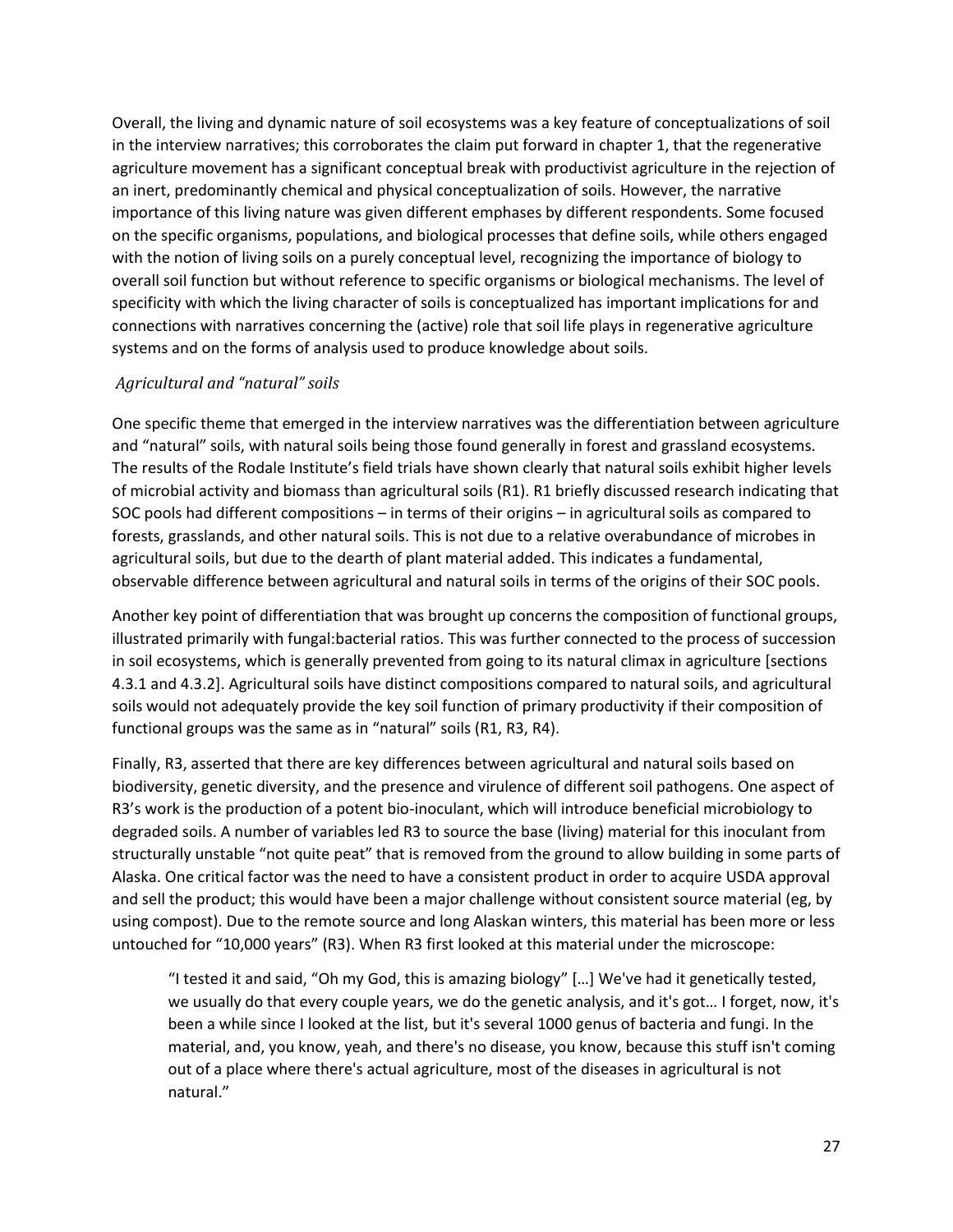This points to the significant, long-term effects that human agriculture has had on soil microbiomes. Over the long history of human agriculture, we have had profound influences on specific species, the selection for and incubation of pathogens, and have likely had an irrevocable impact on the genetic structure of the soil microbiome. While the untouched nature of this soil biology is not the only reason R3 uses it as a source of their inoculants, it does speak to the blurry distinction between agricultural and natural soils; the former evidently defined by the long history of negative human impact and ongoing human interference.

## <span id="page-28-0"></span>4.2 The role of soil life in regenerative agricultural systems

Most respondents were directly asked a question to the effect of, "what is the role of soil life in regenerative agriculture programs?'', which provided a clear starting point in their narratives for their perspective on soils and soil life in general. In response to this question, R6 stated "that's all it is, right?'.

Most respondents acknowledged the importance of biology of soil functions, but some also argued that the emphasis placed on biology in regenerative agriculture circles could be overstated. R7 claims that, in spite of the importance of soil biology, "it's an error to start thinking that your system can sustain itself, just with the soil biology". R8 nuances this view, giving examples of plants living in conditions with practically no soil biology, such as a tree growing out of the edge of a cliff. R8 goes on to argue that the presence of biology in soil is not a matter of life and death for plants, but between a soil being able to support plants that can simply survive compared to those that can "thrive and create for complex ecosystems".

One function performed by soil biology, which contributes to the creation of complex and thriving ecosystems, is the conversion of organic nitrogen, which is not bioavailable to plants, into a bioavailable inorganic form; this process is vital for the effective use of organic amendments (R1). From the perspective of producing food, feed, fibre, and fuel in agriculture, the outcomes of these soil functions – for example, nutrient availability – must be provided to plants one way or another. R1 discussed how a key difference between conventional and regenerative systems is the decision to bypass or engage soil microbial communities in the provision of these services to plants:

"In the conventional or, you know, chemical based agriculture, *the mindset is that we can bypass the microbial process*, the interactions, the association between plants and microbes, and soil fertility. We can just feed the plants by the synthetic fertilizer that we apply every year. So that… that's successful in you know, boosting the yields. But it also has a profound impact on soil microbes and soil life. So in that way, the microbes they don't get, you know, they don't get to work with the plant roots to perform the long existing the biogeochemical process. So there's… there are the forgotten communities in the soil." (emphasis added)

Conventional agriculture is based, from this perspective, on the belief that humans could directly provide nutrients and other requirements to plants without the involvement of microbial communities. High input, mechanized agricultural systems were enabled, in part, by this belief or "mindset". This narrative of regenerative agriculture, in contrast, rejects this notion and considers direct engagement with soil life to be the more effective strategy for caring for crops and other plants.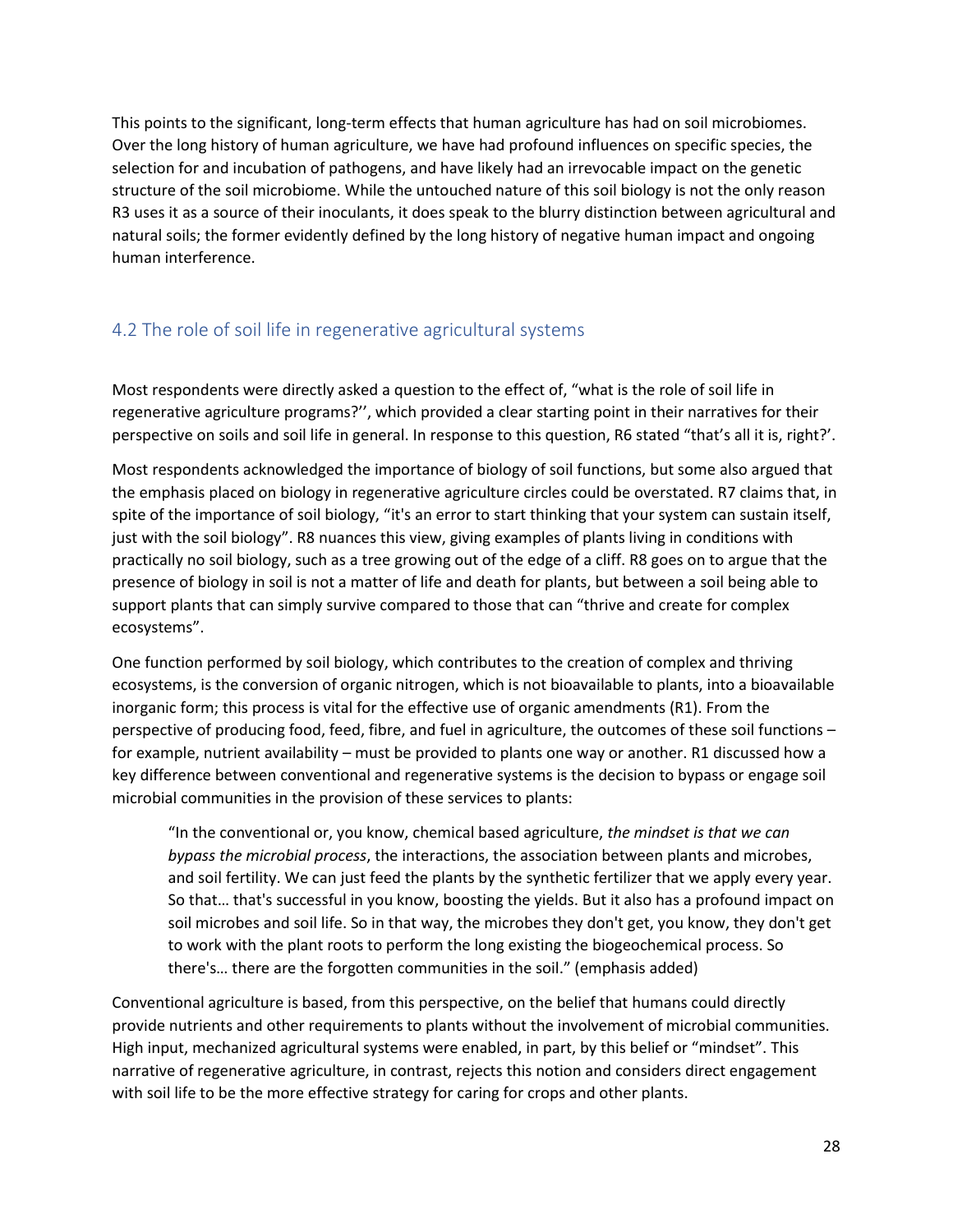One respondent, R4, discussed how effective engaging with microbes can be for providing for the needs of crops: "if you feed the microbes, your microbes are going to feed your crop, and they are a lot better at that than we are". Another shares a similar perspective. R1 discussed that we are coming to understand

"that soil biology is the key or one of the most important factors to the formation of soil. And one people can… have a big impact on. For your other soil forming factors, for example, topography, or parent materials, there's not much we can do about them. But for soil biology, that people can have a big impact on, especially in agriculture."

Soil biology, from this perspective, has unique abilities to relate symbiotically with plants and that humans have not been able to equal in the conventional approach to agriculture. In addition to its effectiveness in providing for the needs of plants, one of the advantages of focusing on soil biology is its responsiveness to human intervention.

R1 discussed two treatments – an organic, legume-based system with no external inputs, and an organic system with manure inputs – used in the Rodale Institute's field system trials, which compare organic and conventional systems, and how they differ in terms of biological activity.

"The tillage intensity is lower in the organic manure system, the soil is not disturbed for that period of time. So […] it was a time that, you know, this biological process was slowed a little bit in soil, too. So more conservative. While in our organic legume system, when you have this intensive four-year, crop rotation, organic grain crop rotation […] you kind of have accelerated the biological process"

Different approaches to management stimulate or constrain the soil microbiome, which reaches different equilibrium levels of activity under different regenerative, organic, or conventional management regimes. The impact of human management on the soil microbiome, for R1, can be exemplified with the so-called carbon dilemma: "to hoard or to use" soil carbon, either for sequestration or production. The organic manure system involves less disturbance and lower intensity production, enabling higher levels of SOC to be stored within the soil. The legume system, in contrast, involves higher frequencies of disturbance and intensities of cultivation; the higher production it the outcome of soil carbon being put to use by the more-active microbial communities. Humans, in the narrative presented by R1, play a crucial role in guiding and creating enabling environments for soil life to function and in guiding soil life to function in specific ways.

R4 expands on the notion of creating an environment in which soil life can function. In general, R4's narrative argued that soil life functions better if left to its own devices than actively managed. Whatever agricultural problems one might have, "nature already has an answer". Further, "[microbes] multiply much quicker in the soil than I can get them to multiply in a compost pile". These statements indicate that, while biological functions can be influenced and guided by humans, we are not able to fine-tune our management but rather push the system in a general direction. "I give them [soil organisms] the ingredients to do the work" states R4, "I just *plan* it out" (emphasis added). This narrative highlights the power of soil organisms to produce different functions independently of active management, but humans still play a critical role in creating an enabling environment for soil organisms. The element of planning is a key point of distinction between soil organisms and humans in this narrative. Humans and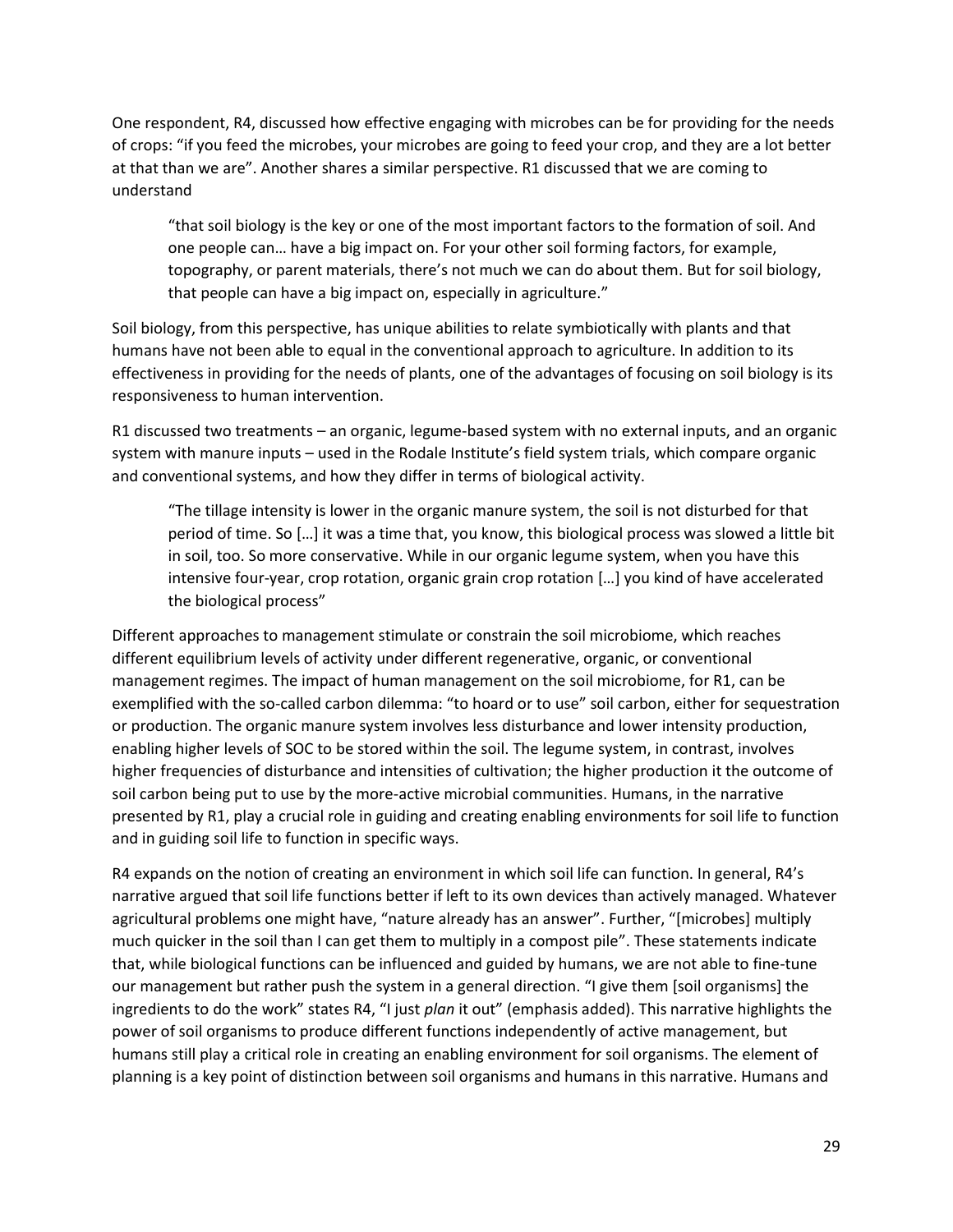soil life are able affect and have effects on each other, but only humans are able to perform the longterm planning brought up by R4 in their relatively hands-off approach to soil management.

R3 discusses the how soil life can be guided to provide certain outcomes or functions for humans:

"when you interact with the soil in a way that… where you acknowledge that it's alive, it's a living thing, a living being in a way, you know, not like a dog or a cat but similar, you know, you got to take care of them and they provide you with something […] it's the same with the soil, you're taking care of that living system, and then it will take care of you."

Soil management, as presented here, is not about bending soil life to our will but about engaging with it as a living thing that must also be cared for. What or who initiates this reciprocal relationship of caring? Some respondents pontificated on how humans can help or inhibit the function of soil microbiology. R1 describes that "processes are somehow accelerated by human land use or intervened by human use significantly, dramatically, by, you know, by changing the physical structure of the soil, or by, you know, adding or decreasing amounts of organic matter into the soil, by disrupting or improving the soil microbial communities". The impact of human intervention of soil biological processes cannot be overstated, argues R1, who goes on to assert that humans should be considered sixth soil-forming factor because "interactions between the parent materials obtained, you know, topography and climate and soil organisms: these have been significantly accelerated or affected by humans". Many of the narratives point unequivocally towards humans as the initiators of positive human-soil relationships in the context of regenerative agriculture, as well as holding the power to guide the specific outcomes of the activity of soil microbiology.

In general, respondents' narratives tended to hold on to, at least implicitly, the notion that humans have a central role as managers and decision-makers within regenerative agricultural systems. This was done while at once emphasizing the deep interconnections between humans and soils and without downplaying the ability of soil organisms to affect us and the agroecosystem in unique ways. This point was eloquently summarized by R3:

"the soil informs the human microbiome, which in turn has been shown to inform our physical, mental and emotional health. As the soil, so the human. Making the assumption that this is indeed some form of truthful relationship, then it stands to reason that *ensuring a living soil must be an imperative activity of humans*, our very existence is at stake and one way to overcome this threat to the species is to embrace our interdependence on the soil and to strive to allow all the benefits thereof to be fully expressed into the world" (emphasis added).

This excerpt highlights the perspective that soils are not innately living, but *become* and can be kept alive - living soils are produced and exist within temporal and spatial boundaries – and that humans have the capability and existential responsibility to ensure the living nature of soils. Overall, respondents understood that soil life plays a fundamental role in regenerative agricultural systems. However, respondents were also consistent in depicting that role as dependent on human management interventions. Soil life is central to the regenerative agriculture program, but some of these narratives firmly indicate that human decisions are what puts soil life in this central role or, as in conventional agriculture, bypass the soil microbiome entirely.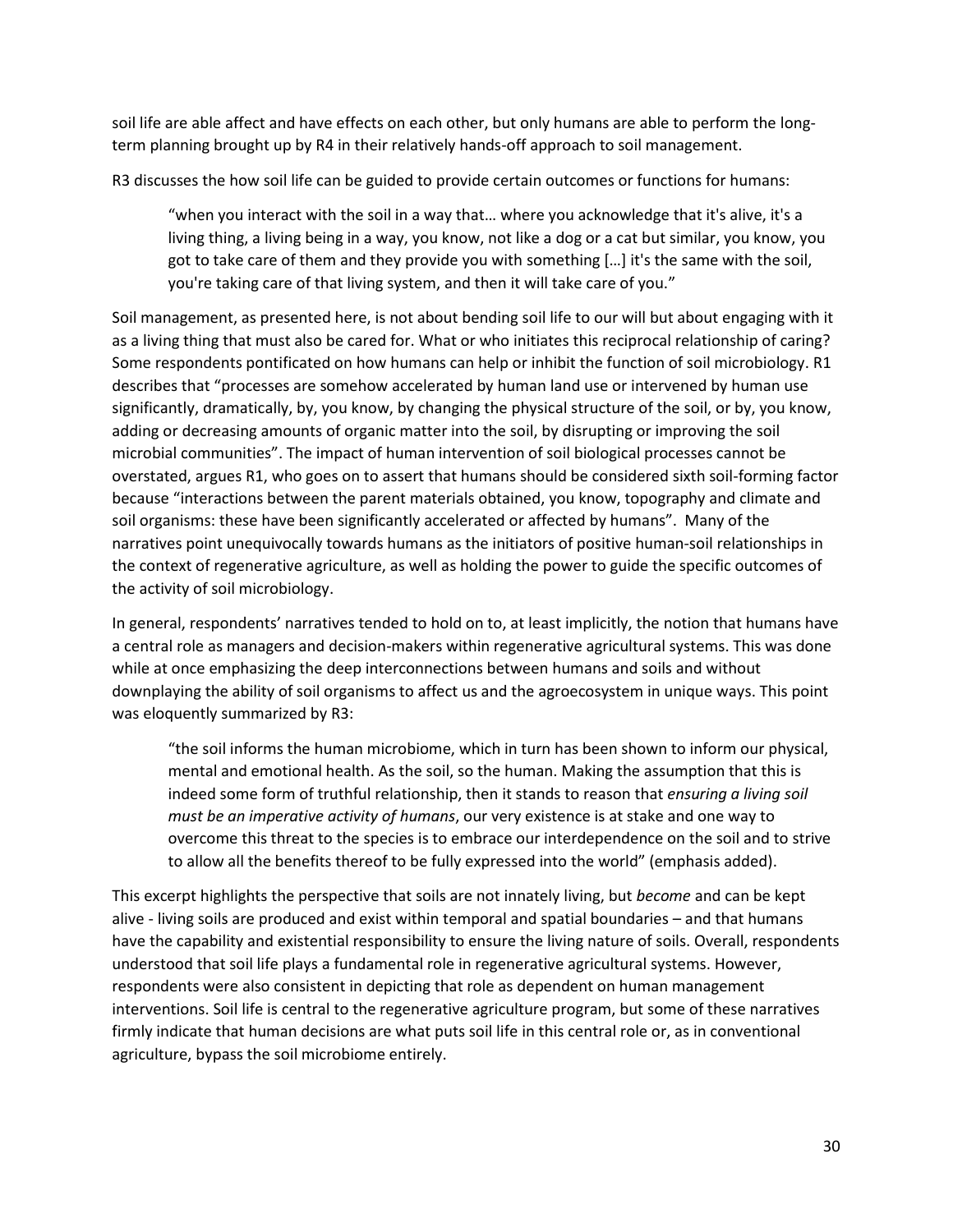### <span id="page-31-0"></span>4.3 Knowledge production

Respondents discussed a wide range of indicators, tests, and other forms of analysis that are used to better understand – and thus, in some cases, better manage – soil and soil life. As R1 pointed out, technological and scientific advances have enabled us "to study […] the diversity and the populations in the soil, of the soil microbes in the soil performing those functions. We knew they were there, you know, decades ago, but now we started to know more what they're doing".

Types of analysis of soils differed greatly in terms of the level of detail/precision/accuracy with which they scrutinized soil, the motivations for selecting them, and their intended uses. Further, as will be discussed below, there are many different methods for calculating certain indicators (such as SOC) that are used in different contexts.

This section will discuss indicators and methods for analysis of soil in four broad categories, based on associations presented in the interview narratives. As the categorization of these methods was based on the narratives, there is some overlap. For example, microscopy (4.3.1) can be used to estimate F:B ratios (4.3.2).

In addition to discussing the methods themselves and their connection to soil management, respondents discussed the political, scientific, and economic aspects and applications of different methods and forms of data; these aspects of the narratives on knowledge production will also be presented within the following section where relevant.

#### <span id="page-31-1"></span>4.3.1 Microscopy

Microscopy is a key technique used frequently by the Soil Food Web (SFW), and can be used for many applications. Microscopes can be used to identify particular species, to count the number of individuals in a given species and thus determine a range of population related indicators, such as the presence/absence of natural predators and pest species (R4). In its specificity, microscopy is one of the only techniques that can allow researchers and practitioners to focus on a specific, individual microorganism. Other methods, as will be discussed below, can provide indication of population composition and dynamics, but do not allow easy scrutiny of "individuals" within the soil microbiome.

R4 of the Soil Food Web uses the microscope in their work most prominently. They employ microscopy for the common purpose of determining the presence, absence, and abundance of different organisms. However, another key way in which R4 uses the microscope in their work is to expose their clients to the living world beneath their feet, as well as to the veritable wasteland that conventional agriculture produces in the soil. R4 describes the effects of farmers visually engaging with soil life:

"when I go talk to farmers, I take… a presentation with me, but I also take my microscope, and I let them see what the life in the soil looks like for them. And it's like a gateway drug. Once they see what they [soil microorganisms] really look like, and what is missing, it kind of opens their hearts to wanting to take care of them… first wanting to, and then they still don't know how to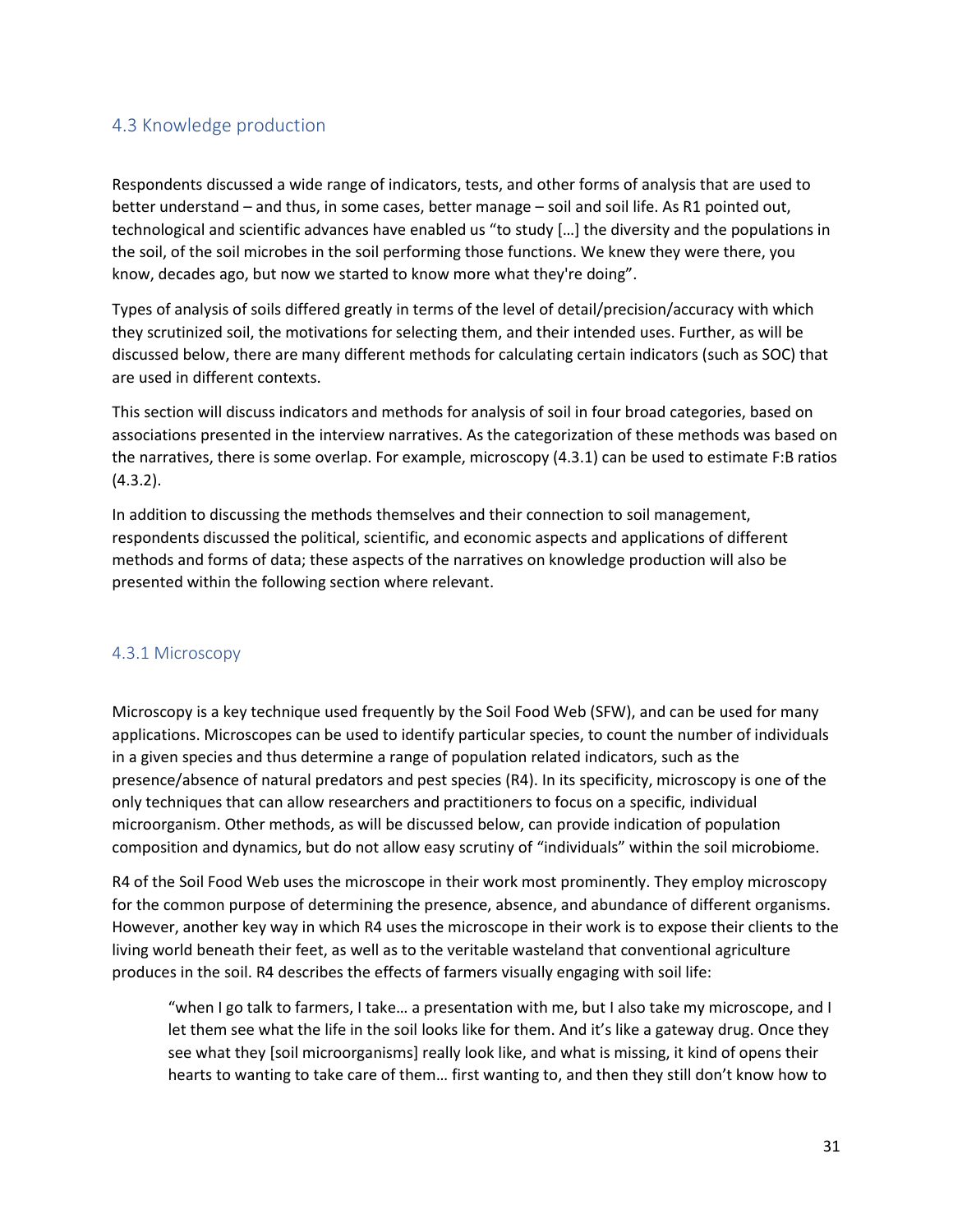exactly. But then the next question comes, of course: 'how can we take care of the life in the soil?'".

Further, R4 will bring samples of a rich compost and a healthy soil to compare with a farmer's own soils under the microscope. "Wherever you look on the slide [of compost], there's a load of life. And that's what's so impressive… when they look at their own soil, the lack of life, the shocking lack of life". Use of the microscope can create soil organisms as living, visual objects for farmers, thus opening them up to caring and affective relationships; witnessing the microbial desert of conventional soils adds an element of tragedy to this affective engagement, pointing to the notion that the production or destruction (regeneration or degradation) of lively soils is based on the actions and decisions of the farmer. In this context, this notion encourages farmers to develop management strategies that will benefit the life in their soils.

In addition to using the microscope to facilitate a visual connection, R4 shows farmers how to differentiate between healthy and unhealthy soils, and how to identify key populations and understand the mechanisms by which they keep each other in check, thus developing a deeper understanding of the intricate dynamics of soil ecosystems. For many of R4's clients, often conventional farmers aiming for a transition,

"conditions have already selected for the bad guys [microorganisms] to be dominant. So I show them the root feeders that are eating their crops, that are destroying the crops. But I also show them what the defense system should look like […] there are nematodes that will eat the root feeders, there are fungi that will eat the root feeders, so we need to get the defense system back in."

R4's use of the microscope is a pedagogical tool that is used to inform farmers about the living nature of their (present or aspirational, depending on the starting point) soils and also to elucidate some of the basic ecological dynamics that take place is the soil. Critically, this pedagogy forms a connection between the farmer and soil life through the heart and eyes; the embodied character of this knowledge is contrasted with chemical testing reports, which many of R4's clients do not engage with in a deep way and rather treat as instructions for what to apply on their fields.

Microscopy techniques allow researchers and farmers to come into close contact with specific soil organisms, species, and populations. Microscopy, from some perspectives, assists with the ability to influence and fine-tune these characteristics of the soil microbiome (R4). Further, use of the microscope can facilitate a critical *visual* interaction (or engagement) between humans and soil, which may have implications for the emotional character of the relationship that farmers have or are developing with soil life.

As noted, the value of microscopy has been promoted most fervently by Dr. Elaine Ingham and her Soil Food Web. These techniques were discussed by respondents from the SFW, and from Earthfort and reSOILutions, both of which have connections to the SFW. The Rodale Institute, where Dr. Ingham formerly served as chief scientists, does not employ microscopy techniques to the same extent as other organizations. Data derived from microscopy has a scientific and practical life: it is analyzed, interpreted, and ultimately used to influence management decisions on the farm. But all of these data (derived from microscope techniques and otherwise) also have a political life: it has the potential to be used to influence opinions and policy, to secure funding, and to contribute to the scientific literature. R1: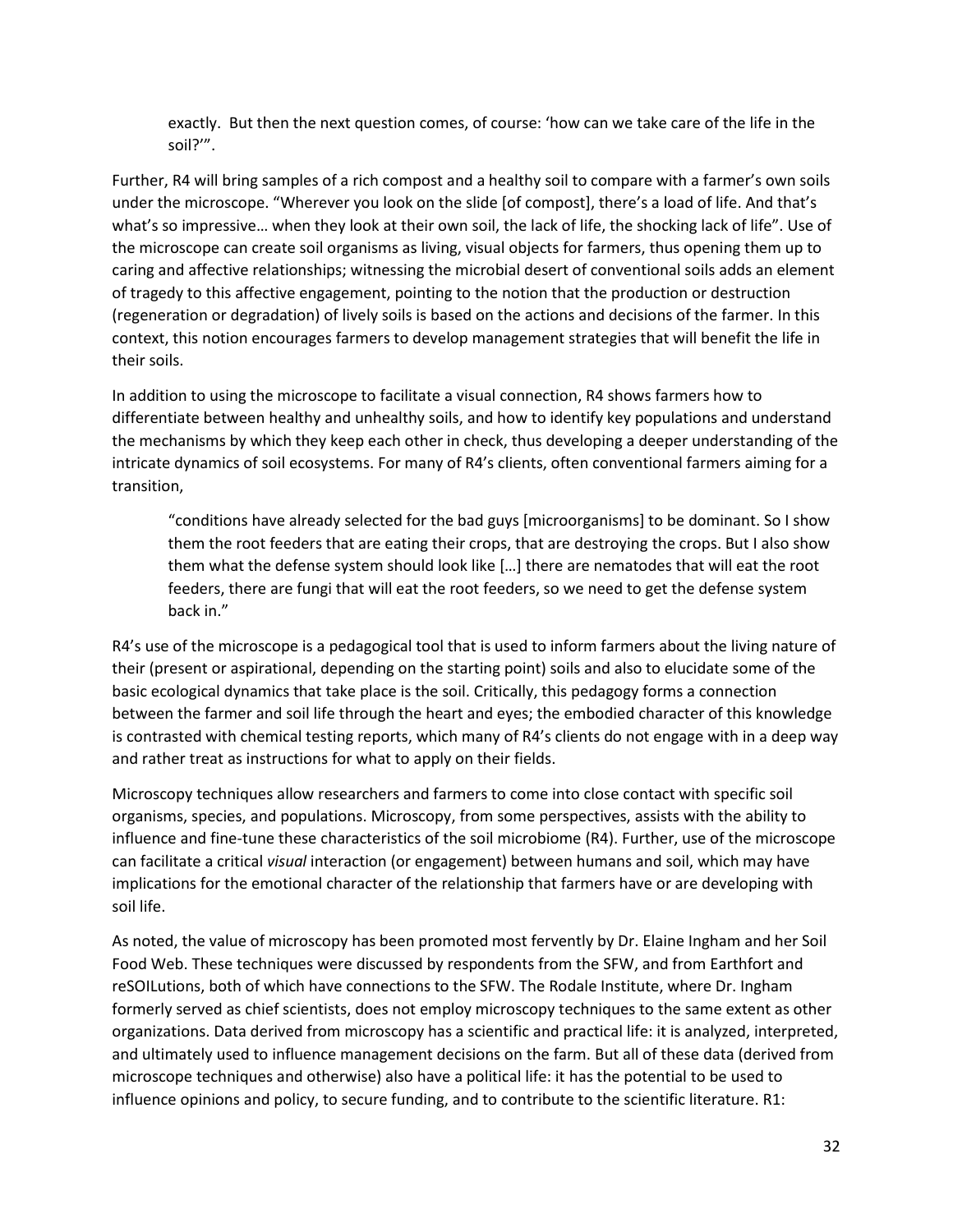"I think it really depends on what purposes are, you know, of the research project. For example, if your goal was to, you know, publish [a] peer reviewed publication, you have to find, you know, the most scientific way… rigorous data collection to quantify the soil microbial boundaries […] but if your goal is to, you know, to showcase to farmers how we do that and just to provide a very rough estimate of the soil microbes, maybe the microscope is a good way to work with the farmers in extension activities."

Microscope techniques, while they have pedagogical and affective potential, do not produce data that lends itself to strategic deployment in scientific or political debates. Part of the reason for this is the imprecise nature of data derived from microscopy:

"Our standard deviation [when using microscope-based direct counting] was plus or minus 20%. When you're doing it with the human eyes, because you get tired, like if you're human, and sometimes you see bacteria that's not bacteria, sometimes you count fungi that's not there, or you're counting and it's not there and you're counting it anyway […] a really high degree of technical expertise, a very expensive microscope [is needed] to do the work." (R3)

This highlights another key challenge of microscopy techniques: in addition to their relative imprecision, microscopy techniques are time consuming and thus costly.

Due to the time costs and imprecision of microscopy techniques, R7 primarily uses these techniques as a general guidepost rather than a rigorous method from which strong conclusions can be drawn. "[A] lot of people are doing counting and checking how many bacteria to fungi and everything. Personally, I don't do that. I just check it in a microscope, see what's there, what's missing, and that's it […] either my plants grow or not" (R7). The perspective here is partly based on a belief that farmers are not able to fine-tune soil biology, but simply set it in the right direction. Regardless of what is measured and how it is measured, "the answer is always the same, which is… add compost, basically. Why do you bother testing in the first place […] just put good compost there." (R7)

Microscopy is an important technique because it opens up access to the soil microbial world, rendering its characters visible and thus creating the possibility for tangible, embodied connections between farmers and soils. However, the time costs and high degree of uncertainty associated with these measurements preclude using these data for precise management interventions (R3). Though R7 iterated this point most clearly, many respondents discussed that their main response to microscope data was simply to add more microbiology, through compost or other means (R7, R4, R3). Further, microscopy techniques do not produce data that can be used in scientific arguments about the sustainability and/or productivity of regenerative agriculture systems, and thus cannot be used to meaningfully contribute to scientific or policy debates regarding regenerative agriculture (R1). Finally, the connection between microscope data (e.g., counts or the presence/absence of specific species) is, at best, tenuously linked to specific soil functions such as carbon sequestration or productivity. As such, there is no clear pathway by which such data could be meaningfully commodified, precluding any economic impetus to engage with these data.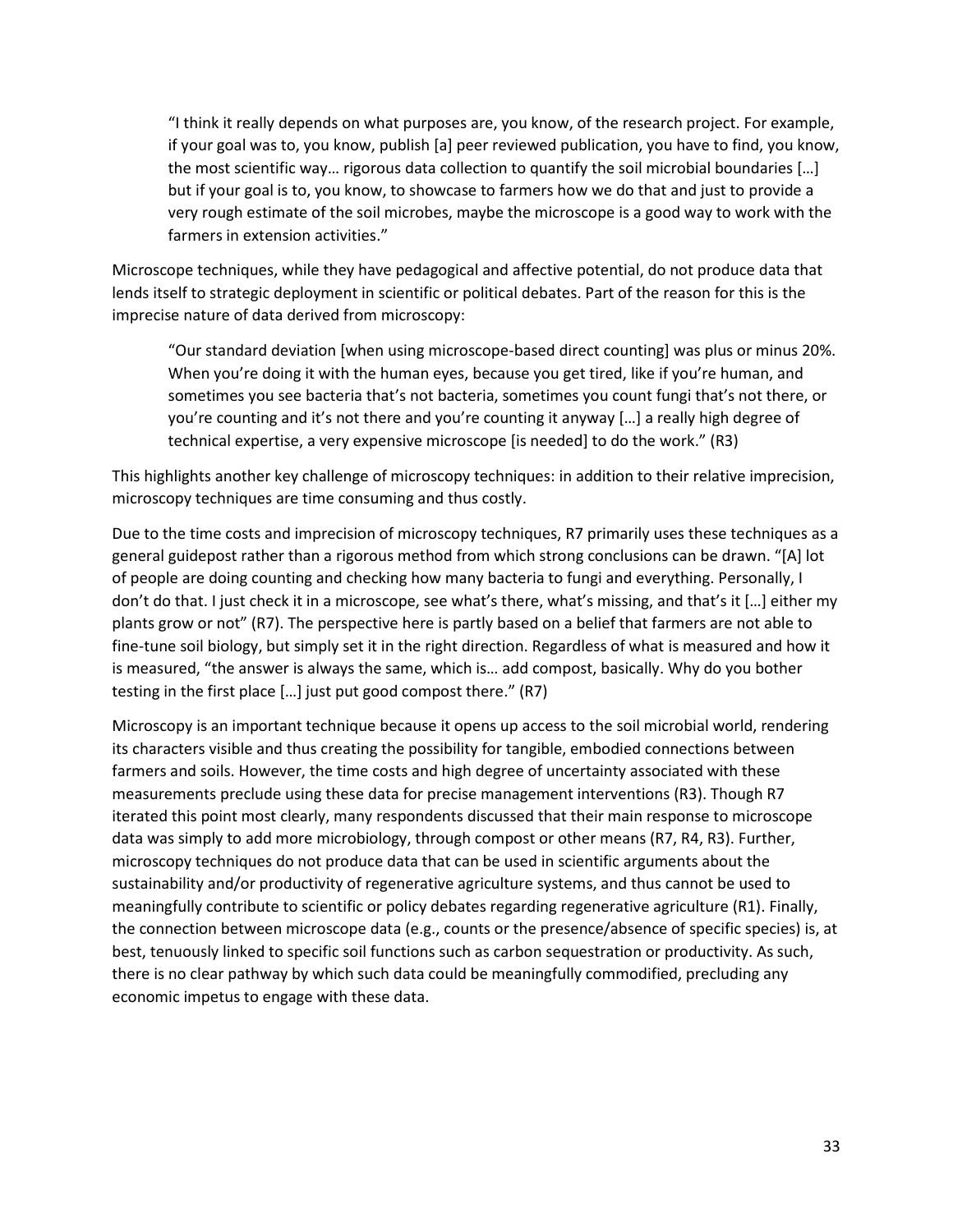#### <span id="page-34-0"></span>4.3.2 Other biological indicators and analyses

Microscopy can be used to estimate population sizes of different functional groups, and therefore to derive the fungi:bacteria (F:B) ratio, one of the most important biological indicators discussed: "the fungal to bacterial ratio is one of those foundational pieces of the whole biological soil plant interaction movement" (R3). Above all, F:B ratios are indicative of the microbiome's stage of ecological succession. R4 explains:

"So early successional, you'll find a lot of bacteria. And then all the way on the other side is old growth forest like pine forests, stuff like that, they'll have the majority of their soil will be dominated by fungi. And then somewhere in the middle, you need both, and most of our vegetables and whatever it is that we grow for [...] human food is around that balancing of enough bacteria and enough fungi is because you need both of them. But if you are intensive with your land management practices, you know, you rip open the fungal hypha all the time, and they have no chance of survival, so they'll disappear. But if you want to keep them, then you need to have some living mulch, meaning you need living roots living plants. So, we need an understory cover crop that will always be able there to feed the microbes."

In general terms, early and mid-successional soil ecosystems are defined by microbial dominance, or extremely low F:B ratios. As succession unfolds, the ecosystems become dominated by fungi and exhibit high F:B ratios. So-called "natural" ecosystems such as forests and grasslands typically have latesuccessional, fungal-dominated soil ecosystems (R1), epitomized in the rich mycorrhizal networks found in old growth forests.

The F:B ratio has important implications for crop cultivation. R3 discusses that

"If you're growing annuals […] you kind of want it to be in this general range of slightly more bacterial than fungal, if you're growing perennial grasses, you want it to be kind of balanced and a little bit more fungal. And then as you move up in succession, and you get into more and more complex systems, you know, you get into woody perennials, they want it to be two to three times as much fungi, you get into trees, you know, they want it to be five to 10 times as much fungi."

The precisely optimal F:B ratio for a specific crop is highly variable based climate, temperature, soil type, and other factors, on but only "within a small band of variability" (R3). As such, the key managerial application of data on F:B ratios is not to inform precise applications (as with study of chemical soil fertility management) but inform interventions that simply guide the system in a general direction. Optimization past this "small band" will yield relatively insignificant improvements. The key function of F:B ratios as presented in these narratives, then, is to give insight into the overall state of the microbial ecosystem.

Methods of estimating population sizes – and thus F:B ratios – could be improved in terms of their levels of uncertainty and susceptibility to human error. R3, when discussing methods to estimate quantities of specific functional groups, stated that some estimation methods:

"[haven't] changed in 100 years. The best way to get nematodes out of soil is put them wrap them in a filter, put them in a funnel of water, and let them swim to the bottom and siphon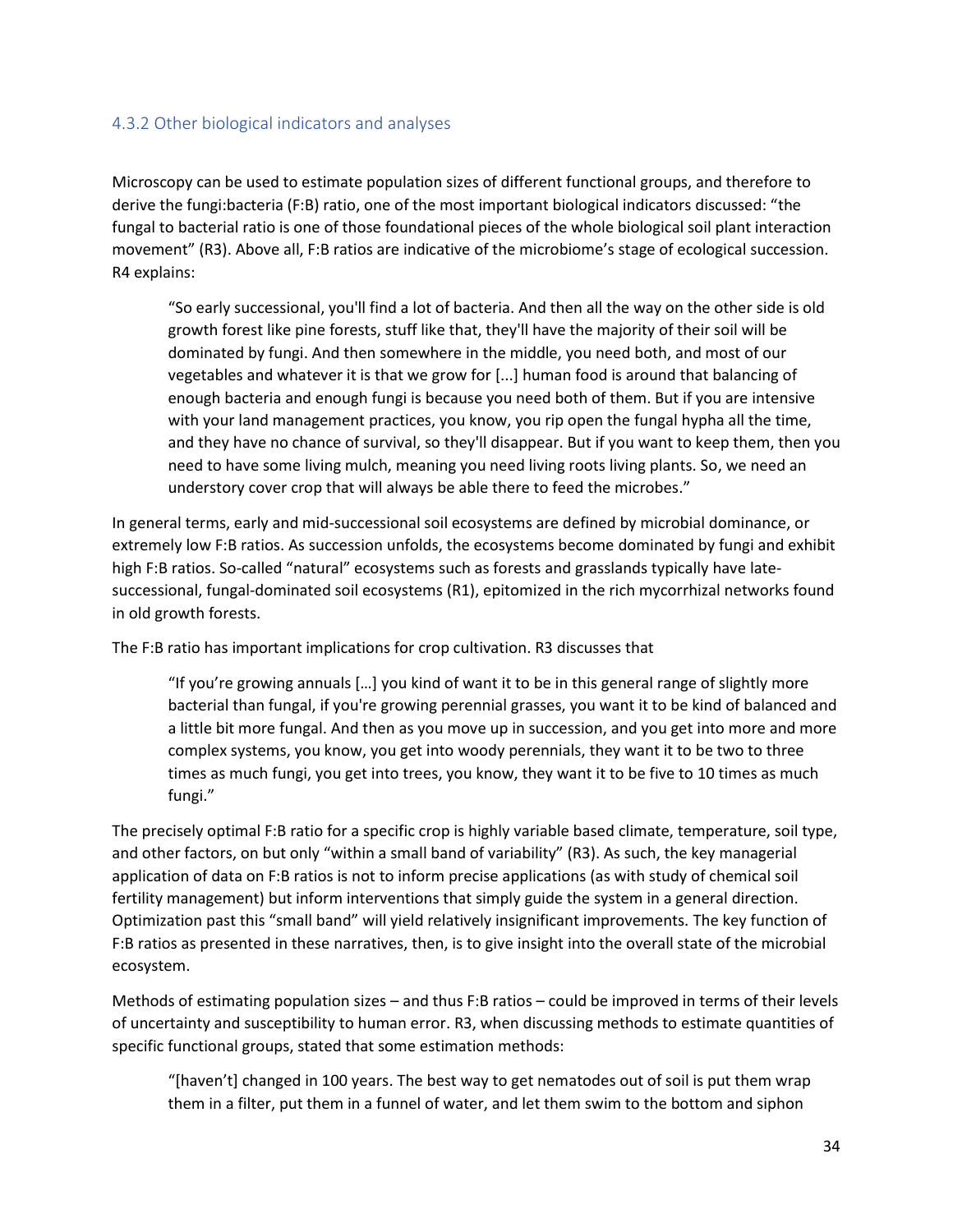them off and pull them out and count them in, identify it. And then protozoa is the most probable number of methods. So it's a dilution plate method, where we prepare the sample and then we do serial dilutions. And then based on presence or absence at those different dilutions, we can basically create a most probable number for protozoa" (R3)

The older methods are still appropriate for particular indicators, such as for measuring nematode and protozoa populations. However, in other contexts, R3 broke from the tradition of relying heavily on microscopy-based count data while maintaining a critical perspective on the efficacy of more modern or high-tech methods. For example,

"You can do genetic testing and identify them to species if you really need to do that. But you can't enumerate them that way. So… and that's one of the limitations that we're finding with testing is, our direct methods are great for telling us how much bacteria and fungi are there. But they don't tell us what species are there. So then you'd have to do genetic sequencing to figure out the species. But then DNA sequencing and the meta genomic stuff, it doesn't tell you how much, it doesn't tell you a population density, it just tells you relative abundance of the DNA sequences that they found."

Further, DNA sequencing methods are "expensive and time consuming" (R3, R7), which is a further barrier to their use. F:B ratios and other data about specific populations and organisms are clearly valuable variables for monitoring the state of the soil ecosystem, but the narratives depicted these as not useful past a certain level of precision. Overall, the approach to using these data was to garner general insights about the current state of the soil microbiome and inform interventions meant to push the microbiome in a general direction (for example, towards higher fungal dominance to support perennial or tree crops).

### <span id="page-35-0"></span>4.3.3 Standard chemical and physical indicators and tests

Respondents exhibited different levels of engagement with standard chemical and physical soil tests. For the purposes of this thesis, standard chemical and physical tests include quantities of macro and micronutrients, structure, compaction, water infiltration, porosity, pH, cation exchange capacity (CEC), among others: essentially, any metric that is not explicitly measuring soil biology or a connection to soil biology. Critically, this broad category is inclusive of the standard metrics that farmers would receive and base fertilizer and pesticide applications on; such indicators are at the centre of conventional agricultural systems and agronomy. Narratives from the interviews touched on the use of these indicators, but did not discuss them in the same level as detail as biological indicators (above) or SOC (below). From the respondents who discussed standard soil testing, three key reasons why they are employed were highlighted.

First, chemical and physical indicators were used to assess how these variables could affect soil biology. The focus, in contrast to a traditional agronomic approach of reduction to chemical and physical variables, does not take indicators such as pH in terms of its direct connection to yield, but rather in terms of how they influence the relational properties of soils. R1 discussed compaction as a key physical soil characteristic, because "healthy soil should have 50% of pore space filled with water and air. If your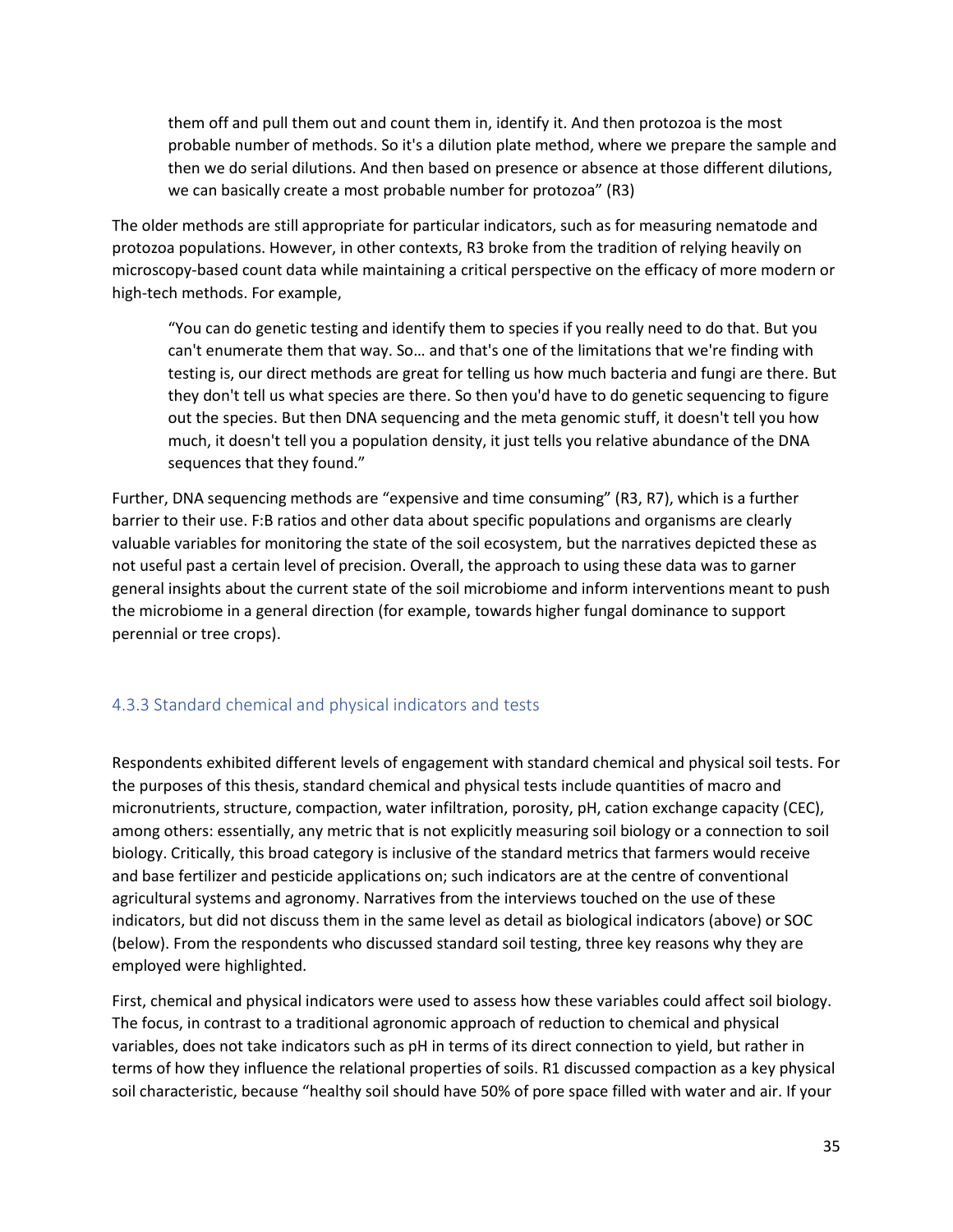soil is compacted, and you have less of these pore spaces, so there is less room for microbes to live and to reproduce and to perform their function". Similarly, R3 uses "EC $3$  and pH measurements [...] we look at them from the perspective of, 'how does that affect your microbiology?' Not from, 'how does it affect your nutrient availability?'" R3 went on to argue that the purpose of standard soil testing is simply to understand

"what's going on in the soil [in order to give] us a perspective. But it is not the end result that we're with testing, you know, currently they [farmers] test so that they know how much fertilizer to put out. Right? That's like… No, we test to figure out what's going on in your soil, so that you know how to properly manage your decisions throughout the course of the growing season."

R4 motivates a similar example based on aiding farmers in understanding the impact of different fertilizer applications on the microbial community.

"They [bacteria] respirate nitrate,  $NO<sub>3</sub>$ ; the fungi respirate ammonium,  $NH<sub>4</sub>$ . In the middle, you need both of them as plants need both of them. And so that's why it's so important to understand what balance is […] understanding that, [farmers] quickly understand the fertilization thing that they've done is usually nitrate,  $NO<sub>3</sub>$ . So, they have pushed their systems back in succession, towards early succession […] by thinking about how they've got there, they can also think about how we can get away from it." (R4)

Chemical and physical indicators are measured and analyzed to better understand the environment in which soil organisms live and function. This can help to elucidate, to farmers, the specific impacts of conventional agricultural practices and the processes by which regenerative practices could benefit the microbiome and specific, beneficial microorganisms.

Second, standard soil analyses are employed to illustrate, primarily to conventional farmers, the benefits of regenerative systems compared to conventional systems. This function was primarily highlighted by R2 in the context of direct communications to farmers. R2, a farmer and educator, uses

"a Haney test, and a PLFA test<sup>4</sup>. And I use those just in my teachings. But realize I don't add anything. So to me, they am not going to say they're meaningless, but they're not going to change my, my production model. Because I know that it's all about nature. But I take… collect those just so to use them to show other people."

The purpose of these data, in this case, is to make the logic of a regenerative farming system comprehensible to farmers operating within the conventional tradition.

R4, finally, also discussed another pedagogical use of standard soil testing. As a consultant, R4 works closely with farmers who regularly receive standard soil tests and associated recommendations. Most of these farmers, R4 claims, treat these tests as instruction guides that require no critical thought, only execution. "The chemical report, you know, spits out a lot of numbers. And it doesn't make any sense to you unless you understand how the ratios work," but most farmers "don't understand it. They'll just do

 $3$  Electrical conductivity, a measure of salinity

<sup>&</sup>lt;sup>4</sup> The Haney Test measures standard micro and macronutrients (N, P, K, etc.) as well as specific pools of N and C that are available to microbial populations (Cates, 2020); the PLFA test measures different types of phospholipid fatty acids which can be indicative of different soil organisms and populations (Brinton, 2020).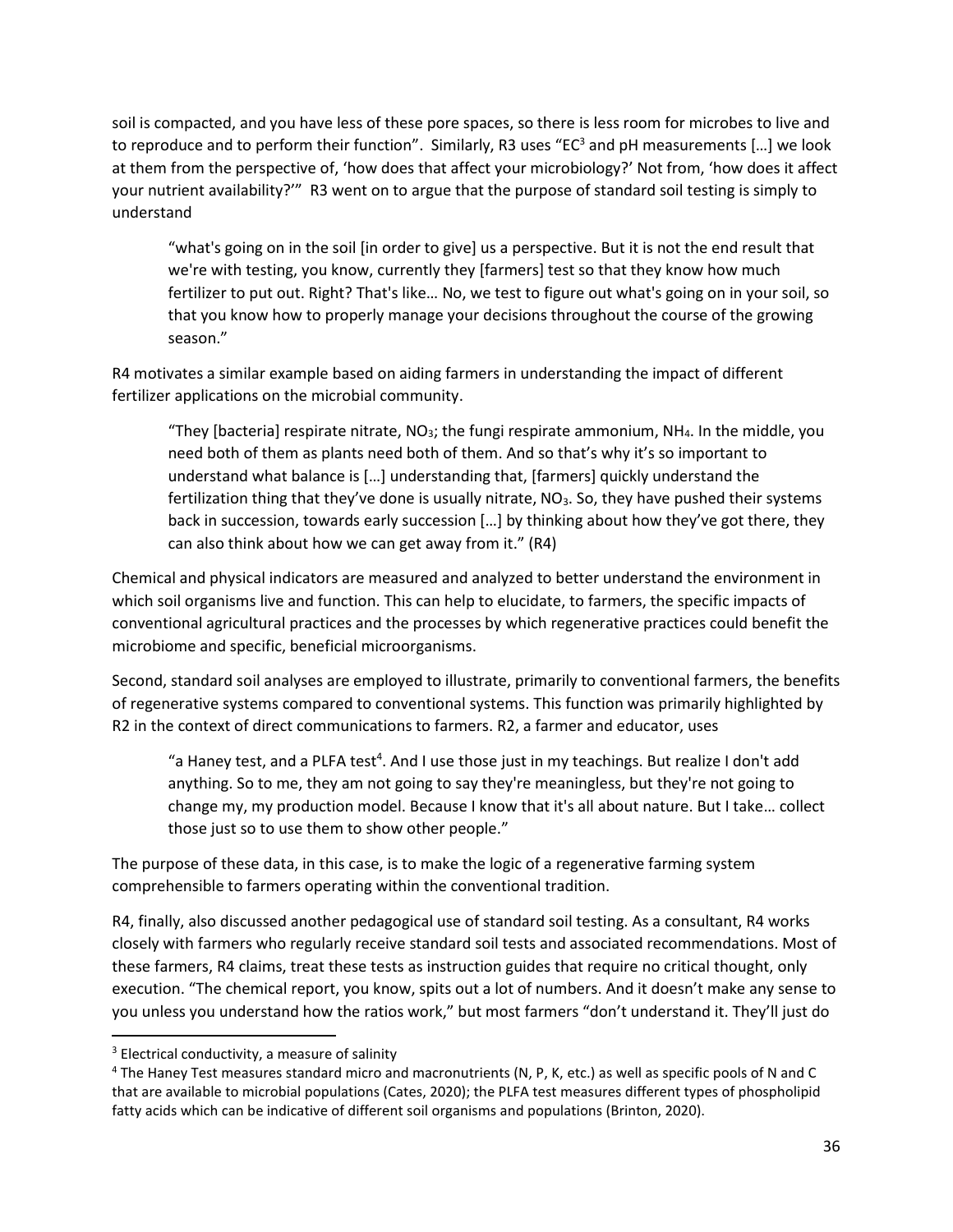what [the chemical reports] tell them to put on the land" (R4). Teaching farmers how to interpret and critically engage with these tests can enable them to be more active participants in guiding the ecological system: "I want [farmers] to be able to understand that chemical reports alongside with getting familiar with their own microscopy, because it's easy to monitor your system" (R4). This use of knowledge produced by standard soil tests aims, ultimately, to make farmers able to analyze their soils at the level described above by R3, where chemical and physical data are used to better understand the biological condition of the soil. Overall, standard soil testing was not rejected by most respondents, but was considered of secondary or complementary importance to biological indicators discussed above.

### <span id="page-37-0"></span>4.3.4 Soil Organic Carbon

Soil Organic Carbon (SOC) is one of, if not the most important metrics within the regenerative agriculture space. From the farmer's perspective, "people are really interested in carbon markets, because they're seeing that people are getting paid for them [regenerative practices]" (R5). Though there are connections between SOC and other soil functions, such a water infiltration and retention, the interviews focused on the economic impetus to emphasize carbon: "carbon is cool, because you can sell it right now" (R8). This economic impetus does come with obstacles because, as highlighted in chapter 1, there are considerable challenges related to the accurate and precise measurement of SOC.

"Carbon monitoring and verification is very challenging. It's a daunting task," stated R1, "we found soil carbon, highly variable, highly variable. So, it really, you know, requires very accurate soil sampling and measuring to quantify your carbon". One respondent claimed, more firmly, that "the science is not there to accurately measure carbon" (R2). Another pointed out that various fractions of carbon that can be measured and techniques that can be used to measure them, further obfuscating the issue:

"there's at least ten methods that I know of for measuring carbon. So you've got total organic carbon, you got total carbon, you got loss on ignition, you got derived from organic matter testing, you've got […] viable carbon, organic total, inorganic carbon, all these different things." (R3)

R3 went on to explain how their organization looks "at the living carbon component, based strictly on the biological population of bacteria and fungi, nothing else […] creates another level of resolution for what's going on in the soil". Focusing on this type of carbon allows R3 to have a better understanding of the dynamics of the microbial community, such as the state of ecological succession, and therefore enables better management of these communities. In short, this measurement is portrayed as a more useful measure for engaging with and managing soil microbiology than the total SOC that is more often measured.

Other respondents pointed to the fact that reducing the agricultural system to its effect on carbon could end up as another form of reductionism, with all the challenges that face the conventional system and its focus on yield. R8 states that carbon "is not the only indicator for the health of an ecosystem", and points to the measurement and monetization of co-benefits such as biodiversity and water infiltration as a promising strategy. From this perspective, a strategy such as measuring co-benefits along with carbon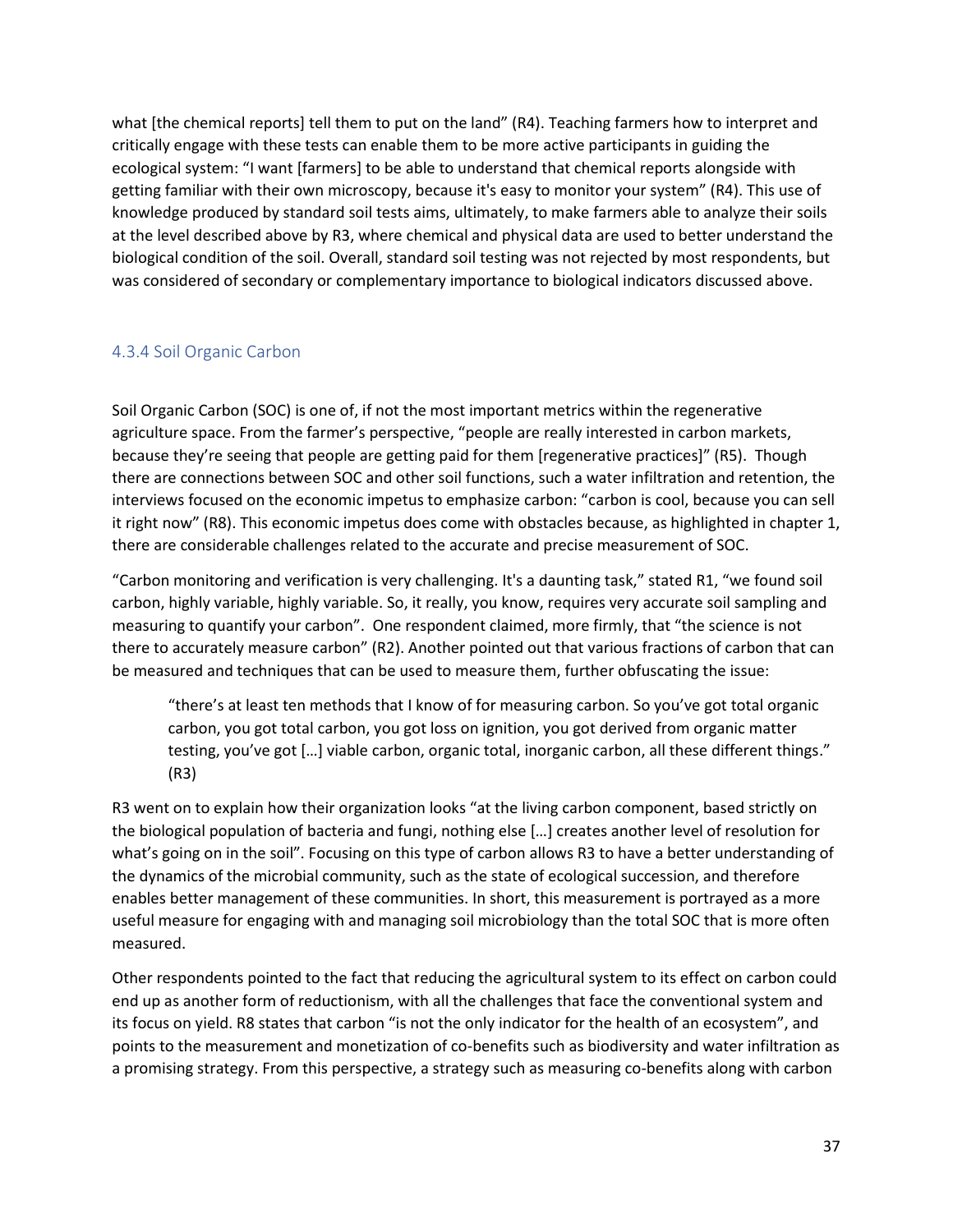would help to avoid a carbon-centric reductionism, where an appreciation and understanding of the complexity of agroecosystems is what is needed to manage them more sustainably.

There are numerous forms of carbon that can be measured in the soil, and each has its particular applications in farm management. However, total SOC is the most common measurement, and respondents discussed remote-sensing, process-based modelling, physical sampling, and other techniques for measuring this fraction of SOC.

#### *Physical Sampling*

Physical soil sampling is widely regarded within the scientific community as the gold standard method for estimating SOC. R1 argues that:

"I think the best method to accurately quantify your soil carbon stock is to… take cores, in the whole soil profile to study using the traditional method: combustion. So, for combustion method to measure your carbon and measure bulk density by using a core. And if you only if you want to focus on the topsoil that top 10cm or top 15cm, that's not going to help because in agriculture system, we have so many things going on with the crop rotations, the tillage practices, and how we overturn the soil."

All of these interventions have complex effects on carbon storage and turnover and can have impacts at different depths. R1 emphasizes the complexity of soil ecosystems and of carbon cycling therein, arguing that the most rigorous methods are needed for accurate and precise measurements of SOC stocks and fluxes.

Further, R1 argues that the more physical samples taken per area or per field the better, as this will help account for the naturally high levels of heterogeneity within the soil: "not all soil is made equal". These high levels of heterogeneity make representative sampling quite challenging, even on small plots of land. In the Rodale Institute Field Trials, "the plots are 20 feet by 300 feet [0.05ha], you know, we still find it very difficult to have very, you know, representative results of the plot" (R1) with results showing high levels of yearly variability. "So, if you have a bigger field, how can you, you know, avoid the variability?" (R1). Taking a sufficient quantity of samples to accurately measure SOC, however, is often prohibitively expensive, which is why estimation techniques based on remote sensing or model-based methodologies are increasingly being used.

Nori, which uses model-based techniques to estimate SOC, plans to incorporate physical soil-sampling protocols into their SOC estimation methodologies in the future. This is partly to help calibrate model estimates, but also because "the scientific community thinks that [physical] soil sampling is better" (R5). A key objective of expanding SOC measurement to include physical sampling is, therefore, to garner greater legitimacy for the protocol amongst the scientific community, and therefore contributing the addressing the larger legitimacy problems in regenerative agriculture [chapter 1].

### *Model based & remote sensing techniques*

R5, working on the supply team for Nori, which hosts a carbon marketplace and issues carbon credits to regenerative farmers, provided a detailed discussion of the process-based model they use to estimate SOC. Nori uses a commercial application of the Comet Farm model, a USDA greenhouse gas inventory tool, which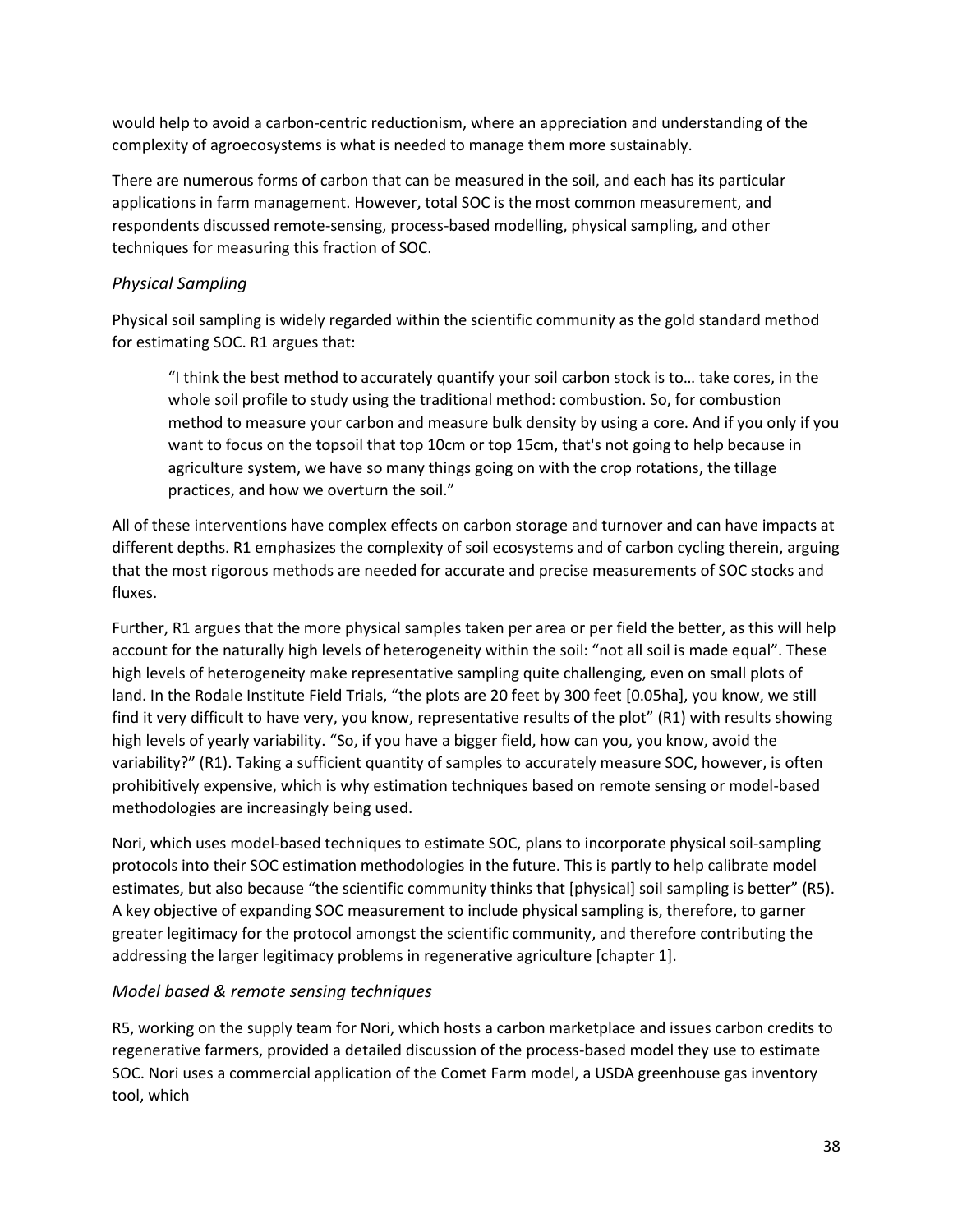"finds carbon sequestration from practice changes, not soil sampling. So there… we don't have farmers who take soil tests for us. But what the model tests for again are those practice changes in… for a switch to regenerative practices. So it could be the diversifying the crop rotation, it could be rotational grazing, it could be tillage to no tillage, or reduction in tillage, cover cropping, things like that. So that's where it's testing, whatever practice change you've made, then, and wherever you are in the United States, it's testing those practice changes in relation to that and your baseline." (R5)

The Soil Metrics model is based on rich and robust datasets that have been produced by the relatively long history of agricultural research institutes and universities in the US (R5), and could pose a challenge to applying similar approaches to measuring SOC outside of the US. Lack of historical and geographically distributed data, which the US agricultural college system has in droves (R5), would make such a model much less accurate and able to account for variation in soil type, biome, or other variables. However, in spite of the robust data that form its foundation, the Soil Metrics "model is limited in some ways". In particular, the model is designed to model only specific crops and arrangements thereof:

"They [a farmer enrolling into the protocol] diversified their crop rotation when they added soybeans [as a within-row intercrop], but then they added, this is actually a really interesting one, they added rye as a cover crop […] it [the model] actually doesn't pick up all of these crops, it's only picking up the first crop and then the cover crop. And so this actually was showing that they were sequestering about 0.9 tons of carbon per acre. But if it was actually accounting or encompassing all that they were saying, they would have been sequestering more. But the Soil Metrics model is limited to two crops right now and not interplanting crops" (R5)

Therefore, specific models and their specific configurations and capabilities can create (dis)incentives towards specific variations/manifestations of regenerative agricultural systems. In this particular narrative and regarding this model, incentives are created that encourage the adoption of basic regenerative practices – such as no-till, expanded rotations, and cover cropping – within the context of conventional, mechanized grain production. The model, at the present, would be simply unable to accurately measure the SOC stocks within more diverse agroecosystems. R8 extends this criticism, claiming that "predicting the amount of carbon that can be sequestered in these highly complex farming systems" is extremely difficult, and that such agroecosystems are "vastly different from the conventional models that you would want to use as reference for the models." This is exactly the challenge that R5 faced attempting to model changes to SOC stocks in a system employing a simple intercrop.

#### *The economics of SOC measurement*

One of the key features of SOC as a metric, in contrast to the indicators and measurements discussed above, is that SOC is commodifiable as a result of its equivalency with carbon emissions and the political impetus to move towards net-zero. In both these interviews and in public discourse, discussions about soil carbon protocols are often filled with wariness due to this fact. In particular, many critics worry that soil carbon credits are a major greenwashing strategy used in lieu of more radical interventions in our food systems. R5 provided one anecdote that provides a counterpoint to this:

"There was another carbon marketplace that was there [at a conference] to tell people about them. And the first one of the things that he said was, it's not about climate change, because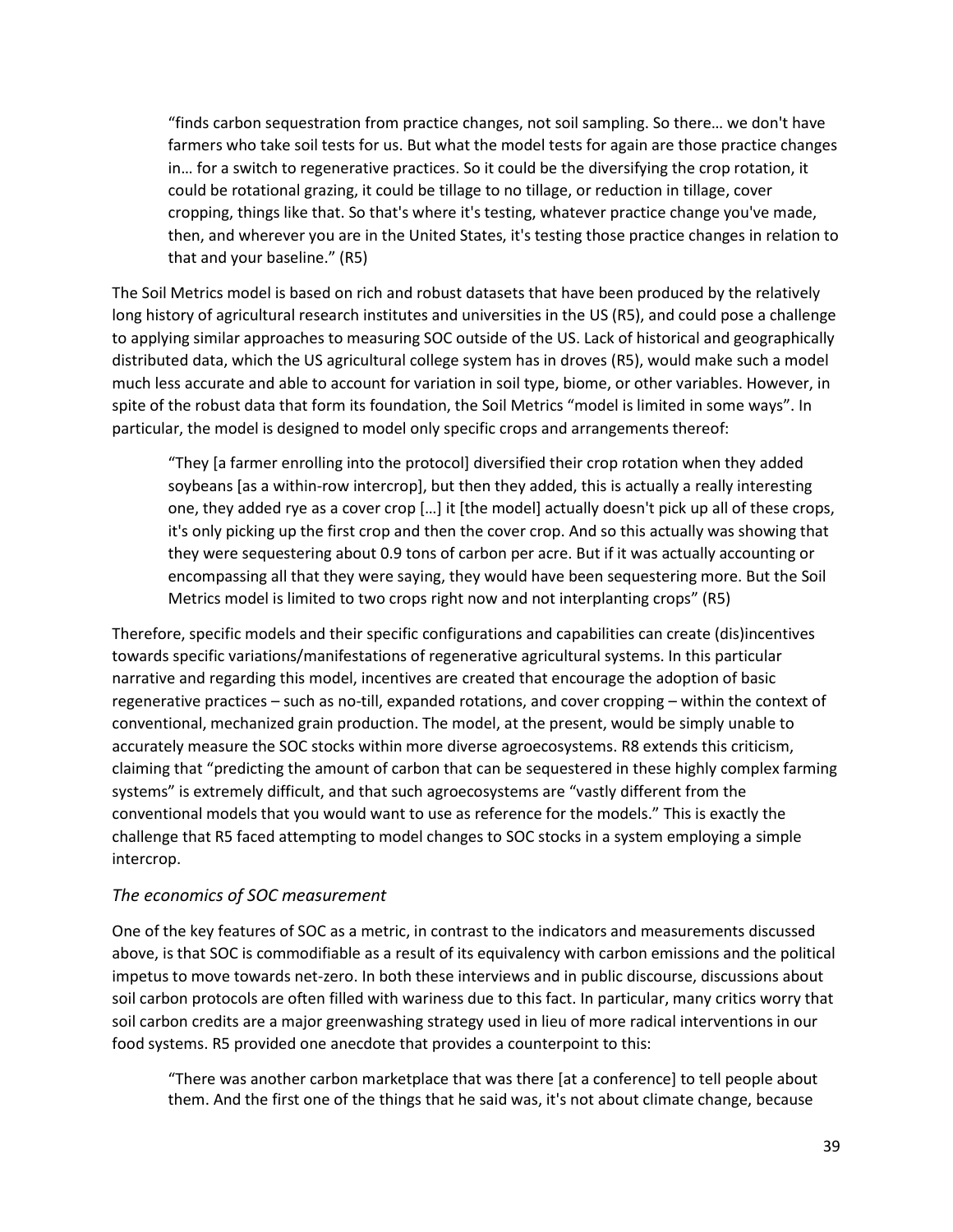you may or may not believe in that. And i was kind of like, 'who believes in [climate change denial]?'. But he said, but there's a demand for carbon. And so I think, though, that over time, the perspective is going to shift and it's not going to be so polarized, and it's going to […] take this more rounded perspective that I can […] care about the environment as a whole, and get a financial incentive. And those two things don't have to be in odds against each other."

A critical piece of this narrative is the cultural context in which different farmers exist. R5, located in the western US, confronts farmers who hold a distinctly American attitude towards land, property, and nature.

"I was telling him [a farmer] that, you know, you can get paid for these regenerative practices. And so you're getting a financial incentive, and you're also helping the environment […] He's like, 'I don't care about the environment. I care about my own, you know, bottom line.'" (R5)

This farmer exists in a context in which the cultural attitude towards nature and land is based on property relations and is fundamentally instrumental/utilitarian. The financial incentives can, perhaps counterintuitively, help (certain) farmers break through their utilitarian attitudes towards their land and encourage them to engage in more environmentally sustainable practices in spite of their animosity towards environmental issues such as climate change.

The commodification of soil carbon may offer advantages in certain contexts, but also may produce a number of economic challenges for farmers. The current price of carbon and costs of using the tools used to measure and monitor it mean that the market is, generally, only accessible to farmers of a certain scale. R5 illustrated how features of the Soil Metrics model and the contracts that Nori makes with farmers *de facto* excludes farmers below a certain acreage threshold:

"we're not requiring that you be a certain acreage, but in some way, it does require that because you're paying the verification cost. So if […] you're not getting 3,500 USD in credits, then you're not going to want to go through the program, because you have to pay 3,500 USD in verification costs" (R5).

This size constraint – a common feature of soil carbon protocols – creates incentives towards land consolidation. This factor and the model limitations discussed above exclude particular farming systems and farm sizes from these flows of financial capital, which could have a significant impact on the food system as a whole.

Soil carbon protocols and the regenerative farmers that are engaging with them also face temporal problems. There is no consensus or standard approach regarding for *when* soil carbon credits can be issued. The two organizations involved in soil carbon markets – Nori and Climate Farmers – interviewed for this project took different approaches to this temporal challenge. Nori issues *ex-post* credits for practice changes made within the previous ten years, while Climate Farmers issues *ex-ante* credits for future, planned interventions. Both of these approaches create particular constraints and incentives for farmers, and may be exclusive to some degree. Well-established regenerative farmers, in particular, are excluded from these systems because their carbon is already sequestered, and the temporal dynamics of some protocols may create clear economic incentives to postpone a transition to a regenerative farming system as long as possible. Exploring these dynamics further is beyond the scope of this research; the interviews served to highlight some of the complex economic dynamics that follow from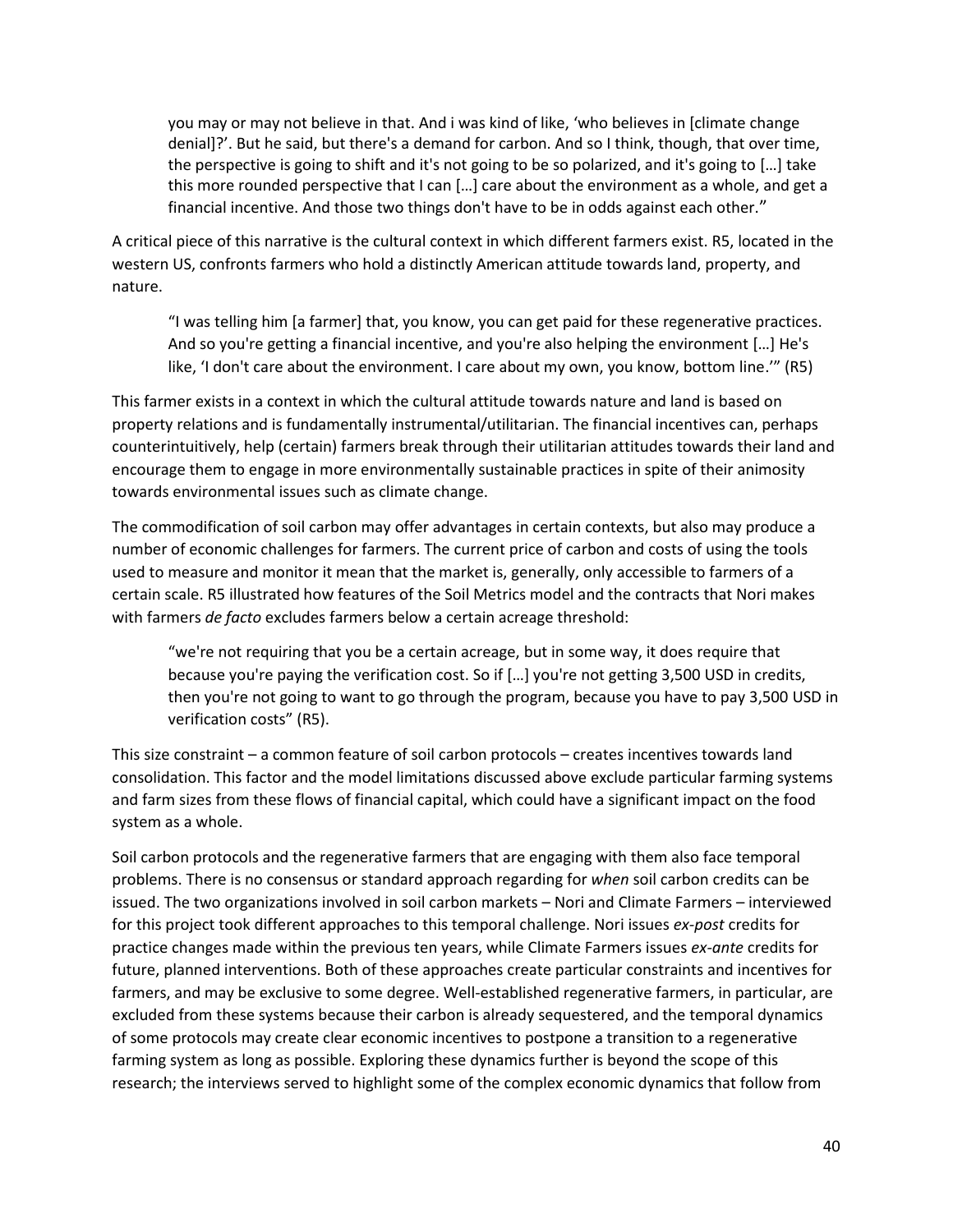decisions about when to issue credits. These decisions will have important implications for the future of regenerative agriculture and soil carbon markets, and deserves detailed analysis.

#### <span id="page-41-0"></span>4.4 Summary

The interview respondents overall shared a living ontology of soils, and a belief that soils must be engaged with as living and affective organisms (or multispecies arrangements of organisms). While maintaining this perspective, most respondents also clearly positioned humans as the managers of agroecosystems, with unique abilities to understand and influence soil life. Respondents discussed a range of methods for analyzing soil life, and the connection between these different methods and soil management, economics, politics, and science. Certain methods, such as microscopy, contain the potential to facilitate affective, visual engagements that can produce relations of care between land managers and soil biology, but have limited scientific and political utility. Other methods, such as the measurement of SOC, allow soil to be commodified and has the potential to significantly impact the economics of regenerative agriculture with no clear normative outcome. The narratives presented here indicate a wide variation of possible human-soil relations that are presently identifiable and that may emerge in the future, and illustrated how different approaches to analyzing and managing soils can contribute to this variation.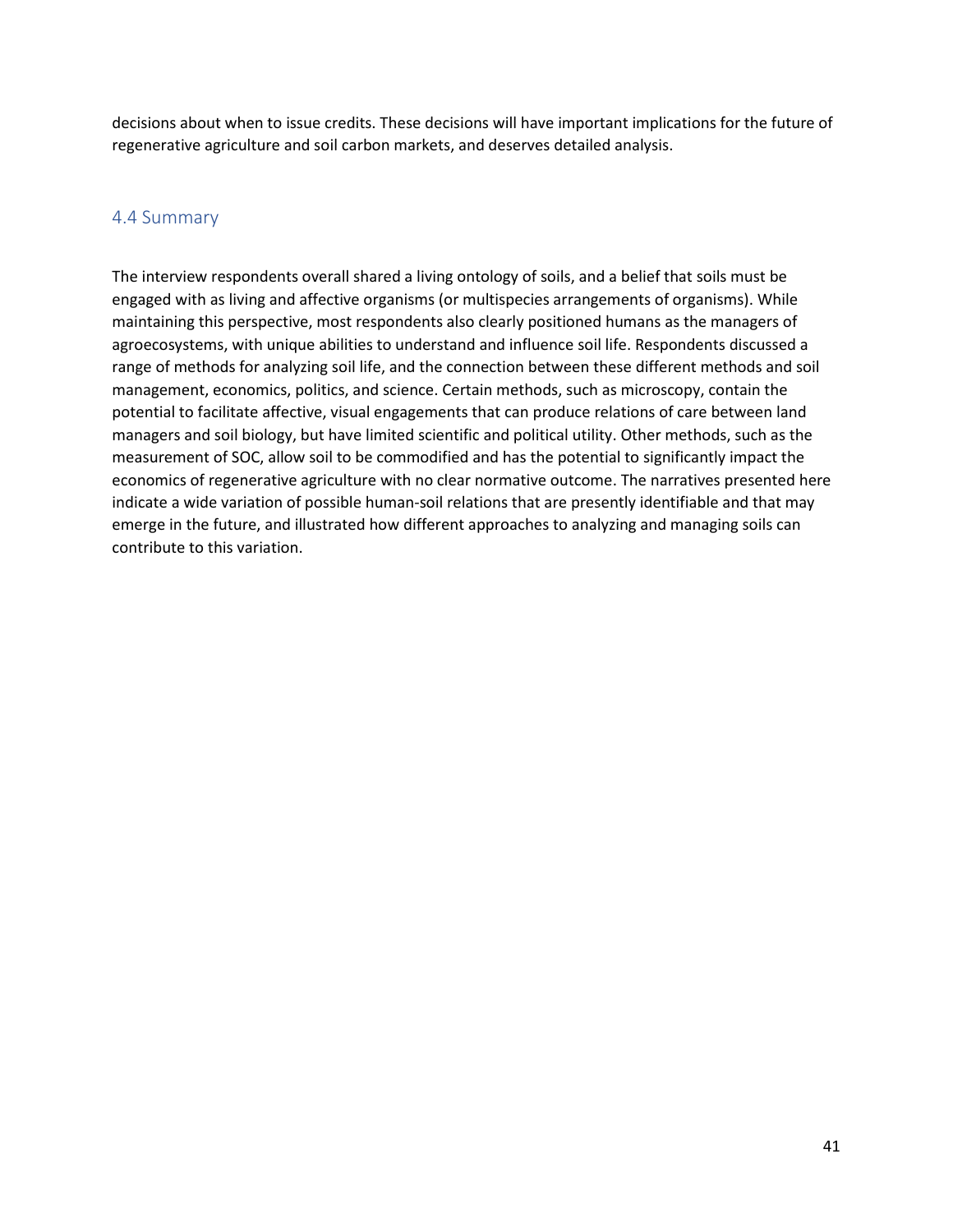# <span id="page-42-0"></span>5 Discussion

The narratives analyzed in chapter 4 provide many insights into changing human-soil relations in the regenerative agriculture space. These narratives pointed to the ways in which soils are conceptualized – increasingly as living, but articulated in diverse ways – the way they are analyzed, and how they are enrolled in attempts to realize the various goals of regenerative agriculture. This chapter will expand the analysis of the interviews presented in chapter 4 to connect with larger practical and theoretical discussions about regenerative agriculture, food system transformation, and humanity's place relative to nature.

To begin, some specific forms of human-soil relations that are developing and proliferating within the regenerative agriculture space will be discussed in greater depth. In particular, microscopy techniques will be contrasted with the measurement of soil organic carbon. Further, the potential impacts of the commodification and financialization of soil life and what this – and other interventions in the soil microbiome – means for the nature of our relationship to soil life in regenerative agriculture systems will be explored. Following this, the discussion will return to the nonhuman turn theories introduced in chapter 2. This section will discuss how to approach understanding our position relative to soil life in agroecosystems, as well as the consequential distinctions between humans and soil life and what this means for the theory and practice of regenerative agriculture. Finally, the chapter will conclude with a discussion of the role of alternative ontologies in regenerative agriculture's transformative project. Building on interview narratives, this chapter will argue that humans take a central role as the prime movers of agroecosystems, and as such should be theoretically recentered to better understand the diversity in human-soil relations in regenerative agriculture.

### <span id="page-42-1"></span>5.1 Microscopy and SOC

The data from these interviews highlighted a number of different approaches to the practice of regenerative agriculture and to understanding soil life. To begin the analysis of these data in connection to larger discussions in regenerative agriculture and the social science investigations of it and other sustainable agriculture movements, two prominent trends regarding the analysis of soil will be contrasted: use of microscopy other direct methods to analyze specific organisms, species, and populations within the soil microbiome; and measurement of soil organic carbon as a key feature in the effort to address climate change.

In some ways, there appears to be friction between these two trends. Microscopy [4.3.1] allows managers to pay close attention to the state of ecological succession in the soil, to population dynamics between beneficial and malign inhabitants of the microbiome, and to locate specific organisms/species within the soil (for better or worse). Through the close understanding of the soil microbiome such techniques allow, managers can alter the state of ecological succession to better suit their crops, provide compost or other forms of inoculation or food to stimulate certain populations, and otherwise understand and thus influence the specific machinations of the microbial ecology. The level of detail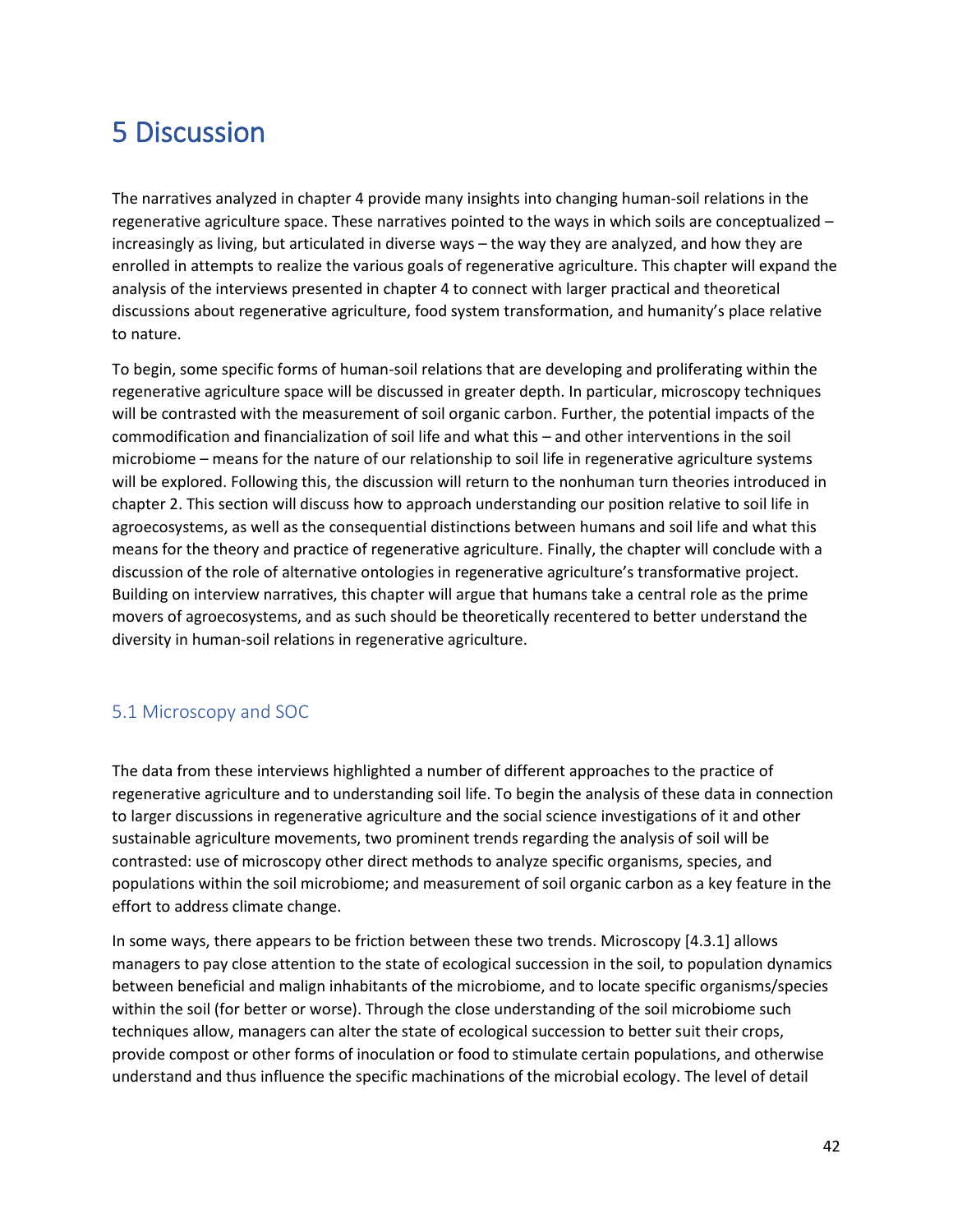with which farmers can intervene in the microbiome will likely increase as scientific knowledge of soil biology continues to improve.

A critical feature of these direct methods, particularly for microscopy, is the establishment of a visual connection between the human manager and the soil life that they are managing. This visual engagement can produce a different kind of farmer (subject/manager) who is capable of and predisposed to caring for the soil; this is part of the theses of Puig de la Bellacasa (2015) and Krzywoszynska (2019), and is reminiscent of how the practice of "cultivating eyes for her" produces a "different kind of human" in Lyons' work on human-soil relations in the Colombian Amazon (2020; section 2.1). The use of methods that facilitate direct scrutiny of specific players within the soil microbiome allows, in addition to more precise ecological management of the soil, for the production of farmers as affective, perceptive, observant, and caring subjects in the agroecosystem.

Knowing nature more closely allows for more and more precisely directed care to be provided to nature. In order to take proper care of microbial communities within our agricultural soils, we must be able to thoroughly understand and monitor specific players, populations, and their dynamics over time. The use of microscopy and other direct methods represent an attempt to reposition ourselves, as managers and analysts, within the agroecosystem. This section will suggest that the proliferation in use and importance of SOC measurements represent, at its core, a similar attempt to restructure the humannature relationship in agriculture, albeit at a different level of intervention. Further, restructuring the human-nature relationship can be seen as a (the) unifying theme in regenerative agriculture with varying approaches to and philosophies of precipitating food system transformation as the key points of distinction between different trends/factions within the space.

SOC, in contrast to the use of microscopy and other direct biological methods, does not allow for close scrutiny of specific species, population dynamics, or any detailed processes within the soil microbiome. The ontological opacity of soils as such [section 2.2] transfers over to SOC measurements; without measuring these fractions directly, it is impossible to determine the relative proportions of, for example, microbial and plant derived organic carbon. The connection between SOC and microbial activity or some measure of the health of the soil is, basically, correlative and variable. Further, use of SOC measurements alone precludes the possibility of visual – and thus affective / emotional – engagements between agricultural managers and soil life.

Compared to microscopy, measurement of SOC provides fewer possibilities for direct management of soil ecosystems and also does not precipitate affective engagements with and feelings towards soil life. However, the key objective of SOC measurement in regenerative agriculture is not managerial but financial. Narratives discussing both microscopy and SOC measurements acknowledged the fact that the economic system in which farmers are embedded constrains and guides their decision making. As such, facilitating a transition to a regenerative agricultural system is not just about providing new, actionable knowledge to farmers (though this is important, especially for farmers from the conventional tradition) but also about providing an enabling economic/financial environment. The current system, even amongst regenerative farmers, creates at best probiotic relations of care between farmers and soil life (Krzywoszynska, 2020a) in which sustainable, life-affirming intentions are subsumed by the impetus of financial survival.

The objective of SOC measurement is to create an enabling economic environment that will not erode the life-affirming and -stewarding subjectivity of the regenerative farmer. The objective is *unity* between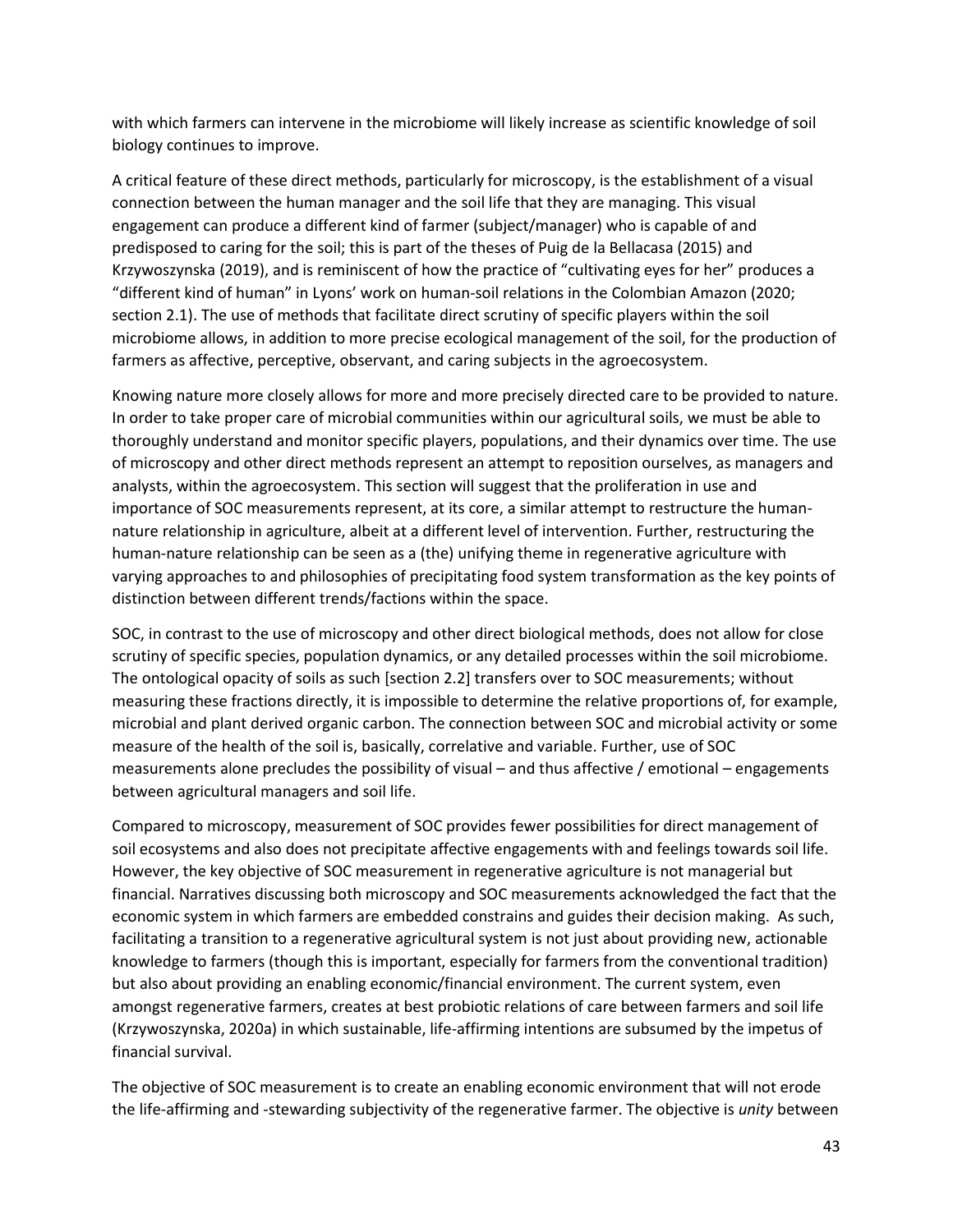the economic incentives that rendered Krzywoszynska's farmers' care probiotic and the actions/management interventions that create healthy, lively, and functional soils through altering economic incentives.

Microscopy and SOC measurement can then be seen as two relatively discrete manifestations of a single overarching objective of regenerative agriculture: to establish different kinds of relationships with nature through agriculture. Microscopy operates at the level of the individual, working to produce new forms of environmentally conscious, attentive, and observant subjectivities amongst farmers and other land managers. This subjectivity can come into friction with the economic system in which farmers exist, by incentivizing practices that continue to degrade soils, as in the current food system. The challenge with the cultivation of a "different kind of human" (Lyons, 2020) in the context of regenerative agriculture is the reduction of political responsibility to individual farmers who work in a system that incentivizes unsustainable agriculture. Caring, affective subjects may manage the food system in a more convivial way, but this will have limited impact if those subjects are actively working against their economic context in order to be sustainable.

Soil carbon protocols, in contrast, operate at the level of the economic system, ostensibly attempting to resolve the misalignment between incentives produced by the economic system and actions that nurture, care for, or otherwise establish convivial relationships between humans and nature in agriculture. Construing soil carbon protocols in this fairly positive light is meant to highlight the political imaginaries that can be identified in narratives about them, and not to make arguments for their efficacy or in favour of their adoption; such projects are but one possible intervention into the economic side of the food system. There are numerous valid critiques of specific soil carbon protocols and of soil carbon markets in general (eg, (Carbon)plan, 2021). This research remains agnostic regarding the efficacy of soil carbon markets to alleviate climate change, deliver financial capital to farmers, or any of its other stated objectives. This project asserts, simply, that the proliferation of measuring SOC should be understood in similar terms to microscopy: as a form of knowledge production that aims to facilitate the establishment of new, ostensibly better, relationships between humans and nature. In short, these forms of analysis are based on the same kernel of a political imaginary that defines and unifies regenerative agriculture, with one strategy intervening at the level of the individual and the other at the level of the economic system.

### <span id="page-44-0"></span>5.2 Soil carbon credits and the financialization of soil life

One of the key challenges regarding SOC protocols is potential negative consequences of commodifying soil life. Krzywoszynska's (2020a) conceptualization of soil biota as labourers enrolled in processes of capital accumulation had a strong influence on the development of this thesis project. Of particular interest was the mechanism by which soil life was enrolled into accumulation in Krzywoszynska's conceptual framework. Similar to other authors writing on human-soil relationships (such as Puig de la Bellacasa), Krzywoszynska understands that soil is valuable because of its ability to produce agricultural commodities. These commodities are bought, sold, stored, speculated upon, and soil biota are cared-for so that they will render soil more productive (Krzywoszynska, 2020a). The mechanism of introducing soil life into the economy, critically, is not direct but proximal. Krzywoszynska's metaphor covers the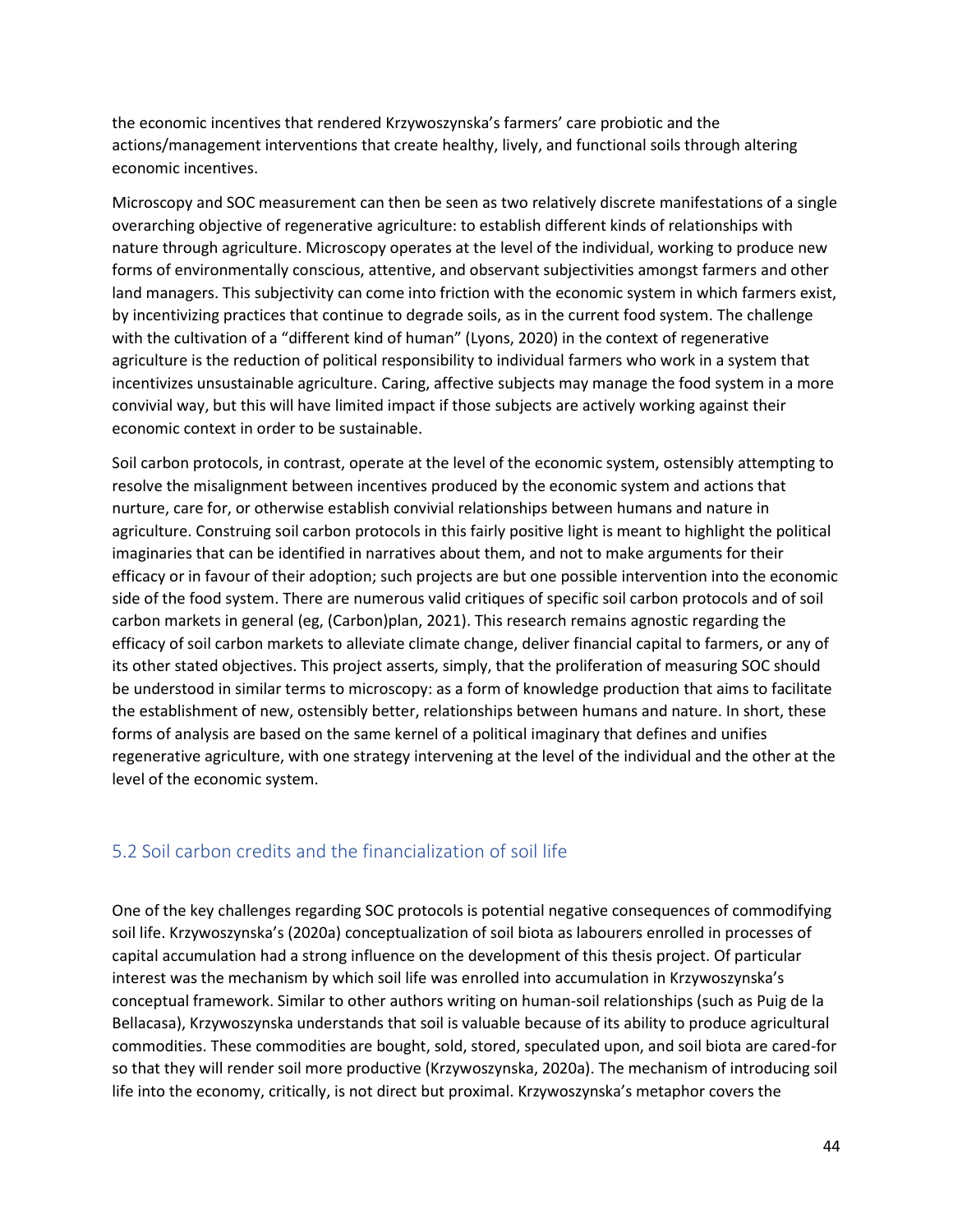extraction of surplus value from labourers (the removal of nutrients and other organic matter that, in a natural ecosystem, would have returned to the soil) but not the commodification of labour itself (as opposed to simply commodification of the *products* of labour).

Soil carbon credits represent a break from this indirect economic relation. A significant portion of SOC is, was, and will be soil life: C is found in the habitat, food, excretions, and bodies – both living and dead – of soil organisms. SOC, as a commodity, is based on measurable characteristics of the soil *itself,* rather than on discrete products that can be separated and removed from the soil. Productive soils only have relevance for capital accumulation if plants are cultivated in and harvested from that soil; SOC must simply be measured. In the conventional agronomic model, *plant life* was commodified directly (yield), and soil life entered into the equation only through the close entanglement between soil life and plant life. In this new relation, soil life can be commodified directly<sup>5</sup>.

This opens up soil life to be affected by and enter into sets of economic relations in new and different ways. In particular, this allows commodified soil life to enter into the increasingly financialized accumulation processes that characterize early  $21^{st}$  century capitalism (Durand, 2014). The two soil carbon projects interviewed for this research – Nori and Climate Farmers – take different temporal approaches to SOC measurement and commodification. Nori provides credits for actions taken in the past, and Climate Farmers for planned actions in the future. The strategies used to make these different iterations of soil carbon protocols work also lays the foundation for further financialization of SOC through the use of options, futures, and other derivative instruments.

Durand (2014) does not assert that increasing financialization will by definition have negative consequences, and instead highlights two specific features of modern finance that can produce detrimental social and economic effects. Early evidence for dispossession – the first feature, drawing on David Harvey's work – based on the financialization of SOC can already be seen in, for example, Microsoft's well-publicized position as the largest owner of farmland in the US (O'Keefe, 2021). Further, the constraints on farm-size imposed by SOC protocols and associated pressure towards farmconsolidation [Section 4.3.4] represents a possible trend towards dispossession as more actors attempt to access liquidity in SOC markets. The mechanism by which the size constraint is imposed is related to the costs, paid by the farmer to the credit issuer, and is representative of the second insidious feature of modern finance highlight by Durand (2014): parasitism. Parasitism in this context can be defined as "the revenues deducted from company profits by entities which themselves stand entirely outside of the production process" (Ibid, pp. 103) and characteristically involves a transfer from non-financial (e.g., the farm) enterprises to financial enterprises (e.g., the carbon credit issuer). Associating these features of modern finance with emerging SOC markets is, as yet, speculative; however, financial dynamics will have

<sup>&</sup>lt;sup>5</sup> The following point may have some relevance to the mechanics here but was ultimately beyond the scope of this research. When plant life is commodified in a traditional agricultural context, only a fraction (<1) of the body of the plant becomes a commodity. For soil, effectively the 'entire' body is commodified, but the collective 'body' of soil organisms makes up only a fraction (<1) of the measurement. For plant life, the measurement (yield) is a fraction of the body as a whole; for soil life, the body as a whole is only a fraction of the measurement (SOC). More research should be done on this; the key point for the present is that, while the commodification of soil life through SOC is more direct than the yield relation, the measurement of SOC does not establish a systematic or quantitative relationship between soil life and soil carbon. Therefore, commodification of soil life in this form is based on an and *uneven and unsystematic abstraction* which would then have variable effects in different contexts.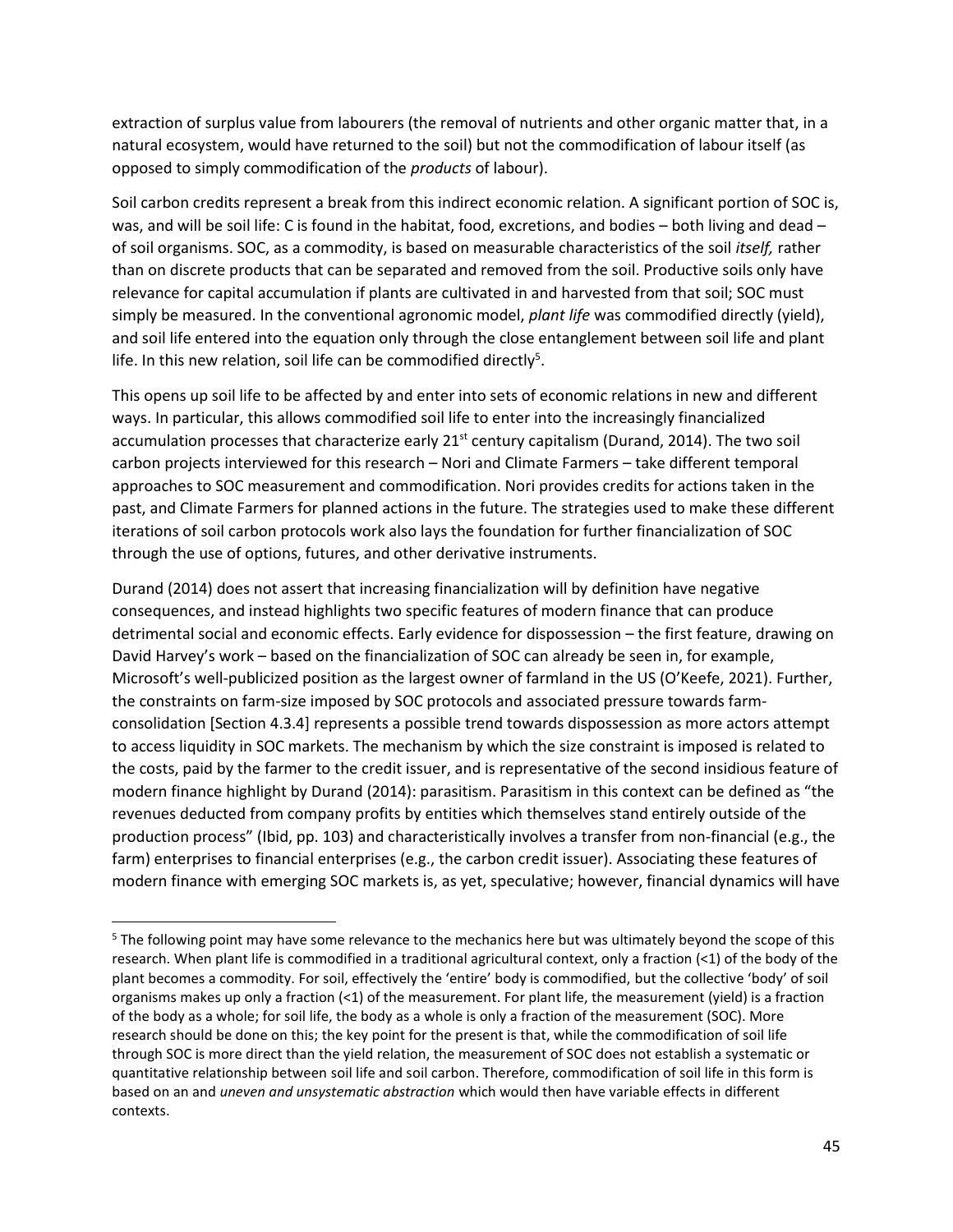increasingly significant impacts on human-soil relationships as these markets become more widespread and the methods for financializing soil life more diverse.

Novel financial relations are already emerging, and increasingly abstract financial instruments are being developed by different soil carbon protocols within the regenerative agriculture space, as many soil carbon protocols are closely connected to the emerging Web3 movement. Many protocols (Nori is one example) are, in addition to developing and deploying methodologies for the measurement of SOC, making extensive use of blockchain technology for the exchange of these credits. Blockchain technology can theoretically be used to add a much-needed layer of transparency to carbon markets in general, to ensure the provenance of particular credits, and provide expanded access to these markets, both for suppliers and buyers. A deeper application of blockchain technology involves the "tokenization" of carbon credits onto the blockchain<sup>6</sup>; tokenized credits can then be put to use for a variety of purposes beyond greater transparency throughout the supply chain. One example of how on-chain credits can be put to use – beyond simply trading – is the overtly political project, KlimaDAO. KlimaDAO is a reserve currency protocol<sup>7</sup> that overtly aims to lock carbon on-chain, creating a supply contraction and thus price inflation in off-chain markets (KlimaDAO, 2022). KlimaDAO hopes that this will force polluters to pay more to offset their emissions – making genuine transition a more economically appealing option for major polluters – as well as delivering more financial capital to farmers through higher prices (ibid). This particular example, while it does have explicitly environmentalist objectives, serves primarily to illustrate the range of possible relationships that could emerge between humans and soil life as a result of the commodification and financialization of SOC.

It is unclear how exactly these increasingly abstract and financialized relationships – many future developments of which are likely based on ideas that have not yet occurred to us – will affect the management of soil life at the farm level. There are, however, a few clues based on the performance of existing soil carbon protocols.

One of the glaring issues facing most soil carbon protocols is that the economics of soil carbon sequestration (low price/tonne) mean that farms must be a minimum size<sup>8</sup> in order to financially benefit. This creates a clear incentive towards consolidation of farms smaller than this threshold, whatever it may be under different protocols using different methodologies, through the exclusion of smaller farmers from access to this source of financial capital. Further, certain methodologies (such as Nori's process-model) incentivize the particular agricultural systems – for example, monocrop production compared to intercropping [section 4.3.4]. In both instances, the way in which SOC is commodified, and which (types of) farm(er)s have access to the flows of financial capital that it produces could have a significant influence on the overall structure of the farming system.

<sup>&</sup>lt;sup>6</sup> Tokenized carbon credits are, essentially, NFTs (non-fungible tokens) that are rendered fungible (that is, tradable) through 'bundling' and the accepted equivalency of any given ton of carbon equivalent. In this sense, carbon credits can be thought of as semi-fungible (like bottles of wine).

 $<sup>7</sup>$  This means that they are developing a cryptocurrency, KLIMA, whose value is based on reserves with 'real' (that</sup> is, real-world) value. KLIMA's reserve base is BCT (base carbon tonne), retired Verra carbon credits brought onto the blockchain by another company, Toucan; the identity between BCT and KLIMA is established and maintained through a liquidity pool built on smart contracts (based on the code developed by OlympusDAO; KlimaDAO is an Olympus "fork"). KLIMA is to the dollar as BCT is to gold under the gold standard, but with an algorithm instead of a central bank managing the relationship.

<sup>8</sup> Generally, around 50 hectares (R5, R6), though this is variable.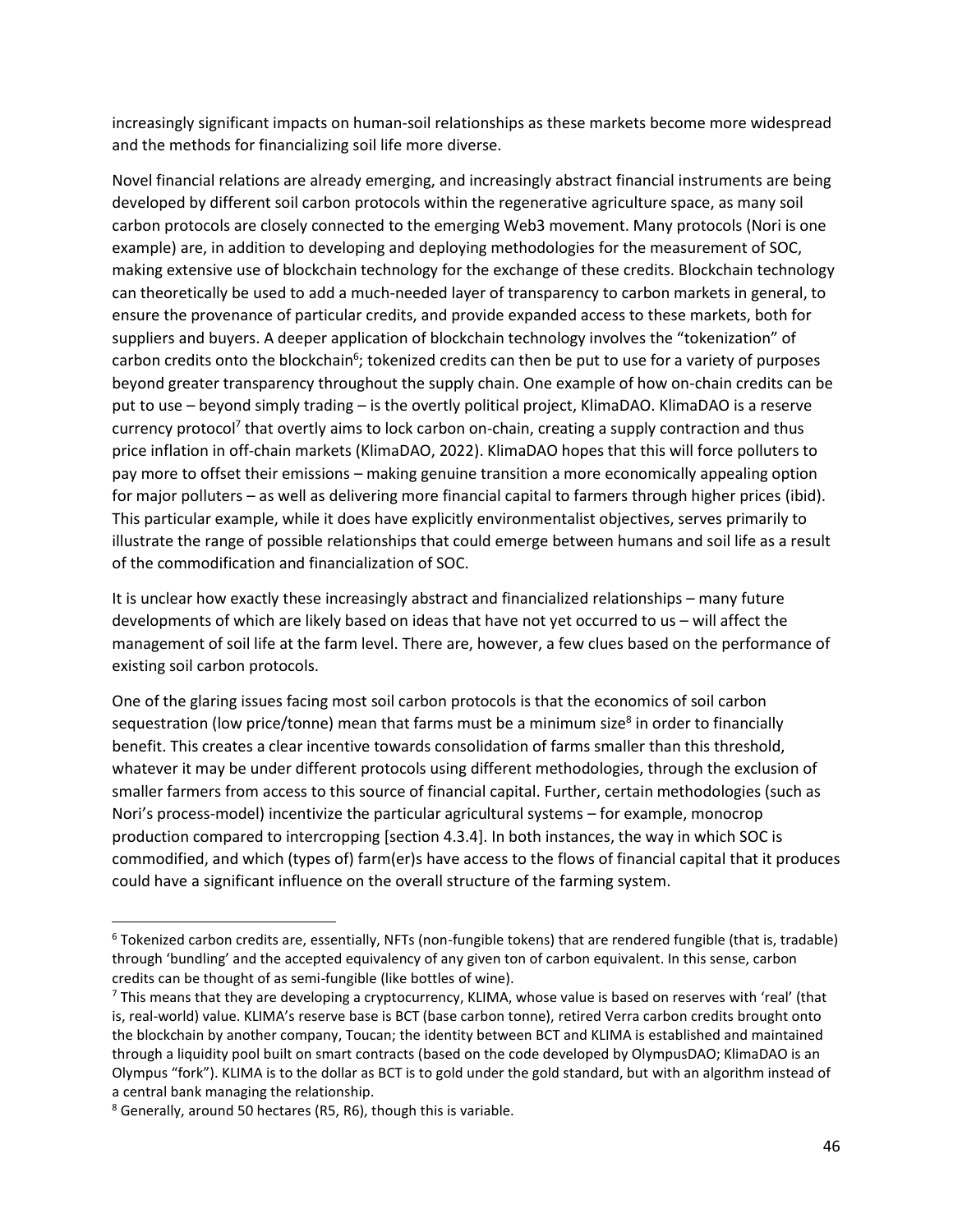Another challenge, related to the issuance of *ex-ante* credits, is that farmers will become locked-in to particular agricultural systems based on the contracts they have signed in order to receive remuneration for their sequestered carbon. It is unclear how this will influence the ability of farmers to adapt their farming systems while in the midst of these contracts. Both of these issues – the impacts of soil carbon protocols on farming practices and consolidation, as well as the effects of contractual lock-in on farmer decision making – are beyond the scope of this project, but deserve close attention as these soil carbon protocols continue to develop and proliferate. Understanding how these protocols influence all levels of the food system is of critical importance if they are to be transformative tools rather than mechanisms of corporate co-option and greenwashing.

The direct commodification of soil life represented by soil carbon credits does not necessarily negate Krzywoszynska's conceptualization of soil life as labourers in regenerative agriculture systems. However, these microbial labourers can be put into new forms of economic and financial relations through the commodification of SOC. It is no longer the outcome of their activity that links them to the human economy, but the simple fact of their existence (past, present, and future). This must be considered when conceptualizing the potential less-than-human turns towards soil life that may be unfolding in regenerative agriculture (of which, commodification of SOC, could arguably be).

### <span id="page-47-0"></span>5.3 Human-soil relations in the emerging regenerative agriculture space

Narratives analyzed in this project pointed to a number of different ideas about the nature of humansoil relationships in the regenerative agriculture space, including and beyond those related to microscopy and SOC. Exploitation, management, commodification, financialization, care, and noninvolvement were all discussed to some extent, though there was considerable overlap between many of these. This section aims to illustrate examples of relations that can be identified within the interview narratives, and through this indicate the sheer number of possible forms of human-soil relations that have and may emerge as regenerative agriculture continues to grow as a movement.

Krzywoszynska's conceptualization of soils as labourers is a clear example of the possibility of exploitation of soil life in a regenerative agriculture system (2020a). In this relationship, the products of soil organisms' activities are appropriated by humans and used for our own benefit, rather than returning the "value" to the soil biology. The soil microbiome has a close, largely symbiotic relationship with plants. Soil organisms provide access to nutrients for the plants, which then return these nutrients to the soil to feed the microbiome. In agriculture, this plant matter is largely diverted away from the soil, representing an appropriation of the products of the soil microbiome's labour.

Although nutrients are extracted from the soil in both conventional and regenerative systems, there are key differences in the role that the soil microbiome plays in these processes. In regenerative systems, the microbiome is enrolled in the process of making the soil resource-ful (Krzywoszynska, 2019); that is, productive. The microbiome's implication in productivity of the soil makes a relation of exploitation possible. Conventional agriculture is based on a belief that we can "bypass" the soil microbiome in the delivery of nutrients to plants (R1). Conventional agriculture has numerous negative impacts on the soil microbiome, but the bypass means that exploitation in this sense is not a feature of conventional systems.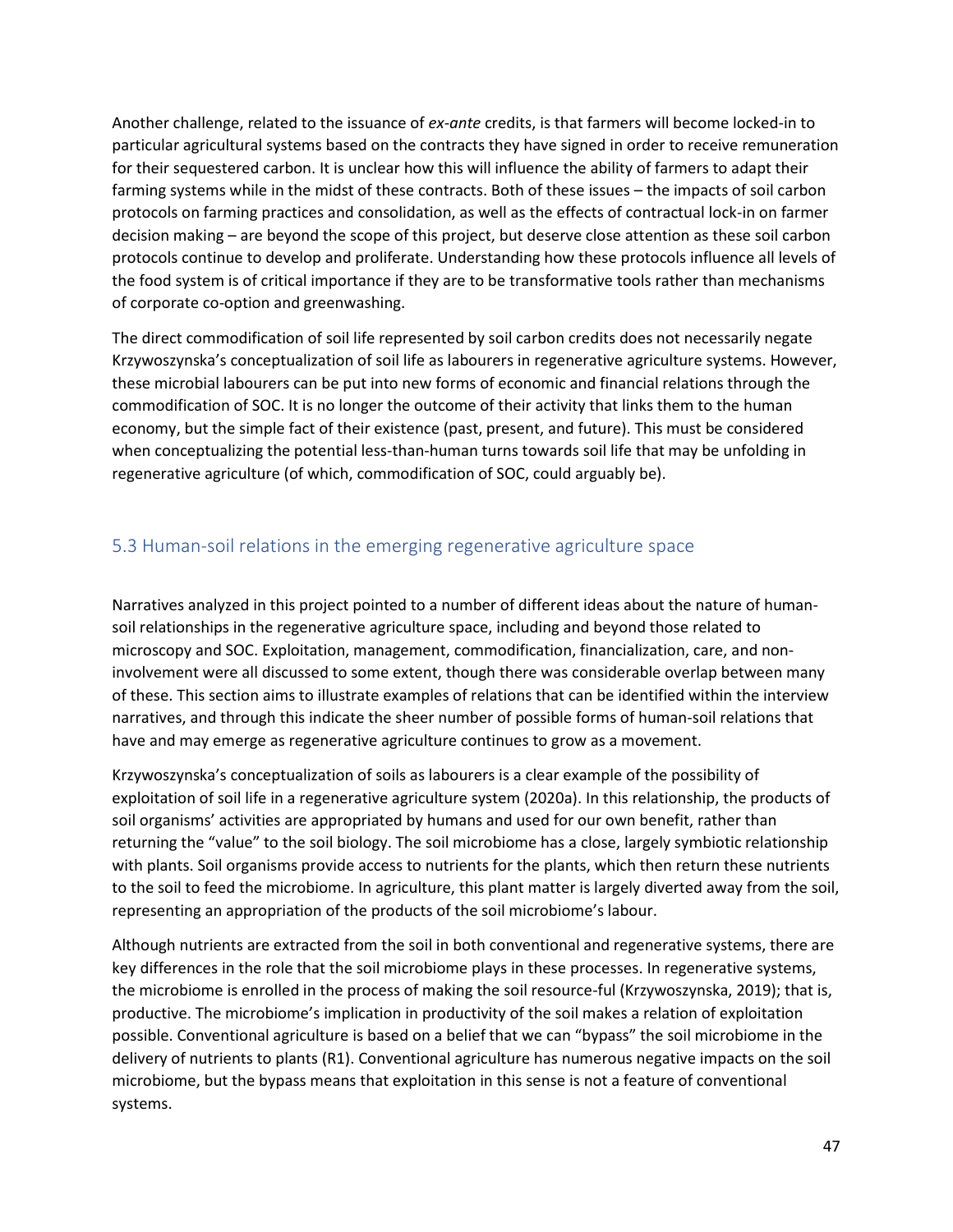The measurement of SOC to create soil carbon credits represents a distinct, new form of commodification of soil life, and opens up the possibility for many forms of financialization in conventional financial markets and beyond. Further, the commercialization of biological inoculant also represents a new and more direct form of commodification compared to the relation through yield, and is also distinct from the relation through SOC. Given current focus on carbon in regenerative agriculture and elsewhere, it is likely that the SOC relation will the be most prominent of these (semi)-direct commodification relationships, and as such will receive a more thorough treatment here.

Importantly, the interview narratives pointed to a number of possible human-soil relationships emerging from the measurement of different fractions of SOC, and the use of different techniques to measure them. Total SOC can, of course, be commodified and financialized. Biological fractions can be measured to better understand the composition of the microbiome and more directly manage it (R3). Some metrics of soil carbon facilitate the creation of economic relationships with soil life, and other do not. Similarly, the measurement technique can facilitate (or not) the establishment of these economic relations. Physical sampling, though the most scientifically rigorous method (R1) comes with prohibitive costs that would thus preclude the expansion of soil carbon markets. Remote sensing and model-based techniques resolve this economic challenge; the measurement of SOC can have different effects on human-soil relationships depending on how it is measured.

The interview narratives corroborated some of the claims put forth by Krzywoszynska (2019) and Puig de la Bellacasa (2015), who argued that changing one's ontological outlook on soils could produce relations of care and attentiveness. These narratives pointed to the power of visual engagement in particular as galvanizing feelings of care towards soil life. Narratives discussing care towards soil life focused those feelings of care towards different levels. Some directed their care and attention toward the soil microbiome as a whole, while others focused on specific functional groups or species. Applying care to different levels of the microbiome creates additional possibilities of different human-soil (or human-nematode and human-fungi) relations.

Krzywoszynska (2020) pointed towards the possibility of negative (less-than-human) relations emerging in situations of care when care becomes probiotic, and evidence for this was identified within the narratives as well. In particular, anecdotes were provided about the regenerative farmers applying small amounts of pesticides and fertilizers (R3 and R7). These applications were justified based on a deep knowledge of the soil microbiome. This deep knowledge allows for the calculation of a quantity that will have minimal negative impact on the microbiome, and from which the microbiome will be able to recover. Further, the applications were based on a holistic perspective of their system, which indicated that eliminating chemical applications entirely would require more intensive tillage (and negative impact on the soil through that) than their current system allows. Actions that damage the microbiome can exist within a regime of care, and based on some narratives, may be a core component of the long-term sustainability of these relations.

In most of the narratives – as in the above example of pesticide applications – there was a significant amount of emphasis on human management, although this was rarely positioned in contrast to the profound interconnectedness between humans and soil life. One interview in particular, R3, could be interpreted as a clear and practical articulation of embracing Kate Soper's paradox of simultaneous transcendence and immanence (1995). This narrative was characterized by an irreverence for the profound connections between humans and soil life, as well as a clear understanding that the human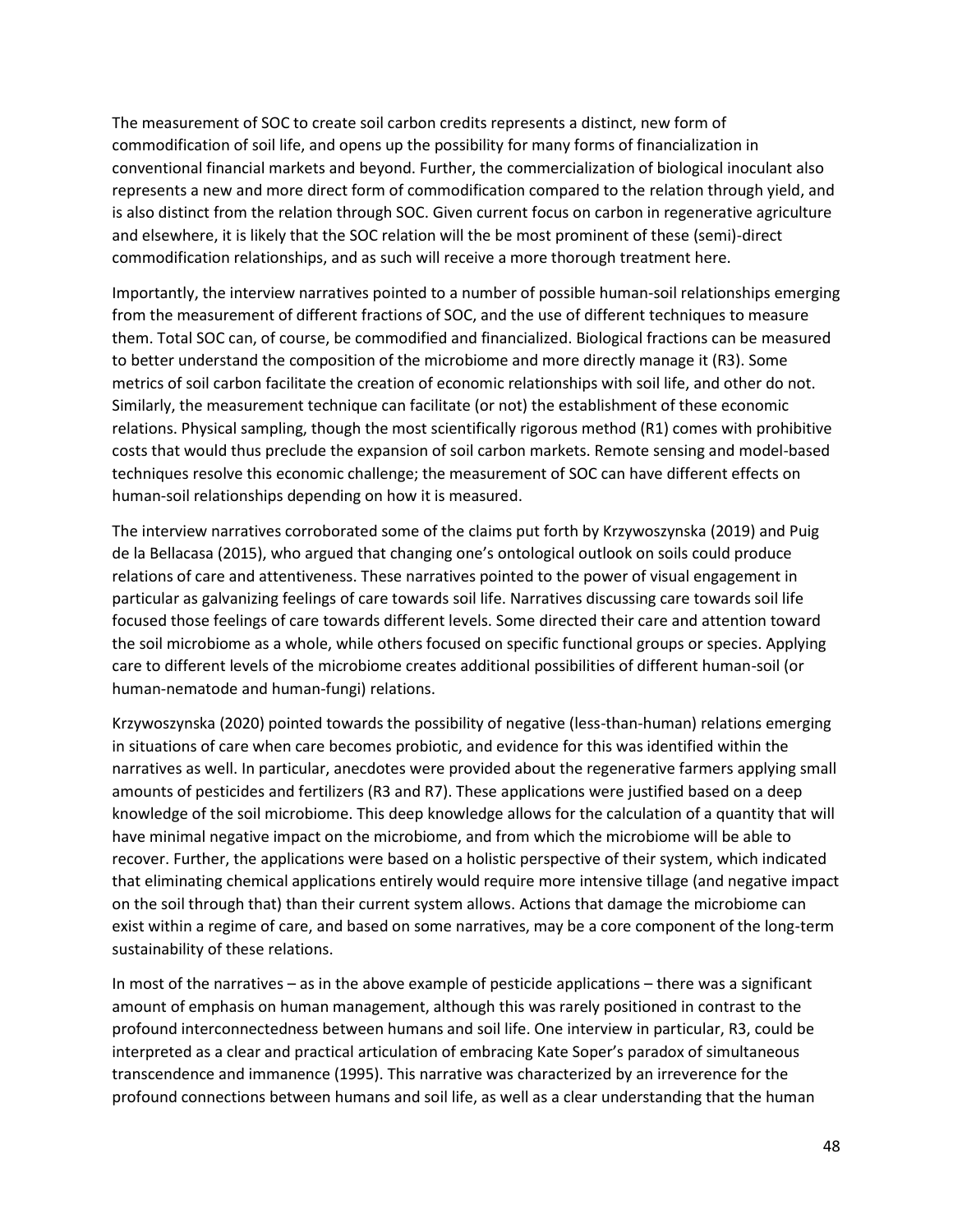acts as a manager of soil life in agroecosystems. This position does not deny the affective character of soil biology, nor the key role it plays in most soil processes, but simply acknowledges our unique place in agroecosystems.

While most respondents described farmers as managers of soil life, but one respondent disagreed (R7). This respondent took a largely hands-off approach to soil biological management. "It's less of trying to manage it [soil biology]. It's more like trying to give all the conditions for it to thrive" (R7). In spite of this statement, R7 went on to describe the myriad ways in which they would intervene in and have a direct impact on the soil microbiome, including the development of site-specific compost recipes and seedcoating using biological inoculants. As such, this narrative of non-involvement is more logically interpreted as a management philosophy rather than a literal description of non-management or letting the soil microbiome take charge. However, this does represent a distinct form of management and thus a distinct form of relationship.

The narratives overall pointed to numerous possibilities for human-soil relations within the regenerative agriculture space. These possibilities are largely influenced by different approaches to understanding soils and different (political, environmental, economic) objectives. In general, the narratives pointed towards the human as the main architect of these relations, and as architects we could produce countless types of relationships between ourselves and soil life, reflecting or combining some of the examples discussed above or beyond. In the following sections it will be argued that the approach to understanding soil life, its role in regenerative agriculture systems, and its relation to us, that was presented in these narratives is also theoretically useful for the study of regenerative agriculture and similar movements.

### <span id="page-49-0"></span>5.4 Responsibility and recentering the human in regenerative agriculture

The variation in human-soil relationships that can be identified within the regenerative agriculture space is, above all, determined by differences in human understanding, analysis, and management of soil life. This conclusion, to some extent, cuts against the grain of the nonhuman turn approach to studying soils (chapter 2.2). This section, following from the interview narratives and from Büscher (2021; section 2.2), will argue that regenerative agriculture is a context defined by "consequential distinctions" between humans and soil life in which the agency of humans should be practically and theoretically re-centred based on these distinctions.

The three core propositions of the NHT are an emphasis on "ontological entanglement and relationality", a move to "redistribute agency away from humans", and the "questioning of distinction and distinction making mechanisms" (Büscher, 2021). These propositions can be compared to the perspectives presented in the interview narratives. The narratives discussed in chapter 4 (especially R3) accept the first proposition wholeheartedly and strongly emphasize our interconnectedness with soils. The approach to propositions two and three is more nuanced, and they are only accepted to a small extent within the interview narratives. For the second proposition, agency is redistributed away from humans to a certain extent. However, the move in these narratives is more to distribute agency *towards*  soil life by emphasizing their ability to affect and have an effect on humans and the agroecosystem as a whole. This move, in the narratives presented in these interviews, is not done to diminish or reduce the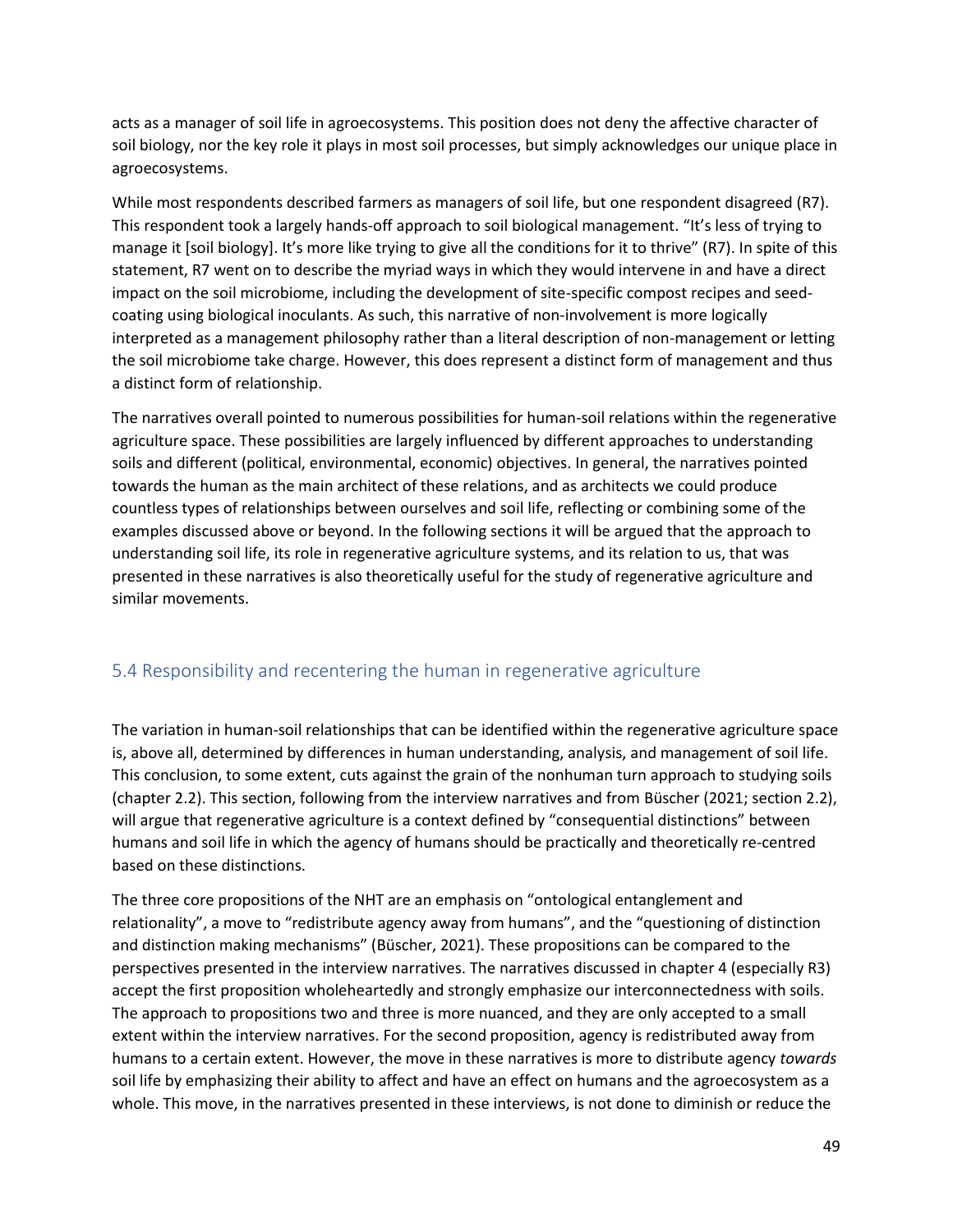agency of humans but to emphasize *that* soil life also has some kind of agency. For the third proposition, key distinctions between humans and nonhumans (soil life) are maintained in these narratives. Emphasis is placed on the existential co-constitution of soil life and human life ("as the soil, so the human", R3), and this emphasis blurs *ontological* distinctions (i.e., we are all part of nature). However, practical distinctions are maintained, and it cannot be said that these narratives take at their core questioning distinction and distinction making mechanisms, and instead simply blur the boundaries in the effort to work more closely with nature/soil life. The perspective on these propositions identifiable in the narratives are, to some extent, consistent with some of the analytical fixes that Büscher (2021) proposes for the NHT [section 2.2].

Büscher's first analytical fix for the non-human turn was to shift from an emphasis on the more-thanhuman to a dialectic of the more-than-/less-than-human, primarily to elucidate how particular forms of human-nonhuman entanglement and of more-than- or less-than-human actions are historically produced. A dialectical perspective can be useful for understanding two key analytical trends in regenerative agriculture, as highlighted in section 5.1. As discussed above, it is important to understand efforts to measure and commodify SOC in light of the larger political imaginary of creating an enabling and financially sustainable environment for farmers, allowing them to manage their agroecosystems in an environmentally sustainable way. The commodification of SOC represents, at a basic level, a clear less-than-human turn in the abstraction and reduction of soil life to a simple, tradable metric. However, this less-than-human turn is performed in a historical context that requires some kind of intervention to overcome the financial barriers for transitioning to regenerative agriculture. Thus, the less-than-human turn is made, ideally, to the long-term end of producing a more-than-human turn based on a historical predicament that precludes, erodes, or inhibits the impetus to take better care of soil life.

Similarly, use of microscopy techniques to closely understand specific soil organisms, populations, and the environments in which they live is a clear representation of a more-than-human turn, emphasizing the activity and needs of specific soil organisms. However, as stated by R8, improving our knowledge of soil biology can increase the possibilities for attentiveness and care, but "there's just as much potential for abuse of this knowledge and looking at it as another way that we can start to control and force our will onto the complexity of living ecosystems." Knowledge is not an isolated object and does not produce normative outcomes in itself; how knowledge is put to use determines normative consequences.

Francis Bacon, often vilified as the originator of the notion that humans have a natural position of domination over nature (for example, Klein, 2014), was also an extremely astute student of nature (Foster, 2000). Foster argues that

"The notion of the human "domination of nature", while tending toward anthropocentrism, does not necessarily imply extreme disregard of nature or its laws. Bacon himself argued that the mastery of nature was rooted in understanding and following her laws [...] the notions of "mastery" and "sustainability" arose together in the very same Baconian tradition" (ibid, pp. 12).

There is no simple equivalency or necessary causal mechanism between knowledge of and care for nature or non-humans. To amend Puig de la Bellacasa's thesis, "knowing soils better *could* enable better care" (2019, emphasis added), but it could also enable better, more efficient, and precise forms exploitation and manipulation of soil life, as indicated by R8. Just as the less-than-human turn of SOC commodification could, theoretically, result in more-than-human actions towards soil life through the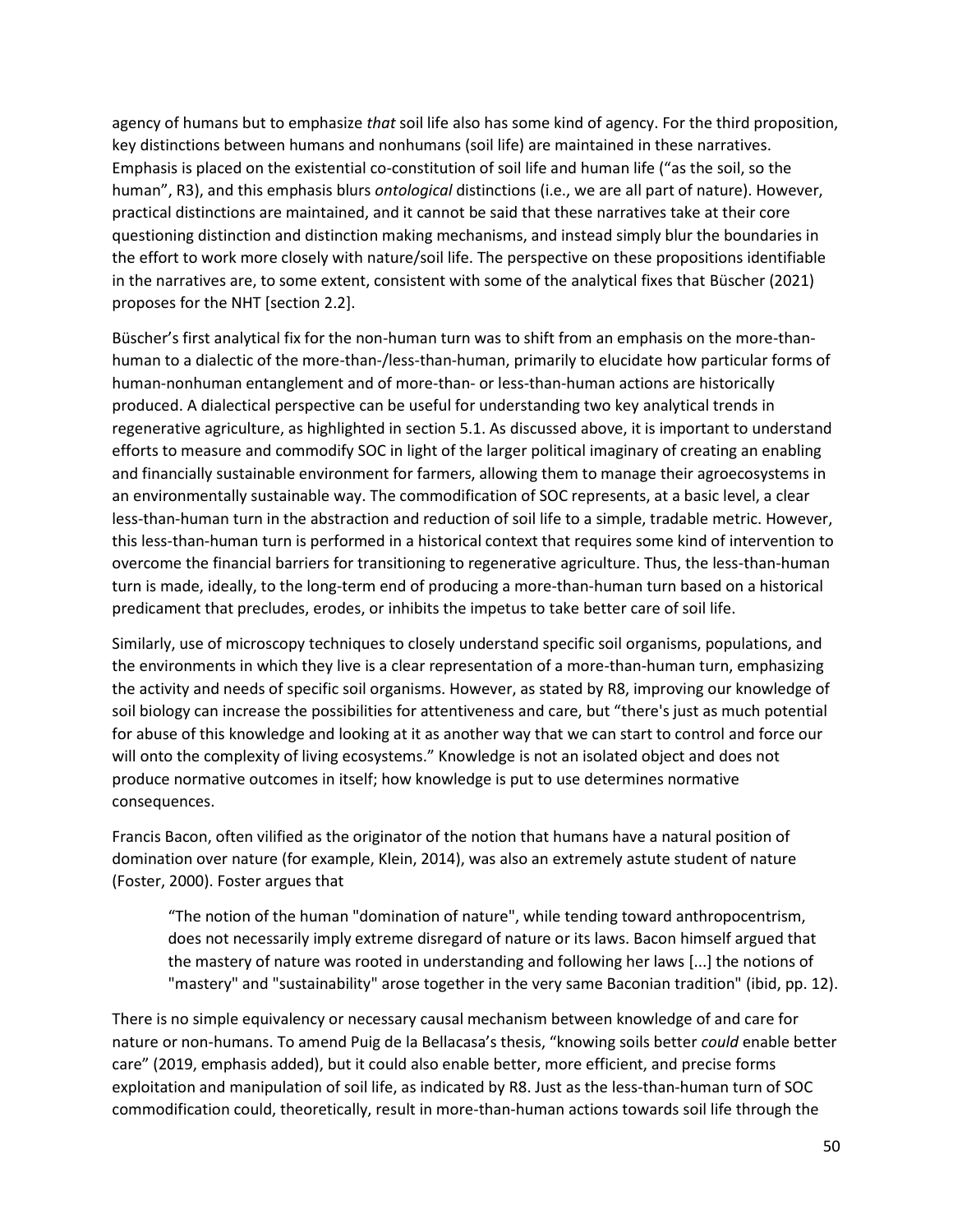removal of financial constraints, the more-than-human turn of attentiveness towards soil life – epitomized through the use of microscopy techniques – could result in less-than-human interventions based on precise knowledge of soil life. Specific decisions made by specific humans and groups will determine the ultimate outcomes of getting to know soils better.

Büscher's second analytical suggestion for the non-human turn was to move from decentering the human in all instances to strategically de- or re-centering the human based on the consequentiality of distinctions (2021). The relationships developed between humans and soil life in regenerative agriculture systems are defined by consequential distinctions, and humans should be recentered based on these distinctions in this context. The key point of distinction is agency. Interview subjects in this research were clear in their placement of humans as the main drivers of soil regeneration. Soil life may have its own, distinct form of agency, and there is no doubt that it can affect and have an effect on humans through our deep entanglement with them and through their contribution to key soil functions However, in an agricultural context, it is humans alone who have the ultimate power to dictate the context in which soil organisms live; human managers set the conditions under which soil life may express its (their) agency and contribute to the regeneration process (or not).

This point can further be elucidated by exploring a comment one respondent, R7, made in passing:

"I think you just want to really unleash it [soil life]. I think it's less of trying to manage it. It's more like to give all the conditions for it to thrive […] if we don't intervene for 100 years in one place, it's gonna be a forest again."

Left alone, soil ecological succession, as with aboveground succession, will simply run its course until climax communities are dominate. As discussed in section 4.3.2, late successional soil ecosystems are defined by fungal dominance, which is not conducive to the production of most crops. In general, respondents focusing on succession in soil ecosystems aimed for a rough balance between fungal and bacterial communities. The ultimate purpose of regenerative agriculture is, fundamentally, agricultural. This means that processes of soil regeneration in regenerative agriculture are distinct from natural process (in the sense of having no human involvement) in terms of the type of soil that is produced, and in terms functions that the regenerated soil in turn provides.

Schulte et al's framework, Functional Land Management (FLM), lays out five key soil functions: primary productivity, provision of habitats for biodiversity, carbon storage and regulation, water storage purification and regulation, and nutrient cycling (2015). Critically, Schulte et al highlight that there are inherent trade offs amongst the different soil functions. This point was echoed in R1s discussion of the carbon dilemma, in which there is a trade-off between the carbon storage and primary productivity functions. In a conventional system, primary productivity is seen as the key function which must be maximized. Regenerative agriculture diverts from this, attempting to provide (to some extent) all of the five soil functions, though the key emphasis is often on carbon storage and regulation and primary productivity. Natural ecosystems, such as the forests evoked by R7, provide high levels of, for example, the habitat for biodiversity function, but with the trade-off of reduced primary productivity. Based on the FLM framework and the discussion of ecological succession presented in the interviews, following the process of natural regeneration to its natural conclusion will not produce agriculturally productive soils.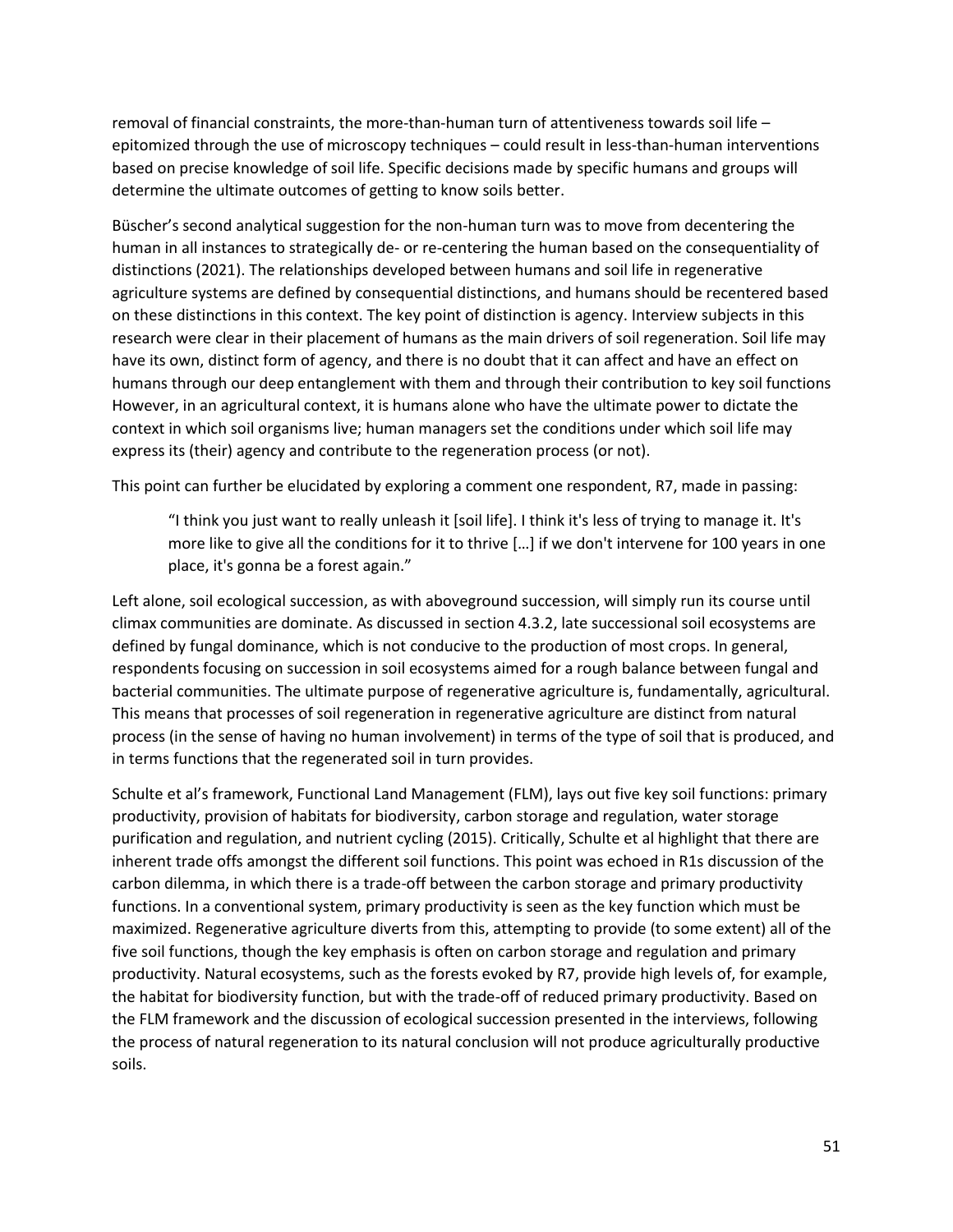The human need for primary productivity leads us to suspend the successional process and select for the provision of particular soil functions. Further, our position within a given agroecosystem is unique because we have the *capability* to produce and to understand these effects, while billions of soil organisms live out their lives, oblivious to the impacts that we have on their microscopic worlds as well as to the ways in which they can affect us. This capability is the root of our distinct agency, relative to soil life, in regenerative agriculture systems and therefore confers a similarly unique sense of responsibility to humans as managers or stewards. Should regenerative agriculture meaningfully contribute to addressing climate change, it will be as a result of human decisions about how to manage and interact with soil life.

Soil life contains an inherent capacity to sequester carbon and contribute to climate change mitigation, but it lacks the agency to make this potential manifest. Humans have the capacity and responsibility to create environments in which soil life can realize this potential: as R3 put it, acting on this responsibility is an existential imperative. Further, as discussed in section 5.3*,* the social and economic embedding of different human actors has a profound impact on their ability to employ sustainable (regenerative) soil management. Acting on this responsibility, therefore, is not simply a question of the individual actions of farmers, but also of restructuring the political, social, and economic systems that incentivize, constrain, and otherwise guide individual actions and capabilities. The human's central place in regenerative agriculture systems is based on consequential human/non-human distinctions, and indicates that humans and human systems should be a point of analytical focus in (social science) scholarship on regenerative agriculture, and a point of discursive focus in broader discussions of the movement.

# <span id="page-52-0"></span>5.5 Transformation towards regenerative food systems: the role of "alternative" ontologies in theory and practice

A question then remains about the role of adopting different ontological outlooks towards soils in regenerative agriculture's broader objective of food system transformation. What function does this new "discourse on the nature of being" (Graeber, 2015) of soils serve in this transformative project? Kate Soper might argue that this discursive work may have little material impact:

"The relations between the adoption of a particular ontological outlook, and the attitudes one holds towards nature, are much more tenuous than some ecologists seem to suppose; and no ecological set of prescriptions automatically follows from our putting the ontological knife in at one point rather than another" (1995, pp. 175)

This section will diverge from Soper's thesis, albeit just, and argue that the movement of the "ontological knife" can have some impact on our material relations with nature, particularly in the present historical moment.

Toledo identifies "spirituality" – that is, purposeful reflection on the ontological dimension of our relationships with nature – as an unrecognized, but critical, link in agroecology (2022). A distinct sustainable agriculture movement, agroecology can be distinguished from regenerative agriculture through the former's overtly "decolonial and anti-establishment" objectives (ibid). In contrast, regenerative agriculture's key objectives are environmental (addressing climate change) and economic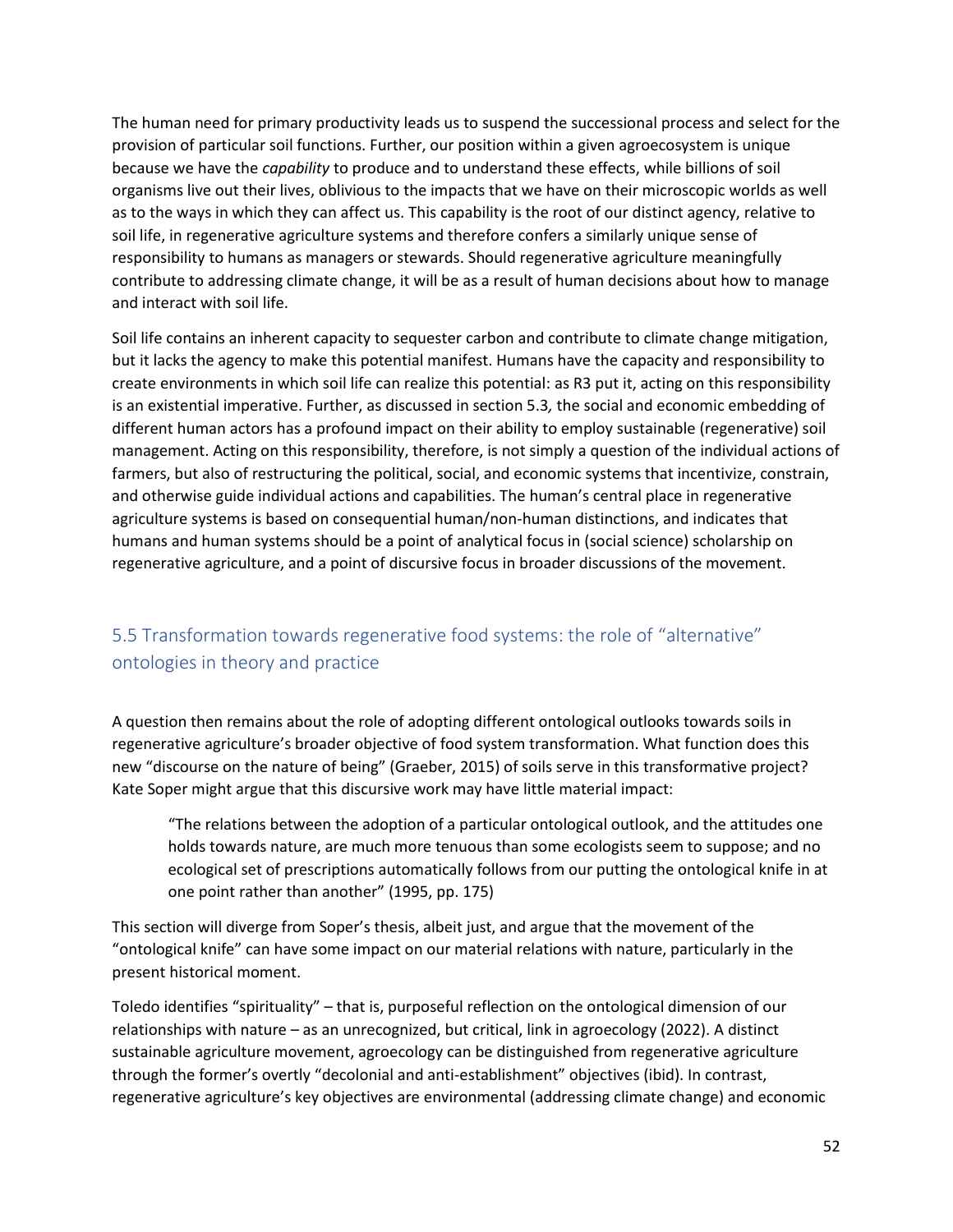(financial liberation of farmers) without any consistent political or social objectives. In spite of this, insight can still be drawn from Toledo's analysis of spirituality in agroecology, as both agroecology and regenerative agriculture aim to sustainably transform the modern industrial food system.

Toledo's core argument is that agroecology has done significant work on the practice and epistemology (science) of sustainable agriculture, but has not sufficiently addressed or engaged with the ontological/spiritual components of farming. These ontological components are core factors of traditional and indigenous farming systems from which agroecology (and regenerative agriculture) draws significant inspiration from, and Toledo argues that "the merely epistemological dimension cannot be separated from other dimensions that constitute traditional wisdom" (2022). As such, "recognizing and integrating spirituality into agroecological practice would reinforce agroecology as a socially and environmentally liberating activity" (ibid). Ontology is inherently linked to our epistemologies and practices, and therefore has a place in any project seeking food system transformation.

Toledo's discussion concerns the agroecology movement which, compared to industrial agriculture and agronomic science, already has a wealth of spiritual wisdom. Most conventional agricultural soils exist today in a highly degraded state; some warnings claim that, if our rate of soil degradation continues, we will run out of agriculturally productive soils within the next century (FAO, 2015). Conventional soils were referred to as microbial deserts by R4, and conventional agriculture could be considered a spiritual desert with regards to soil life<sup>9</sup>. This degraded state is what makes soil regeneration in an agricultural context possible. From an agronomic perspective, the promise of regenerative agriculture does not lie in what it does, but what it *undoes.* Historical degradation is a precondition for regeneration. For similar reasons, developing alternative "ontological outlooks" or "discourses on the nature of being" of nature can lead to positive material outcomes in the present historical moment. Recall that a core principle of conventional agriculture, from this perspective, is a belief in the human ability to bypass the soil microbiome (R1). In this conceptualization of soils – and under the broader belief in humanity's dominion over nature – there is no ontological basis for a spiritual connection with nature or soils. The degraded "spiritual" state of modern agriculture creates the historical possibility of "regeneration" of an ontological foundation for a spiritual connection to soil life and nature in general, as well as the possibility that this ontological regeneration will contribute directly (materially) to soil regeneration.

Evidence to support this notion can be found in the interview data analyzed in this thesis. The use of microscopy, particularly in a pedagogical context to introduce and familiarize farmers with the soil organisms beneath their feet, can dramatically shift a farmer's perspective on their land and on farm management. Some respondents took the existentially co-constitutive nature of human relationships with soil life as the foundation of their agricultural and scientific practice. Adoption of these ontological outlooks do lead farmers and managers to engage with their soil in different, material ways. This material impact can be curbed or precluded by the socioeconomic contexts in which human actors are embedded – for example through the necessity of staying financially afloat – but material effects can

<sup>9</sup> To be clear, I am not asserting that conventional agriculture is an "ontological desert", but a spiritual one. The conventional approach to agriculture has a robust ontology of soils: one in which soils are inert, nonliving, and can be bypassed in agricultural management. The challenge with this perspective is that there is no ontological *foundation* from which to explore the deeper, fundamental aspects of our relationships with soils and soil life. An ontological outlook that conceptualizes soils are living, lively, and affective provides the ontological foundation for such exploration.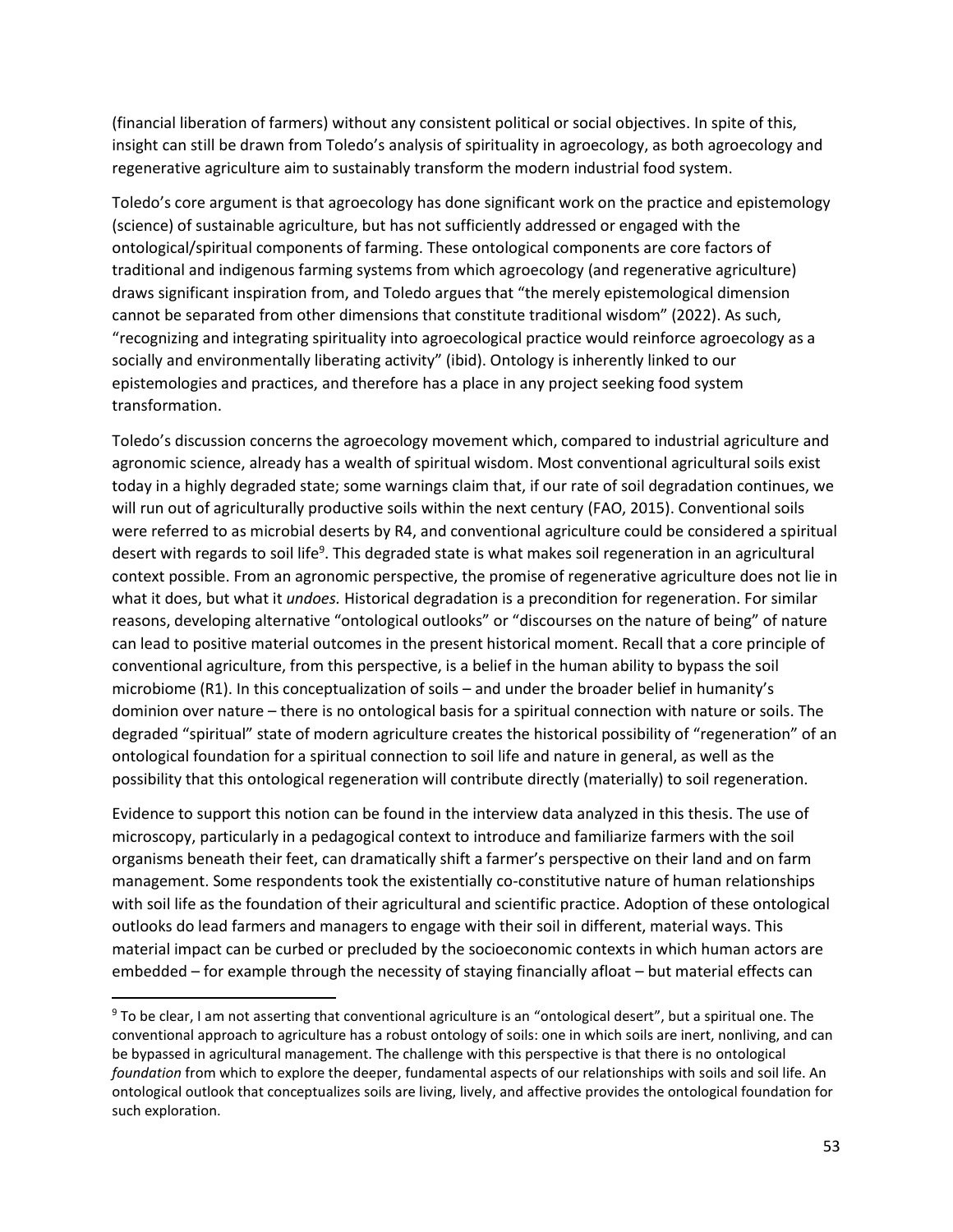follow from shifts in ontological outlooks, nonetheless. Following from Toledo (2022), the ontological dimension can be viewed as a critical (if not singularly so) component of regenerative agriculture's potential for to affect food system transformation.

Much of Toledo's discussion concerned the indigenous agricultural knowledge, which is usually imbued with spiritual/immanent ontological elements. The difference, according to Toledo, between modern and traditional ontologies of nature is that "the former is separate from the nature of culture and its vision is based on the rational (science), whereas for traditional peoples this separation does not exist and humans appear in a permanent equality in relation to that which is non-human" (2022). The narratives of the human-nature link analyzed in these interviews would align, in general, much more closely to the traditional than the modern ontology as described by Toledo. A challenge, then, is that this ontological shift in regenerative agriculture is a relatively new phenomenon, and does not have established spiritual traditions to draw on (only practical and epistemological traditions, both of which are highly contested). Engaging in serious, direct, and detailed conversations with indigenous peoples could help the regenerative agriculture movement to articulate its ontological position more coherently and thoroughly – both in general and in relation to diverse epistemological and practical perspectives.

Toledo argues that "spiritual beings" (that is, actors who engage deeply with the ontological component of their worldview) share a common core quality, which can be invaluable in an agricultural context:

"humility. Human beings not only acknowledge that they are powerless, imperfect, limited, and finite, but also recognize their own mistakes […] humility can thus be a key attribute of the practice of agroecology and contrasts with the idea of "ruling over nature" more common to agroindustrial practices" (2022).

This description of humility can be applied to the (re)centering of the human argued for in section 5.4, with one amendment. Humans are not entirely powerless – and in fact wield a great degree of power to influence other actors and process in agroecosystems – but are *ultimately* powerless to the processes of nature, unintended outcomes, and so on. Our unique capacity to impact and understand agroecosystems gives humans a central place in regenerative agriculture relative to soil and other nonhuman life; humility can be seen as a key characteristic of an ideal human manager in this central role, and it is characteristic that is directly informed by ontological outlook.

Humility and a sense of the fundamental (perhaps ontological) fallibility of human beings is something tangible that agroecology, regenerative agriculture, or other sustainable agriculture movements can draw from indigenous wisdom and practices. Humility can be a strategy for existing within Soper's "paradox of simultaneous transcendence and immanence" (1995). As denizens of this paradox, we are able to understand agroecosystems in extremely fine levels of detail and are able to exert significant powers to influence them; but we are also at the mercy of a larger nature, the actions of other organisms within our systems, and above all, of the fundamental uncertainty of the future. "One of the most important things all humans really have in common," states Graeber (2015), is "the fact that we all have to come to grips, to one degree or another, with what we cannot know". Humility as a principal can help us to balance, on one hand, the inherent fallibility of our knowledge unpredictability of the impacts of our (management) actions with, on the other hand, our unique powers to effect, influence, and understand agroecosystems.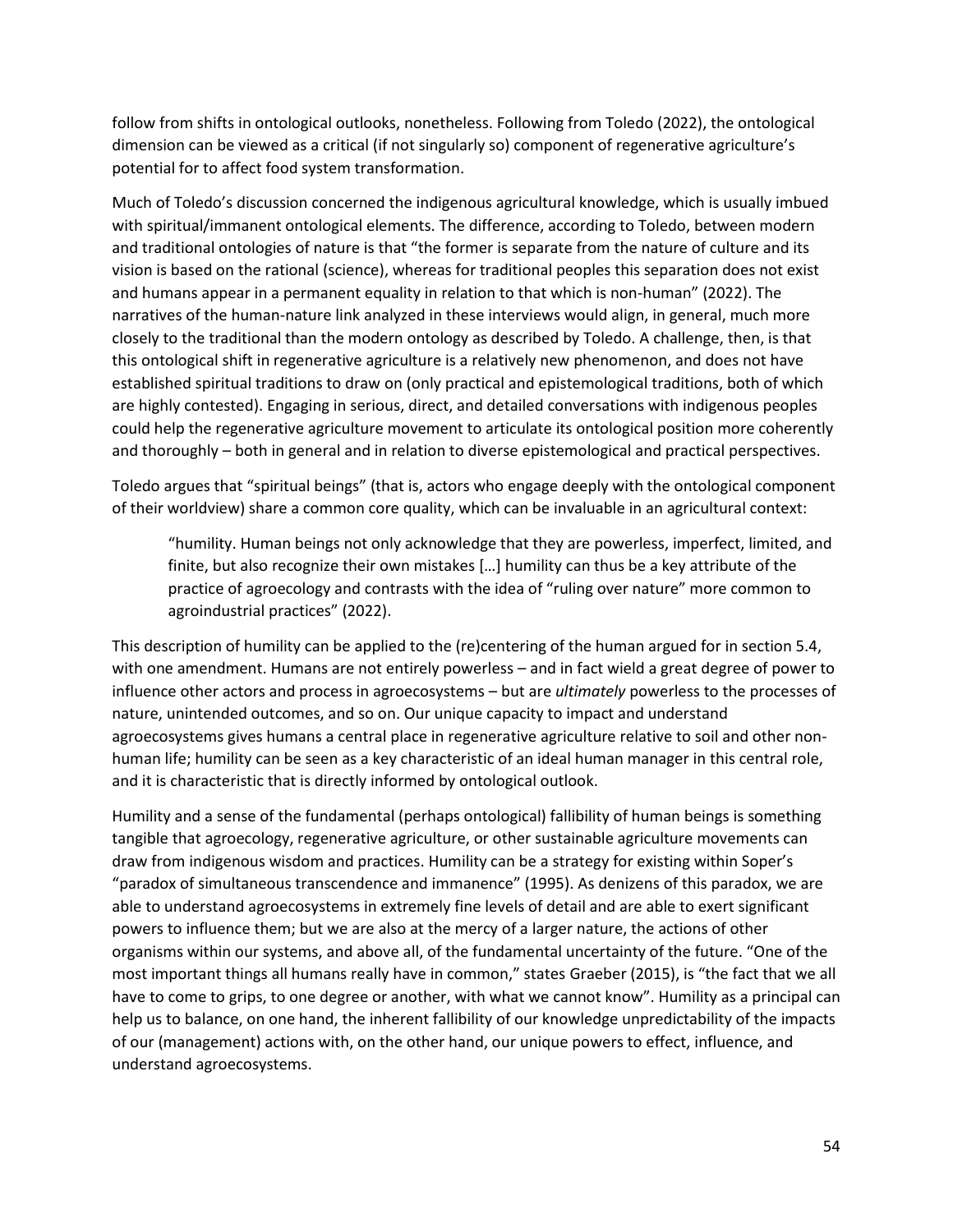Graeber's invocation of this universal is in critique of nonhuman turn (ontological turn) theory, which, he argues, obscures recognition of this characteristic of human existence. Instead, we need an alternative ontological perspective that does not preclude but encourages recognition of our fundamental fallibility. Some indigenous perspectives and wisdom could help move these discussions forward, both in the study and practice of regenerative agriculture and in discussions of social theory.

*Anishinaabe* stories provide a compelling template for a human subject, deeply engaged with the ecology in which they live, who wields a unique (relative to non-humans) power to effect and understand that ecology, and who is innately fallible and predisposed to making mistakes and miscalculations of all kinds. As introduced in section 3.7, *Nanabozho* is the trickster-guide of humanity, who taught us much about how to observe and name different actors and process in nature, and thus about how to live properly within nature. Fallibility is another key characteristic of *Nanabozho,* and provides a powerful guide for how to interact with and relate to nature. As a spiritual guide, *Nanabozho's* character partly serves to give us a template for how to come to grips with "what we cannot know" (Graeber, 2015), and the fact that we must act, affect, and have effects on the rest of nature, nonetheless.

Engaging with *Anishinaabe* philosophy – or other indigenous philosophies – could also provide insight into theoretical questions about the relationship between humans and nature. As stated by R8, "the inherent life and the necessity of preservation of health in soil ecosystems has been understood at a spiritual level in a lot of indigenous cultures for a very long time". Recall Hallowell's example of occasionally and contextually animated (living) rocks in *Ojibwe Ontology* (1961), taken up by Graeber (2015) and Viveiros de Castro (2015) [Section 3.4]. Manning, unlike the other commentators an *Anishinaabe* person herself, asserts that Hallowell imposed a distinction – (in)animate – that is incongruent with the internal logic of *Anishinaabe* philosophy (2017, chapter 1). This imposition and Hallowell's informant's subsequent (polite) engagement with the idea of the distinction led to the substance of *Anishinaabe* philosophy being misconstrued. From Manning's perspective – and the perspectives of her *Anishinaabe* family members/informants - it does not matter whether a rock is "really" animate or not. In fact, Hallowell's "question ["are all the stones we see here about us alive?"] might make little sense to the old man for whom everything in existence is alive, for it would not exist otherwise (my mother's teaching)" (Manning, 2017, pp. 6).

Manning describes how an elder told her that "rocks are linguistically inanimate until we interact with them in such a way as to change their status, such as bringing them into the sweat lodge for ceremony" (2016, pp. 7). There are two valuable points in this statement. The first is that rocks may be *linguistically*  inanimate in certain contexts, but this does not mean that they are *ontologically* inanimate; for the *Anishinaabe,* being alive is a precondition for all of existence and using such dichotomies offers little insight into *Anishinaabe* wisdom. The second point is the implicit acknowledgement of the impact of humans on nonhumans in the context of our profound entanglement, indicating a deep sense of relationality in conjunction with human/rock distinctions. Once in the sweat lodge, the rock may affect us in many ways, but we are the ones who bring it into this relation. From this perspective, we are always already ontologically connected with nature, and the fact that humans have unique abilities to create and alter specific relations – for better and worse – is in no way contradictory with this basic fact about the nature of reality. Soper's "paradox" is not paradoxical in this view.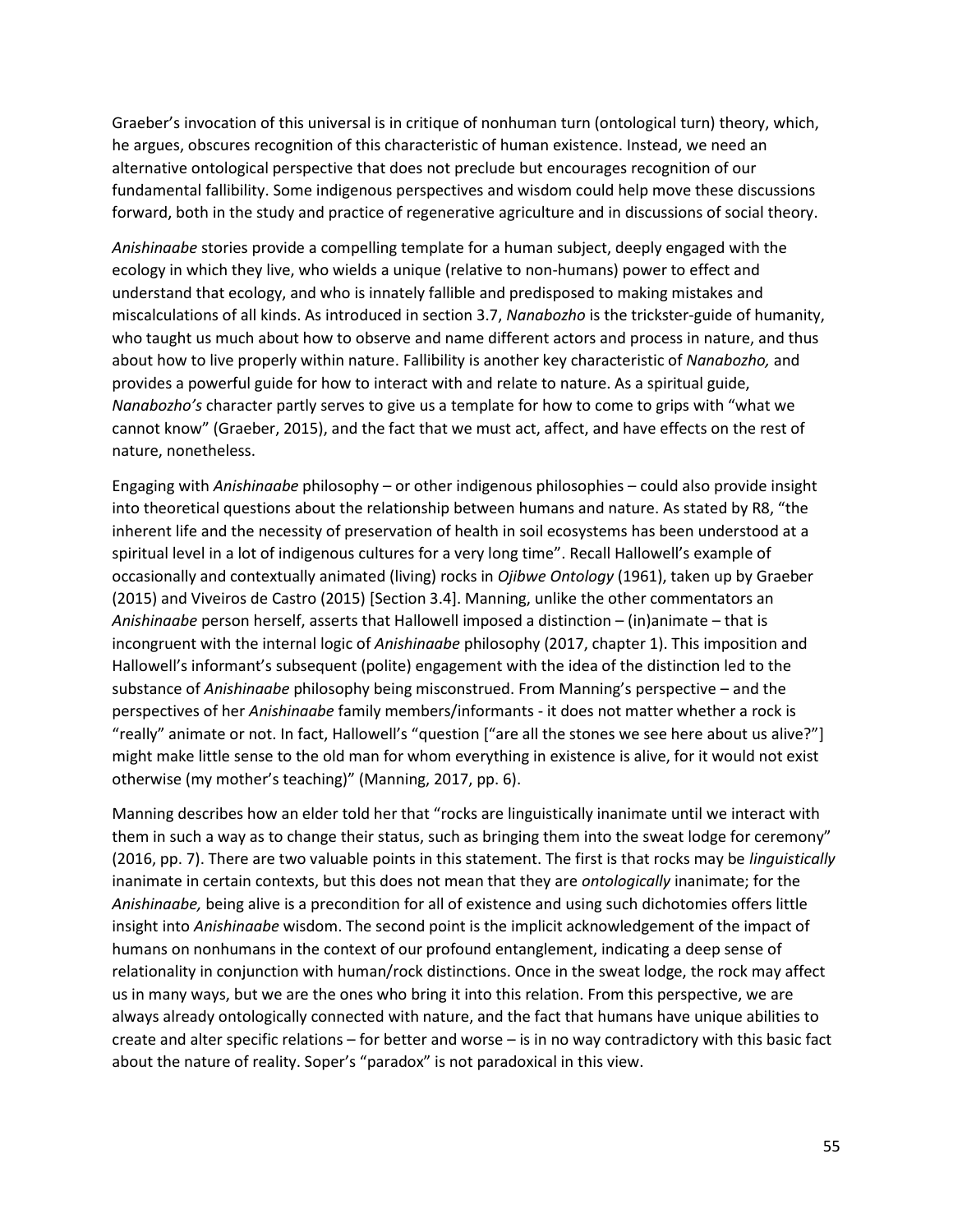The distinctions at the heart of debates about the nonhuman turn – nature/society, human/nonhuman, living/nonliving, animate/inanimate – are meaningful within the western, but not the *Anishinaabe*  tradition. Attempting to draw insights from *Anishinaabe* or other indigenous philosophies into these distinctions (or lack thereof) is therefore partly misguided, since these distinctions do not exist within these philosophies as such. Comparing radically different philosophies can be a helpful tool, but indigenous philosophies should be engaged with for the valuable notions internal to them, and not simply for providing novel commentaries on western ideas.

Indigenous perspectives and wisdom can offer useful insights for meaningfully engaging with the ontological dimension of programs like regenerative agriculture. This ontological dimension, though there is no *necessary* causal relationship, can have material environmental impacts in particular circumstances. As such, the ontological reframing of soils and nature in regenerative agriculture does play an important role in its transformative project. However, this effect can be limited and constrained by broader social, economic, and political factors. Thus, a key component of humility is recognition of the powerful influence these factors can have on farmers' ability to sustainably or regeneratively manage their agroecosystems. Adopting alternative ontologies is an important part of regenerative agriculture's transformative project – and an aspect that could be deepened through serious engagement with specific indigenous traditions – but food system transformation will not follow from this alone.

#### <span id="page-56-0"></span>5.6 Conclusions

This thesis has shown that numerous forms of human-soil relationships are developing and scaling-up and -out within the regenerative agriculture movement. These relations are diverse, and this is largely connected to the new kinds and quantities of data that we have about soils and soil life. Soil life plays a central role in regenerative agriculture systems, but there is a consequential distinction between humans and soil life based on humanity's unique abilities to understand and impact agroecosystems. Because of this, humans need to take central discursive and practical place in regenerative agriculture, although this should not downplay the fundamental importance of soil biology.

Evidence from this thesis has indicated that ontological outlooks towards nature/soil can influence how humans impact soil life, and that individual desires to care for soil life is often constrained by economic, social, and political factors. Ontological reframing can, through altering our perception and management of soil life, have a material impact on soil life; these effects are both limited and historically contingent upon the ontological/spiritual desert of modern agriculture. One mechanism through which ontological reframing of nature/soils can have positive effects in regenerative agriculture is through nurturing a sense of humility, and indigenous characters such as *Nanabozho* can provide wisdom for how to thrive within and affect a complex ecosystem with humility. Regenerative agriculture offers great potential for food system transformation, but the ultimate outcomes of the movement – economic, social, political, and environmental – will be based on specific decisions made by specific people and organizations. In order for regenerative agriculture to have positive impacts, we – as agroecosystem managers and participants in the (re)production of the broader social and economic systems in which managers exist – must acknowledge our central place in agroecosystems and act in this position with responsibility and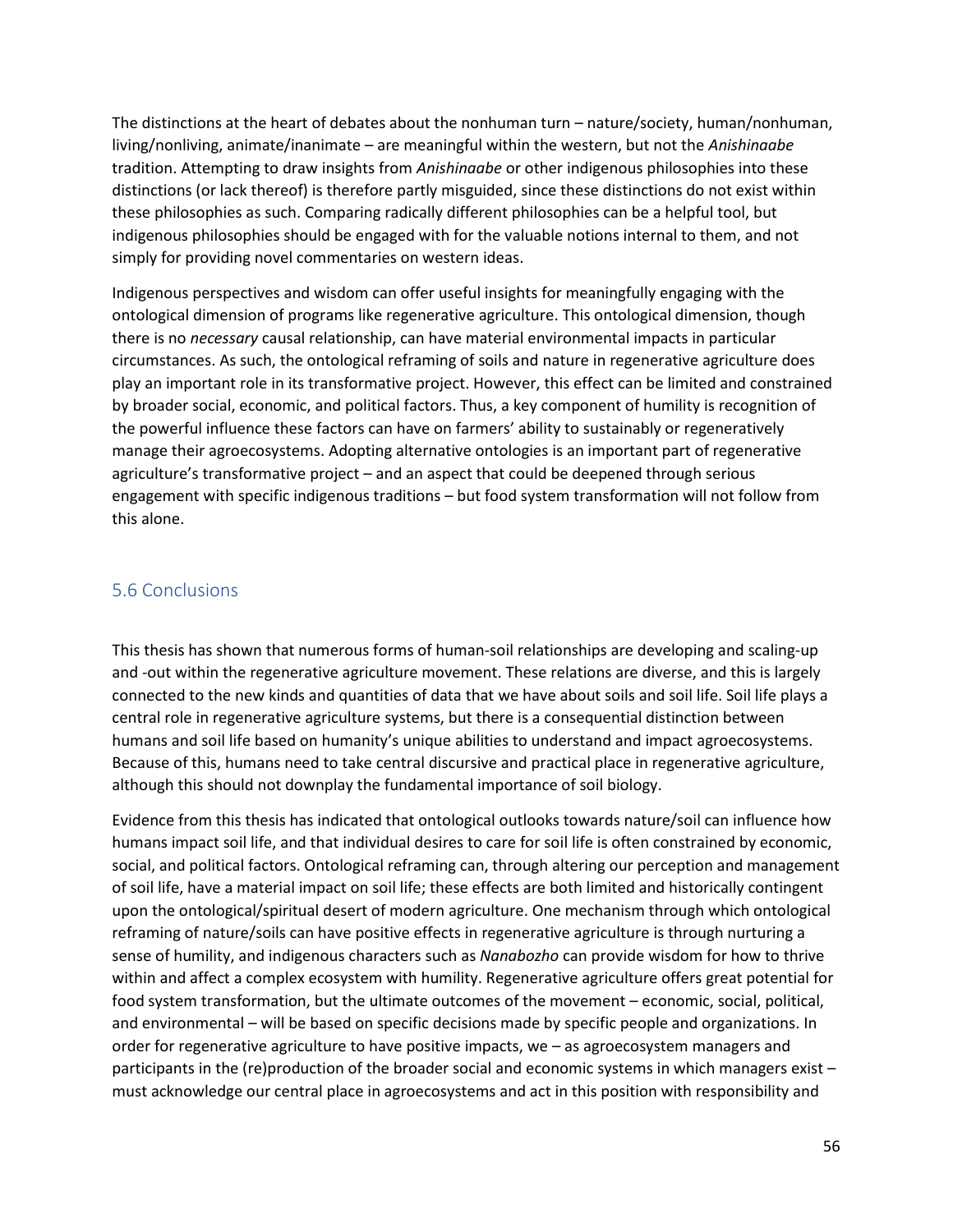humility. This is critical both for the direct management of agroecosystems and in the administration of the broader socioeconomic structures that constrain, enable, and otherwise incentivize particular forms of agricultural management.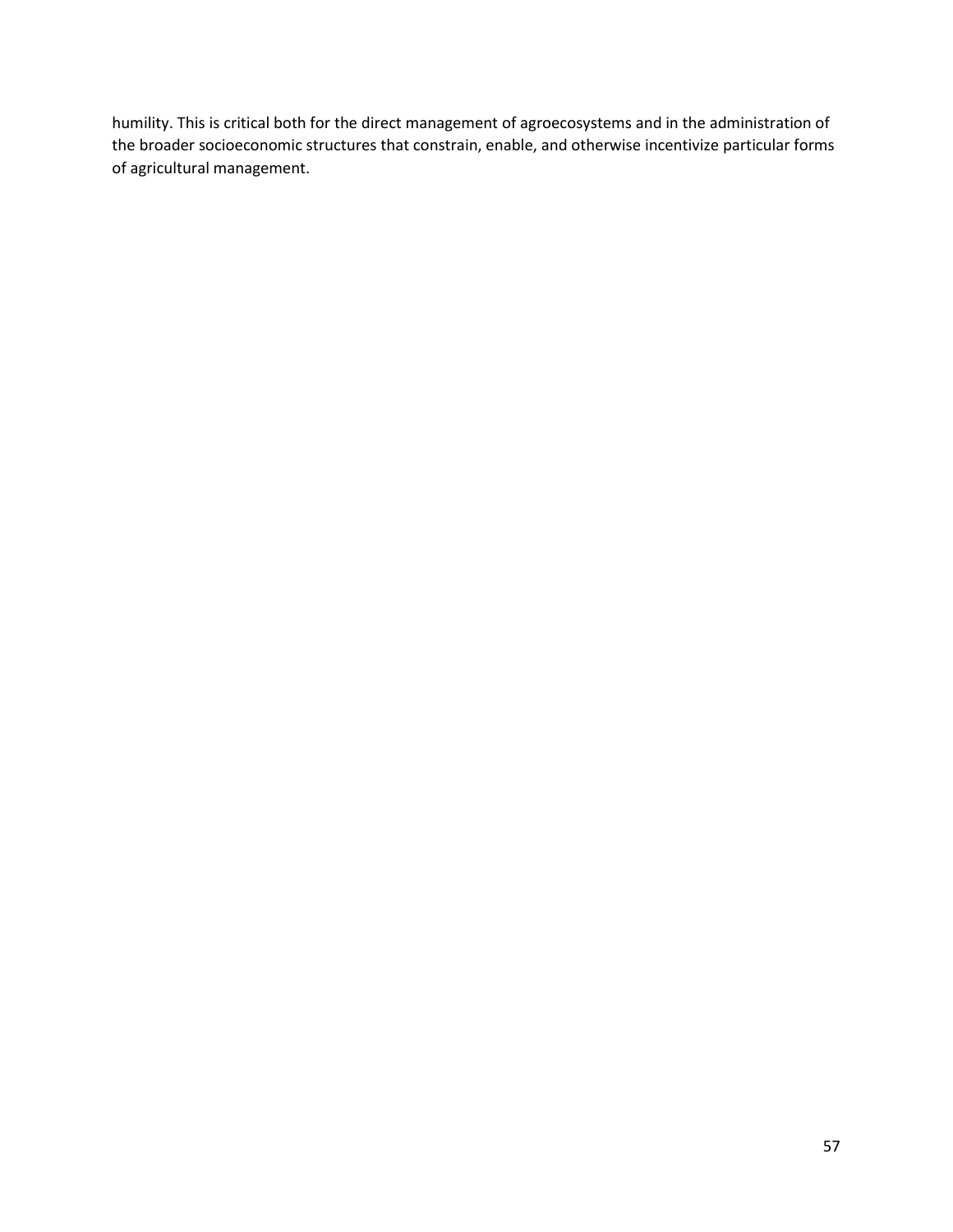# <span id="page-58-0"></span>6 Conclusions, Limitations, and Future Research

## <span id="page-58-1"></span>6.1 Full circle: how and to what end are human-soil relations changing in the regenerative agriculture space?

As a movement, regenerative agriculture offers a radical but messy vision of the future of the food system, with its objectives centered around the goals of delivering positive environmental outcomes and improving economic outcomes for farmers. The movement's diversity – reflected in lively debates concerning the definition of regenerative agriculture, what practices it in/excludes, and how to apply the system to different ecological and socioeconomic contexts – has produced confusion about what exactly constitutes it. Based on this, there are valid concerns about the corporate co-option, dilution, and greenwashing of regenerative agriculture's transformative potential. However, the basic discursive proposition of the movement – that a truly "regenerative" as opposed to extractive or simply sustainable relationship between humans and nature through agriculture is possible – is powerful in itself.

Soil, and specifically the life within that soil, is at the heart of the regenerative agriculture program. The diversity and contestation inherent in the regenerative agriculture movement means that soil is central to regenerative systems in a range of different ways. Soil life can be mobilized to render soils productive, or to sequester a maximum amount of carbon below ground. Specific organisms or plant material of a specific composition can be introduced to engineer the microbiome subject to the requirements of a given crop. In some instances, the microbiome is managed to the smallest level of detail possible, while others treat absolute knowledge of the soil microbiome as neither possible nor desirable, opting instead to employ general best management practices. Further, more direct links between soil life and capital accumulation processes are established through the use of soil carbon credits.

The narratives analyzed in this thesis indicate that what unites these types of relationship or forms of engagement between humans and soil life is that they are all initiated by humans and exist to serve human ends. This does not preclude the possibility of soil life benefiting from these engagements, particularly in the context of a transition away from conventional agriculture. The narratives point, however, to the importance of recognizing humanity's central position as the prime mover and architect of the specific relationships – exploitative, managerial, caring, or otherwise – that we form with soil life. As stated by R3, soil biology and humans are existentially co-constitutive; we depend on each other for our very existence. The nature of the impacts that follow this existential co-constitution, however, are not innate or inherent. Conviviality between humans and soil life is not predetermined or ontological, but rather constructed by specific humans and specific decisions.

The way that we analyze soils, and how the data we produce are used to influence farm management and governance of the food system, directly influences the forms of relations with soil life that we have. Some techniques allow for visual engagements, or close scrutiny of the soil microbiome which can, importantly, result in positive or negative actions towards soil life. This thesis has shown that the case of SOC is particularly illuminating, as the method for measuring carbon and the type of carbon that is being measured enables different forms of relations with soil life. The measurement of SOC can, in particular contexts, enable commodification of soil life, and reducing the agricultural system to its impact on SOC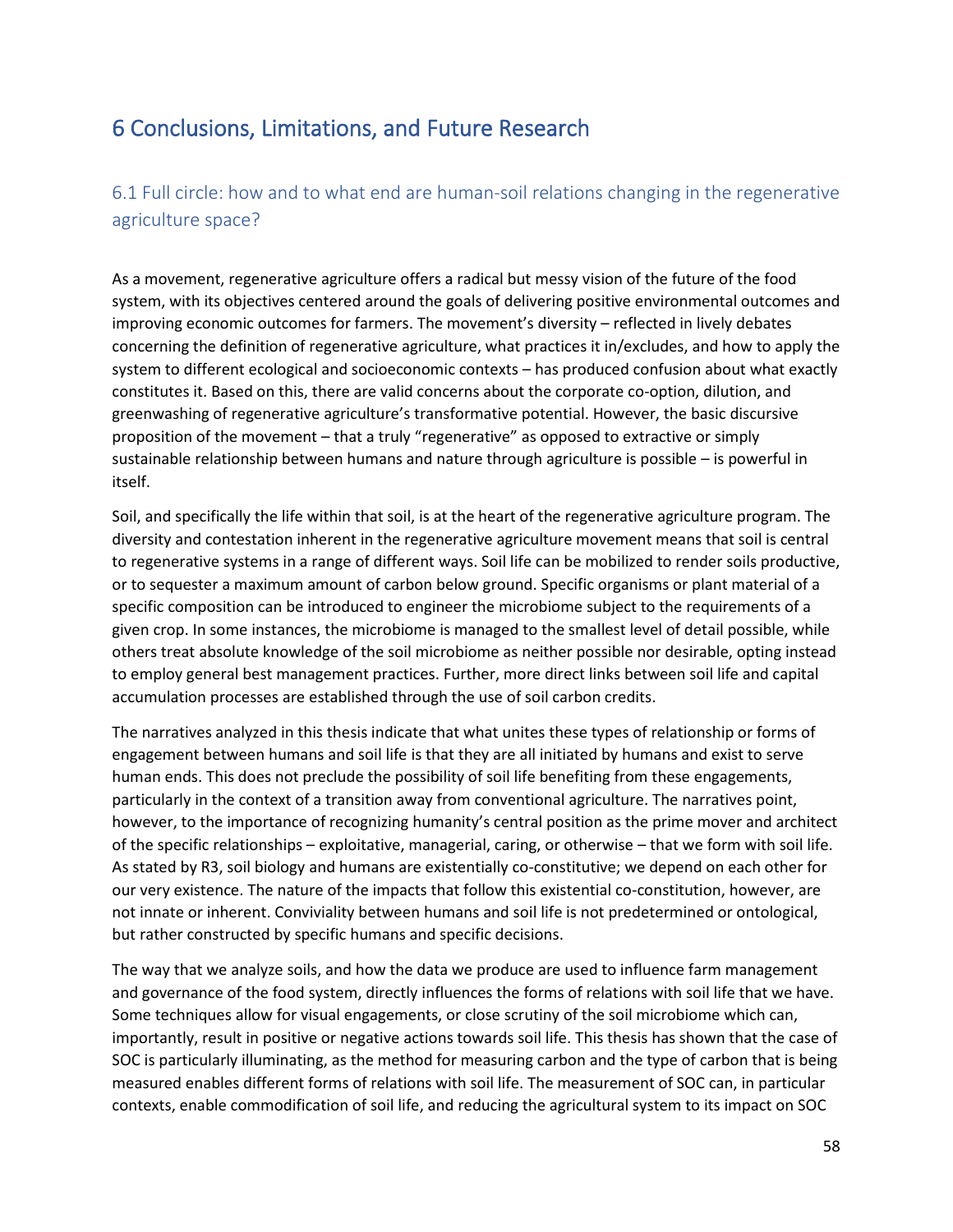risks ignoring other valuable indicators of the soil microbiome. In other contexts, and using different methodologies, it can be used to make scientific or political claims about regenerative agriculture's contribution to climate change.

The growing importance of soil biology and the associated ontological shifts – framing soils as fundamentally living as opposed to inert, malleable substrates – are critical components of the regenerative agriculture program. However, as pointed out by R8, this increased knowledge and new perspective could be used to influence soil life for better or for worse. A key, then, to engaging with soil life in new ways is to act with a sense of responsibility and humility [chapter 5]. Alternative ontological outlooks on soil can, in particular, have some influence on food system transformation because it provides the foundation for deeper "spiritual" explorations of our connections to nature through agriculture (Toledo, 2022); a foundation that is largely absent from conventional agriculture.

Analysis of the narratives further indicated that taking responsibility and acting with humility must go beyond the individual and individual relations of care, attentiveness, and affectiveness. A key aspect of humility is recognition of the profound constraints imposed on individual actions by the economic, political, and social structures in which individuals live. These structures must be altered or reconstructed in order to enable, incentivize, or at least not actively *dis*incentivize relations of care and attentiveness towards soil life. The narratives analyzed here pointed to soil carbon markets as one possible intervention that could restructure this economic setting, but there are valid concerns about the expansion of carbon markets and many other options to influence the economic setting. A key insight from these narratives is then the importance of combining these two critical aspects – ontological/spiritual and economic/financial – into discussions about food system transformation.

Human-soil relations are changing in numerous ways in regenerative agriculture, aimed to achieve one or both of the goals of environmental sustainability and improving the economic situation of farmers. As our understanding of the soil microbiome improves, and more strategies are developed to financialize soils and soil functions, many more forms of relations between humans and soils are likely to emerge, for better or worse. The narratives analyzed in this research indicate that the future of regenerative agriculture will likely be for better *and* worse in different contexts and with different actors. A major contribution of the movement to mainstream discourses on agriculture is to put the ontological and economic aspects of agriculture into direct conversation, and this will likely have long-term reverberations throughout the food system.

### <span id="page-59-0"></span>6.2 Limitations

The proposal for this thesis was developed during the height of the Covid-19 pandemic, and, as such, the researcher planned multiple contingencies to be able to adapt to travel restrictions. It was the hope of the researcher to be able to conduct a small amount of participant observation (for example, of a workshop provided to farmers concerning regenerative soil management) in order to complement the semi-structured interviews, but ultimately it was not possible for this to come to fruition and the entirety of the data collection was performed online. We are all adapting to the new rhythm of online work and interaction, but there are important parts of communication that can be lost when using online platforms. Nonverbal communication, informal time to make small-talk prior to or following an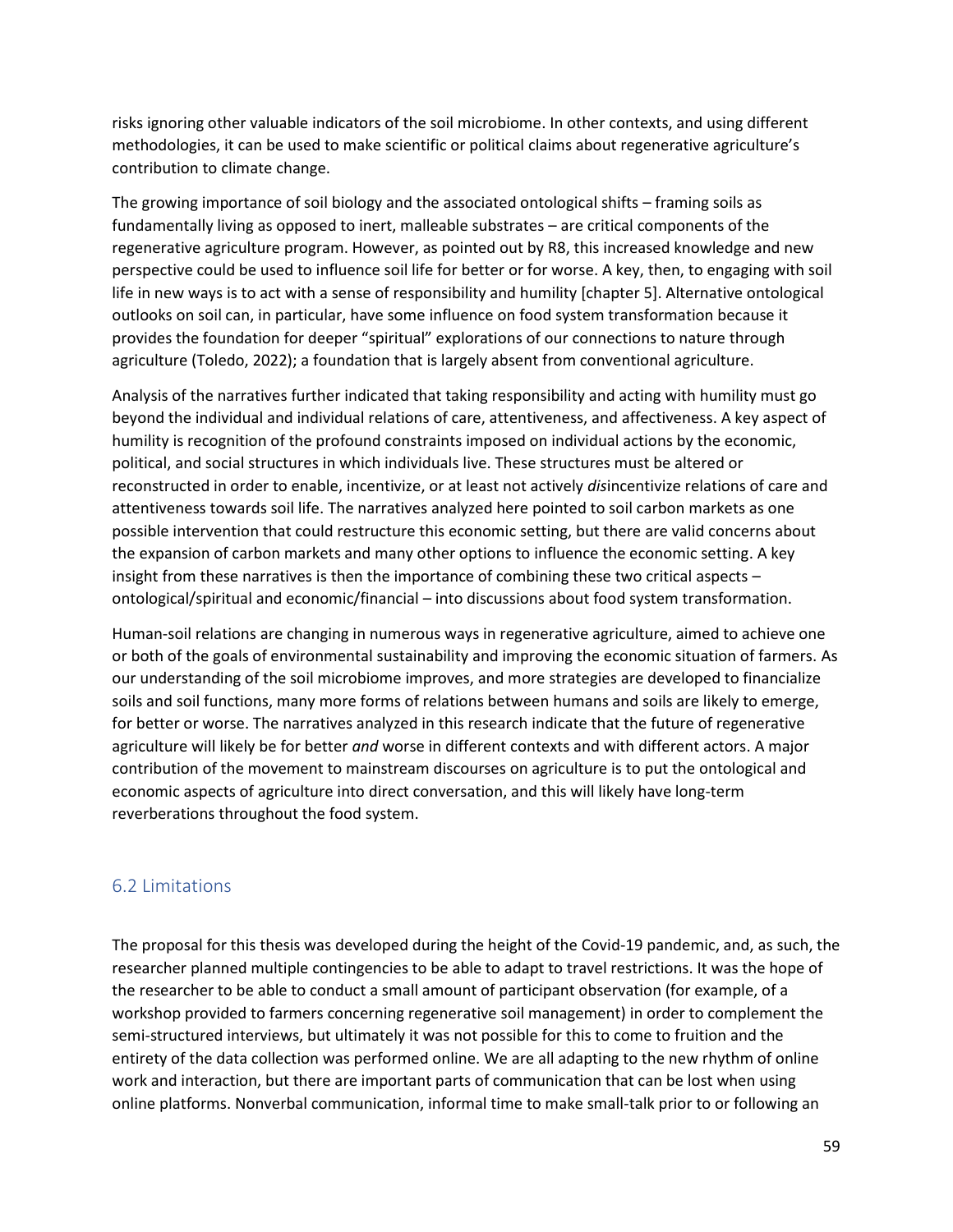interview, and the sense of connection that comes from sharing a space were all missing to some extent from the data collection in this project. It cannot be known what – if any – pieces of data could have been lost in translation as a result of this; exploration of these questions using in-person interviews and/or participant observation could elucidate further insights on the nature of changing human-soil relations and perspectives on soils.

One advantage of participant-observation is that it naturally would have narrowed the focus of the research to one (or a couple) of organizations and their networks. Regenerative agriculture is undergoing a veritable explosion in activity, which new projects, partnerships, and organizations developing and at a breakneck pace. Further, as noted in the introduction, one of the defining features of this movement is its diverse and distributed nature, meaning that a wide range of perspectives and approaches to regenerative agriculture could be found. Focusing specifically on one organizations (and their network) would have reduced the weight of the task of delineating these various perspectives, and could have made the final analysis more sharply focused on a handful of perspectives within a connected bubble. Taking a representative sample of perspectives on soil life in regenerative agriculture was never the objective of this research. Due to the high diversity of projects and perspectives, this project was primarily exploratory in its sampling. Overall, a wide range of respondents representing differing perspectives on many of the key issues in regenerative agriculture (outcomes vs practices and SOC measurement, for example) were included in the study. One key "type" of respondent that would have further benefitted the project is an organization with similar positioning to Nori, but using physical soil sampling to produce carbon credits.

Another limitation of this project was the broad nature of the questions. As the project developed, much more attention was paid to scientific and analytical methods than, for example, communication to farmers. Setting the focus specifically on knowledge production - or, similarly, on soil-carbon credits – could have allowed for a more specific focus within this project. Similarly, the initial sampling objective was to have a large quantity of interviews to try to best capture the diversity of perspectives and positions within the regenerative agriculture movement. The result was an excess of data; an alternative approach based on conducting a smaller number of more in-depth interviews could have additionally added focus to this project. Ascertaining a perfectly representative sample of the regenerative agriculture space is likely all but impossible, as there are as many perspectives as participants (likely even more, if sampling is done over time).

#### <span id="page-60-0"></span>6.3 Looking forward: human-soil relations and regenerative agriculture

As a developing and highly contested movement, regenerative agriculture poses a wealth of future research opportunities. Understanding how "regenerative agriculture" is conceptualized and deployed in different ecological, political, social, and economic contexts will likely be an area of valuable investigation in the future as the movement continues to expand and grow. In particular, the present research hopes to encourage future researchers to take the analysis of changing human-soil relations beyond the level of individual farmers or gardeners to include the social, ecological, economic, and political aspects of the food system as well. Key areas of research could focus on how policy environments influence farmers' ability to care for their land and soil, how sociocultural attitudes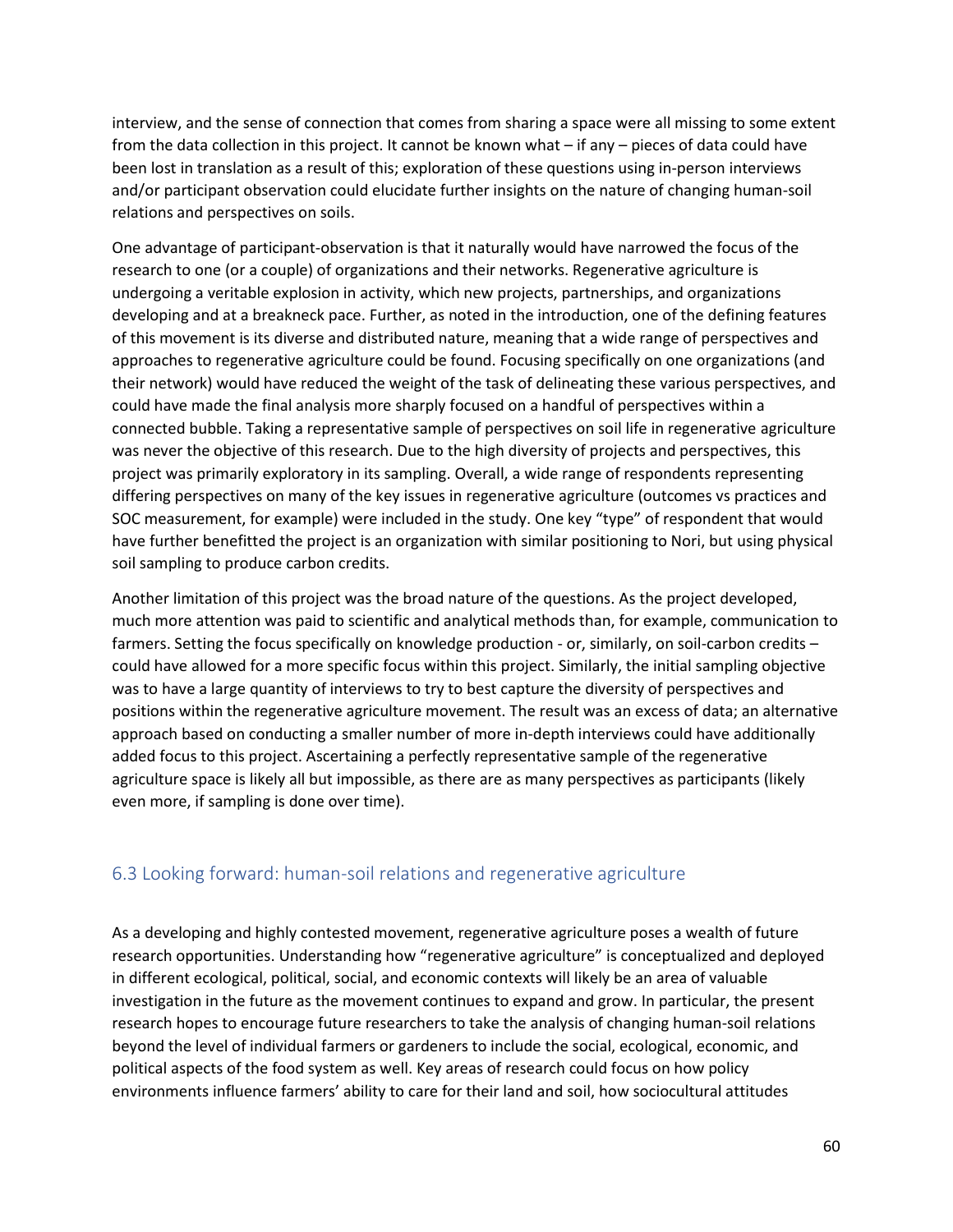towards nature support or create friction with regenerative agriculture systems, or how the economic system could (dis)incentivize particular practices. It would be particularly salient to focus on the tradeoffs that emerge from in particular iterations of regenerative agriculture systems, such as the Brazilian high-input no-till systems described by Ofstehage and Nehring (2021).

The present research focused on relatively small intermediary organizations. As discussed in chapter 1, however, much of the growth in the regenerative agriculture movement has been driven by large scale corporate interest and investment. Future research should engage with the corporate version(s) of regenerative agriculture, attempting to understand and clarify how corporate actors define and operationalize regenerative agriculture. Other research could be done to understand how corporate actors encourage/impose regenerative practices along their supply chains, how these practices are selected and how they influence the environment, and how transitions to regenerative agriculture along corporate supply chains influences farmers.

Finally, future research on and practices of regenerative agriculture could benefit from deeper, more serious engagements with indigenous perspectives and traditions. It is often claimed that regenerative agriculture takes significant inspiration from indigenous agricultural systems, though details are rarely given to substantiate this claim. What practices are taken from indigenous traditions, and how and when were/are they adapted to modern farming systems, crops, and business models? From which "indigenous" peoples is this inspiration drawn? Indigenous agricultural traditions and knowledge systems are extremely valuable sources of wisdom on how to farm (and, indeed, live) *with* nature as opposed to against it. As such, indigenous farming systems should be a source of inspiration for practitioners of regenerative agriculture. But this inspiration should be *specific, place-based, and active,*  rather than approaching indigenous knowledge as an amorphous fragment of a romanticized past, or taking other homogenizing and/or ahistorical approaches to engaging with indigenous knowledges and peoples.

Part of the value of indigenous perspectives and agricultural traditions is that they are fundamentally place-based, deeply dependent on specific animals, plants, geography, climate, and other features of a place. This echoes the foundational context-dependency of regenerative agriculture. It is claimed that there is no one way to farm regeneratively, because the local conditions determine much of your operations: what is planted, how it is cared for, how the soil is worked, what additions are given, and so on. Drawing on and collaborating with indigenous farmers can therefore provide insight, for nonindigenous regenerative farmers, into specific management strategies in specific places and with specific crops, as well as into place-based / context-dependent approaches to farming in general.

### <span id="page-61-0"></span>6.4 Looking forward: carbon

Much research can be done on emerging soil carbon markets, especially as significant amounts of financial capital are funnelled into the industry, stimulating a large volume of new projects and protocols centered around soil carbon. There is significant research to be done evaluating the efficacy and accuracy of these different projects, including how they approach key issues such as additionality and permanence, and how different approaches to these issues produces different social, economic, and ecological outcomes. The emergence and growth of soil carbon markets changes the economic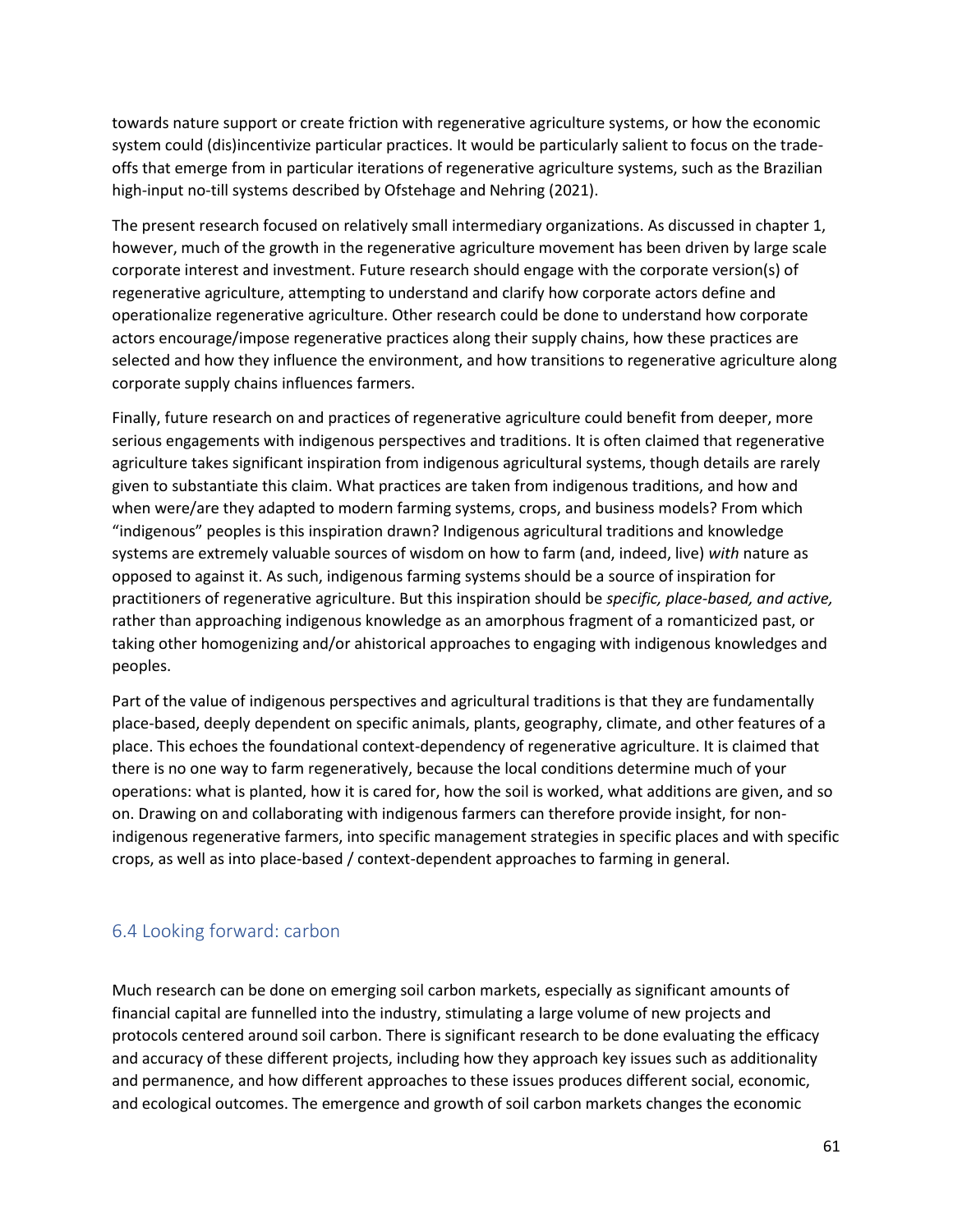incentives that farmers face, and research should be done to determine how exactly this influences sustainability of the food system. Special attention should be given to how these protocols can have effects on farm consolidation and urban/rural dynamics, create (dis)incentives for particular farming systems, and otherwise exclude farmers based on their farm size, region/country, farming system, or other factors.

This research takes an agnostic perspective on carbon credits/markets as economic tools, which will purportedly either facilitate food system transformation or prevent it through greenwashing. What does appear certain, from the researcher's perspective, is that (soil) carbon protocols and markets will continue to develop and attract increasing quantities of capital. Thus, any critical energy would be best directed at ensuring that the markets that do develop are transparent, based on rigorous methodologies, and deliver positive outcomes to farmers. The development of these carbon markets has been set in motion and (probably) cannot be undone; the ultimate impact of these markets on the environment and on the human actors who participate them is not predetermined, and future research can inform political action geared towards making these markets as equitable and sustainable as possible.

Soil carbon markets represent, in general, a new form of economic relation with soil life, and thus with nature. The present research took a small step towards understanding what this direct entry of soil life into capitalism means, and much more research could be done to understand this in greater detail, and to understand how this relation changes under different approaches to the measurement and commodification of soil carbon. Further, many projects involved with soil carbon credits are looking ahead to including compensation for biodiversity and other soil functions. Future research could be done investigation how these projects could further alter relationships between humans and the environment.

Many prominent soil carbon projects operate in a peculiar sociopolitical niche. Some of these projects exist at the intersection between environmental and decentralized finance movements, and are thus at the fringe of each. Future research could be conducted on the technical and political challenges and opportunities that emerge from this marriage. Further, preliminary exposure to this space indicates that it is incubating a radical political imaginary with utopic visions both environmentalist and technocratic, possibly with some distinctly non-leftist, post-capitalist ideas. These spaces will be fascinating research sites for the future study and theorization of sociopolitical projects aimed at 1) creatively leveraging technology to restructure the human-environment relationship, and 2) developing an imaginary of a sustainable future that transcends the capitalism-socialism dichotomy.

### <span id="page-62-0"></span>6.5 Looking forward: theory

This research aimed to contribute to the ongoing discussion of the nonhuman/ontological turn in the social sciences. The objective of the researcher is not to discredit nonhuman turn theory, but to productively add to the conversation in light of the urgent need for radical action to address the climate, biodiversity, and other socioecological crises. These objectives were, as detailed in chapter 2, largely informed and inspired by the contributions of Malm (2018), Bushcer (2020), and Foster (2016). The discussions of the nonhuman turn presented in these works highlighted the practical bind that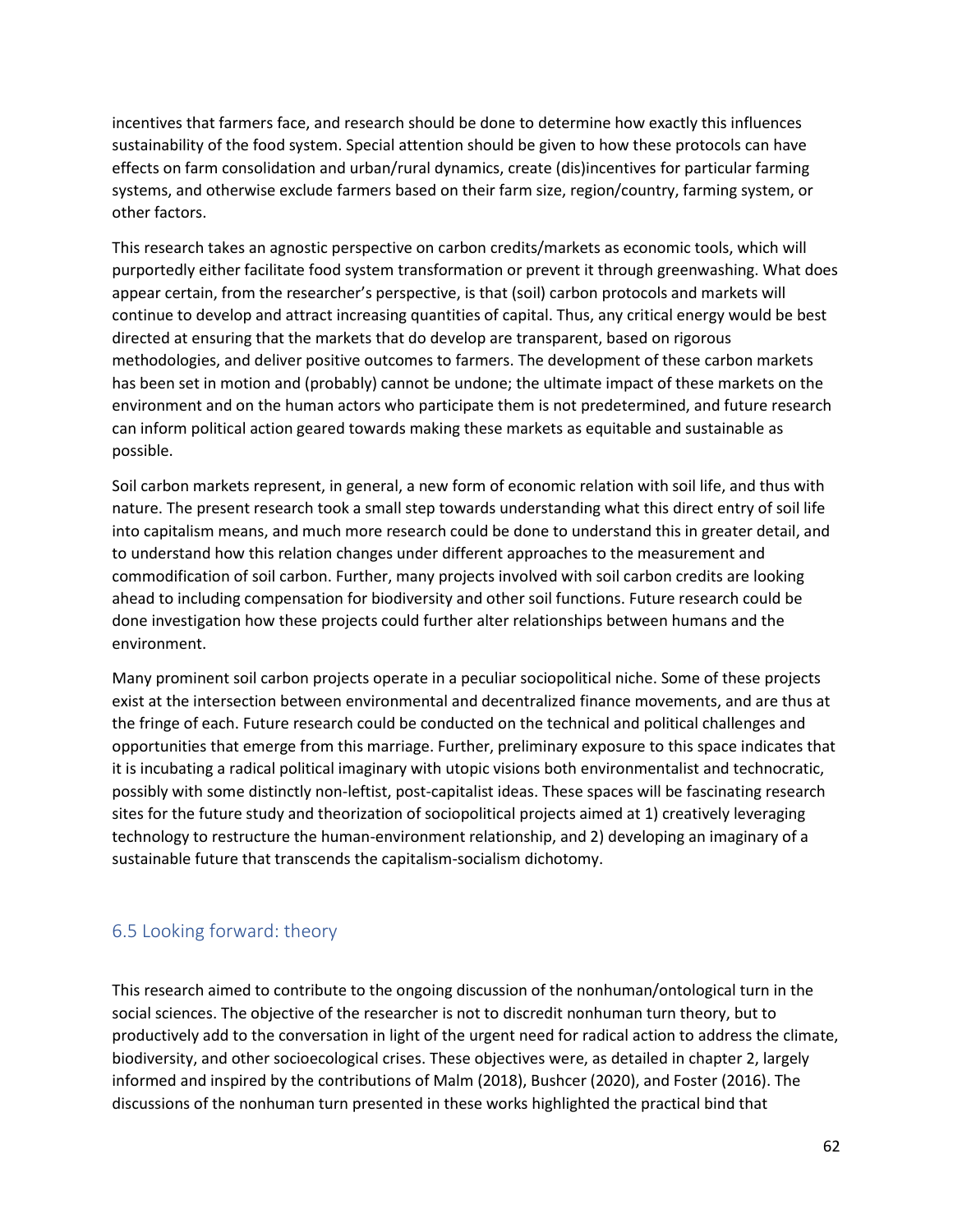nonhuman turn theory gets us into. The present research sought to apply their insights to the case of regenerative agriculture, which provided a basis for understanding the complex uses of different forms of knowledge (chapter 5).

A possible solution to the problems raised by these authors is an acceptance of Soper's paradox of simultaneous transcendence and immanence (1995). The narratives analyzed in this thesis present an image of what existing within this paradox could mean: an acceptance of the profound, ontological interconnections between humans and nature along with an appreciation for humanity's unique position in nature and the responsibility that position affords. Regenerative agriculture as a movement involves both less-than-human and more-than-human actions towards soil life, and these actions are often co-evolving. This made regenerative agriculture a valuable research subject for exploring the possibilities of food system transformation (or other forms of political action) in the context of a deeply interconnected world.

The messiness of regenerative agriculture lent itself to exploring theoretical questions about the connections between humans and nature. Other movements – which have a discursive emphasis on the immanence of human and nature but work actively to influence nature – such as regenerative agriculture could also provide insight into these theoretical questions. Regenerative agriculture and other environmentally oriented movements draw inspiration from indigenous cultures and philosophies. A deep engagement with indigenous philosophy, such as that presented by Manning (2017) could provide valuable outside perspectives on these theoretical questions. Many indigenous cultures, such as the *Anishinaabe,* have long traditions of holding ontological outlooks consistent with Soper's simultaneity paradox. In addition to providing valuable agronomic information and expertise, indigenous peoples could be a source of inspiration for a robust ontology of nature that regenerative agriculture is partly striving towards.

### <span id="page-63-0"></span>6.6 Conclusion

Regenerative agriculture makes two major contributions to food system transformation. The first is the "ontological reframing of soils" which was the starting point for this thesis, and, as this thesis has shown, may have some material effects. The second major contribution that regenerative agriculture offers is an alternative perspective on the economics of farming. There is a major push to liberate farmers from their financial constraints, and though criticism of some of these interventions is valid, the aim is noble. This is also an aspect of farming that regenerative agriculture engages in much more than many other sustainable agriculture movements: the double-win of agriculture, profit and for the planet. There are economic and financial limits (and care, etc) as evidenced by Krzywoszynska (2020a). There are also very real economic challenges that farmers face, that should be addressed in food system transformation. This is something that many other agricultural movements treat differently from regenerative agriculture; there are real challenges to scaling permaculture in the current economic context, and regenerative agriculture is situated to bypass these challenges endemic to agricultural programs like permaculture. For example, regenerative agriculture can be done in large scale, mechanized, predominantly monocrop systems with low labour input, while this would not fit in permaculture. Regenerative agriculture is similarly positioned to access soil carbon markets more easily than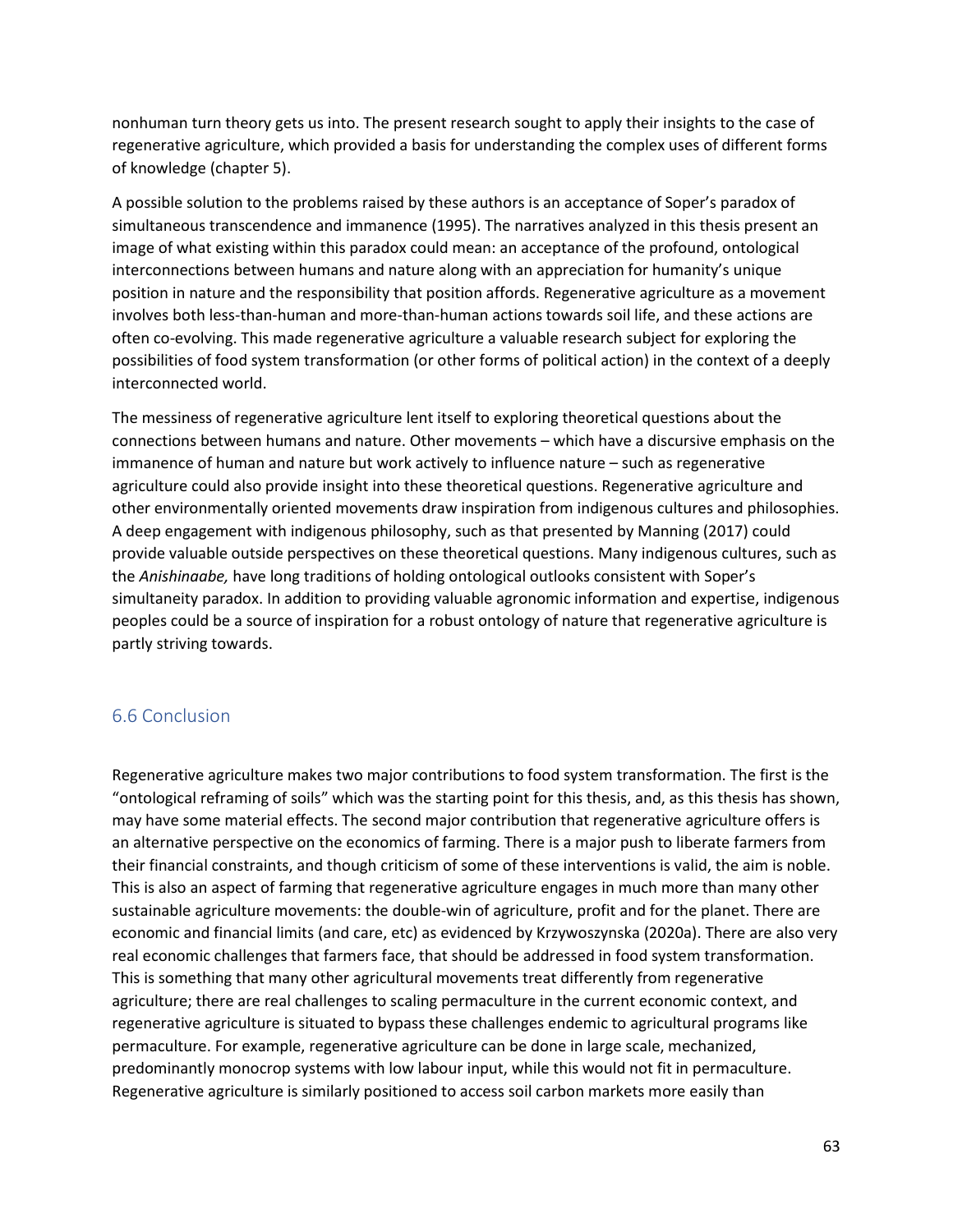permaculture operations which, due to their high labour inputs and low commercial interest, are often small.

These two ideas – exploring the ontological interrelations between ourselves and nature through agriculture and positing/working towards an economy-environment win-win via agriculture – are, at first glance, contradictory. The former idea leads to more-than-human actions: privileging, appreciating, and caring for soil life. The latter leads to new forms of objectification of soil life, and exposure of soil life to economic forces in new ways. One contribution of regenerative agriculture is bringing these two aspects of food system transformation into direct conversation and apparent contradiction. As discussed in chapter 5, it is useful to view the more-than-human and less-than-human actions towards soil life dialectically, and understand these new forms of human-soil relations – caring and affective, objectifying and exploitative, etc. – as emerging from historical processes. This aides in understanding how and why they have emerged and, more importantly, how to steer the food system towards producing better outcomes. Bringing these (more-than-/less-than-human) actions into contradiction stimulates efforts to resolve that contradiction, such as the expansion of carbon credit programs to include co-benefits. If nothing else, regenerative agriculture has opened up conversations in the mainstream agricultural space about how to live and work better with nature given our ontological connections, how to restructure the economics of agriculture to benefit farmers and incentivize sustainable practices, and, most importantly, how these two projects connect. The economic predicament facing many farmers must be addressed, and Toledo (2022), for example, makes strong arguments for the value of exploring the ontological components of agriculture in transformative projects. Deep transformation of the food system – for the benefit of farmers, the societies they feed, and nature – will require work on both the ontological and economic aspects of agriculture.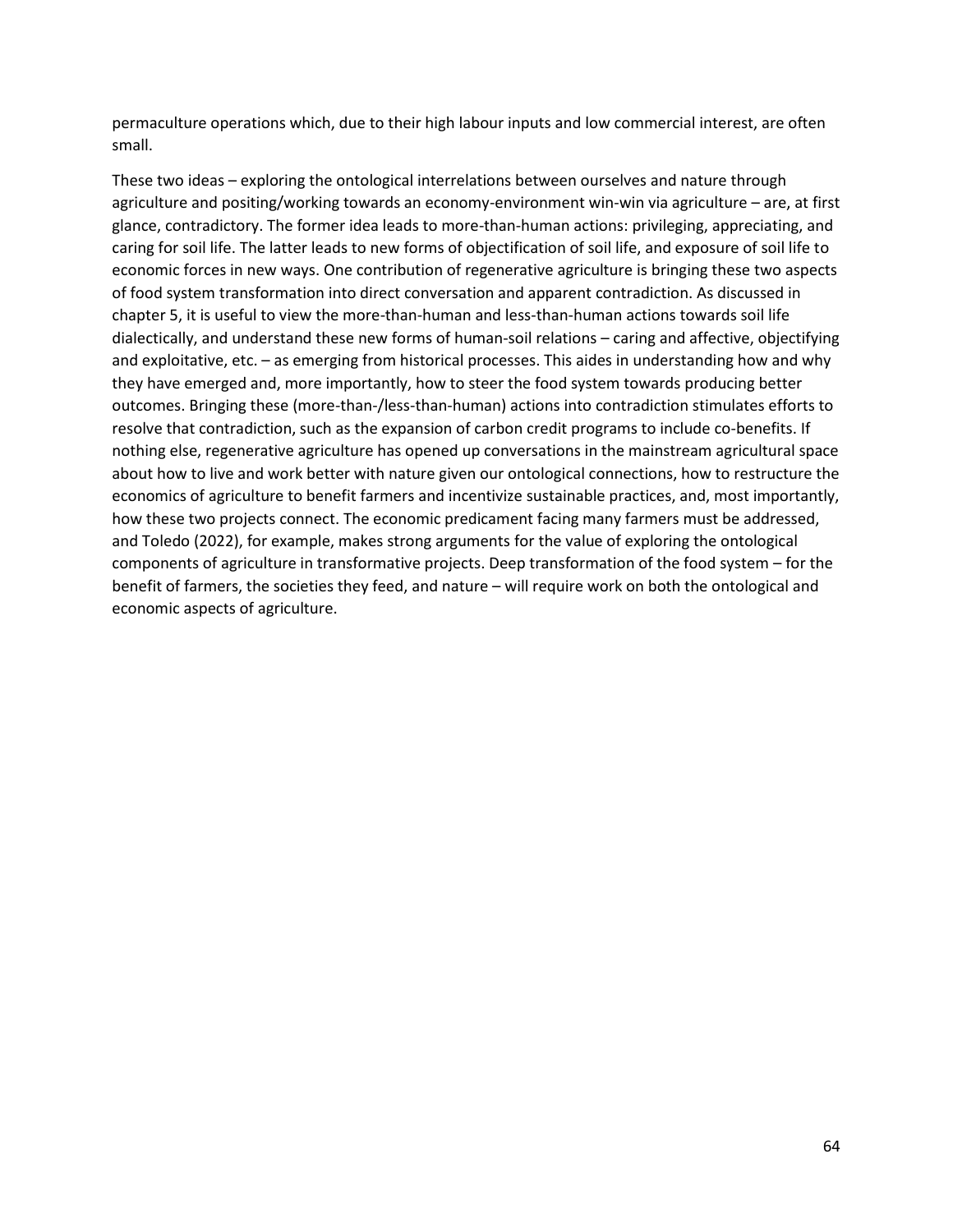# <span id="page-65-0"></span>References

Amundson R, Berhe AA, Hopmans JW, Olson C, Sztein AE, Sparks DL (2015) Soil and human security in the 21st century. *Science* 348:1261071–1261071

Brinton, W.F. Phospholipid Fatty Acid (PLFA) Analysis: A Robust Indicator for Soil Health? *Agri Res & Tech*: Open Access J. 2020; 24(5): 556281. DOI: 10.19080/ARTOAJ.2020.24.556281

Brown, G. (2018). From Dirt to Soil: one family's journey into regenerative agriculture. *Chelsea Green Publishing,* USA.

Burns, E. (2020). Thinking sociologically about regenerative agriculture. *New Zealand Sociology,* 35*(1),*  pp. 189-213.

Büscher, B. (2021). The nonhuman turn: critical reflections on alienation, entanglement and nature under capitalism. *Dialogues in Human Geography.* DOI: 10.1177/20438206211026200

(Carbon)plan. (2021). Soil carbon protocols. Retrieved from: https://carbonplan.org/research/soilprotocols

Cargill. (2020a). The Nature Conservancy, Cargill, McDonald's and Target unite to support Nebraska farmers' regenerative agricultural practices to invest in an even more sustainable beef supply chain. Retrieved from https://www.cargill.com/2020/the-nature-conservancy-cargill-mcdonalds-and-targetunite

Cargill. (2020b). Cargill to advance regenerative agriculture practices across 10 million acres of North American farmland by 2030. Retrieved from https://www.cargill.com/2020/cargill-to-advanceregenerative-agriculture-practices-across-10

Cates, A. (2020). 5 things to know about the Haney soil health test. University of Minnesota Extension, Minnesota Crop News. Retrieved from: https://blog-crop-news.extension.umn.edu/2020/05/5-thingsto-know-about-haney-soil.html

Climate Farmers. (2021). 1<sup>st</sup> Climate Farming Congress: Manifesto.

Climate Farmers. (N.d.). Sell Carbon+ Credits. https://www.climatefarmers.org/sell-carbon-credits/

Condon, M., and Thackray, L. (28/04/2021). Rupert Murdoch's NSW wool property Cavan Station signs \$500,000 carbon deal with Microsoft. *ABC news.* Retrieved from: https://www.abc.net.au/news/2021- 04-28/rupert-murdoch-microsoft-carbon-credit-farm-deal/100099058

De la Serna, J. (n.d.) Healthy soils in agriculture, a way forward. Retrieved from: https://www.notion.so/Healthy-soils-in-agriculture-a-way-forward-11bef94e36804ece9e342c0e72750e54

Danone. (2021). For a regenerative future. Retrieved from https://www.danone.com/content/dam/danone-corp/danone-com/about-us-impact/policies-andcommitments/en/2021/Danone-regenerative-agriculture-2021.pdf

Durand, C. (2014). Fictitious Capital: how finance is appropriating our future. London, *Verso*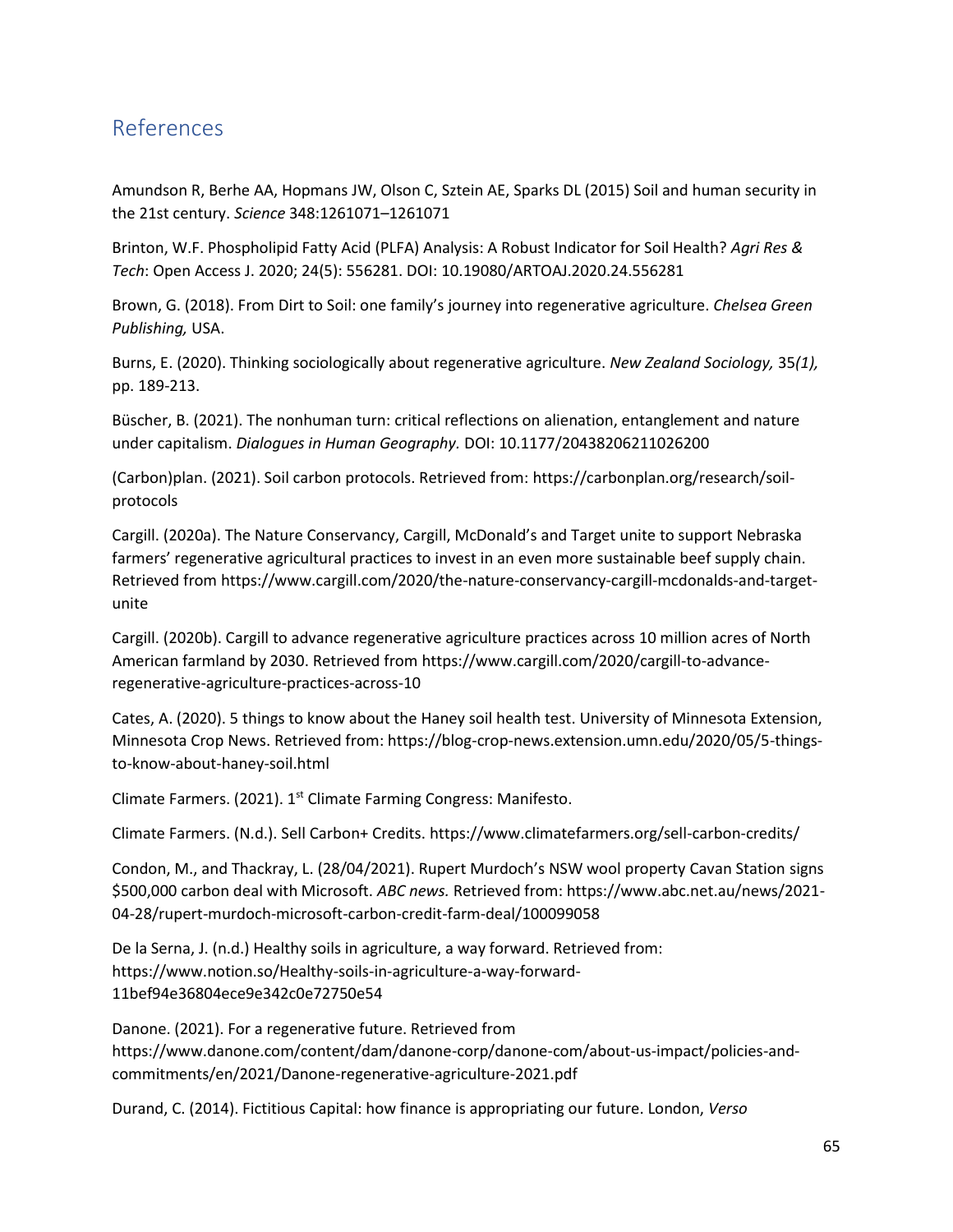Ellis, J. (2021). Brief: Microsoft to purchase up to \$2m in carbon credits from Land O' Lakes. *Ag Funder News.* Retrieved from https://agfundernews.com/trucarbon-microsoft-to-purchase-2m-in-carboncredits-from-land-olakes.html

Fassler, J. (2021). Regenerative agriculture needs a reckoning. *The Counter.* Retrieved from: https://thecounter.org/regenerative-agriculture-racial-equity-climate-change-carbon-farmingenvironmental-issues/

Food and Agriculture Organization of the UN. (2015). State of the World's Soil Resources. Retrieved from: https://www.fao.org/3/i5199e/I5199E.pdf

Food and Agriculture Organization of the UN. (2020). State of Knowledge of Soil Biodiversity: status, challenges, and potentialities. Retrieved from: https://www.fao.org/3/cb1928en/cb1928en.pdf

Foster, JB. (2000). *Marx's Ecology: materialism and nature.* Monthly Review Press.

Foster, JB. (2016). Marxism in the Anthropocene: dialectic rifts on the left. *International Critical Thought,*  6(3), 393-421.

Garnett, T., Godde, C., Muller, A., Roos, E., Smith, P., de Boer, I., Ermgassen, E., Herrero, M., Middelaar, C., Schader, C., and van Zanten, H. (2017). Grazed and confused? Ruminating on cattle, grazing systems, methane, nitrous oxide, the soil carbon sequestration question – and what it all means for greenhouse gas emissions.

General Mills. (2019). Regenerative Agriculture. Retrieved from https://www.generalmills.com/en/Responsibility/Sustainability/Regenerative-agriculture.

Giles, J. (26/02/2021). Digging into the complex, confusing and contentious world of soil carbon offsets. *Greenbiz.* Retrieved from: https://www.greenbiz.com/article/digging-complex-confusing-andcontentious-world-soil-carbon-offsets

Giller, K., Hijbeek, R., Andersson, J., and Sumberg, J. (2021). Regenerative Agriculture: An agronomic perspective. *Outlook in Agriculture.* DOI: 10.1177/0030727021998063

Graeber, D. (2015). Radical alterity is just another way of saying 'reality': a reply to Eduardo Viveiros de Castro. *Journal of Ethnographic Theory*, 5 (2). pp. 1-141. DOI: 10.14318/hau5.2.003

Harwood RR (1983) International overview of regenerative agriculture. In: Proceedings of Workshop on Resource-efficient Farming Methods for Tanzania, Morogoro, Tanzania, 16–20

Kassam, A., and Kassam, L. (2021). Paradigms of agriculture. In Kassam, A., and Kassam, L., *Rethinking Food and Agriculture: new ways forward.* DOI: 10.1016/B978-0-12-816410-5.00010-4

Kennedy, P. (2012). How to get high on soil. *The Atlantic.* Retrieved from https://www.theatlantic.com/health/archive/2012/01/how-to-get-high-on-soil/251935/

Klein, N. (2014). *This Changes Everything: Capitalism vs. the Climate*. Simon & Schuster*,* London.

KlimaDAO. (2022). Documentation. Retrieved from https://docs.klimadao.finance/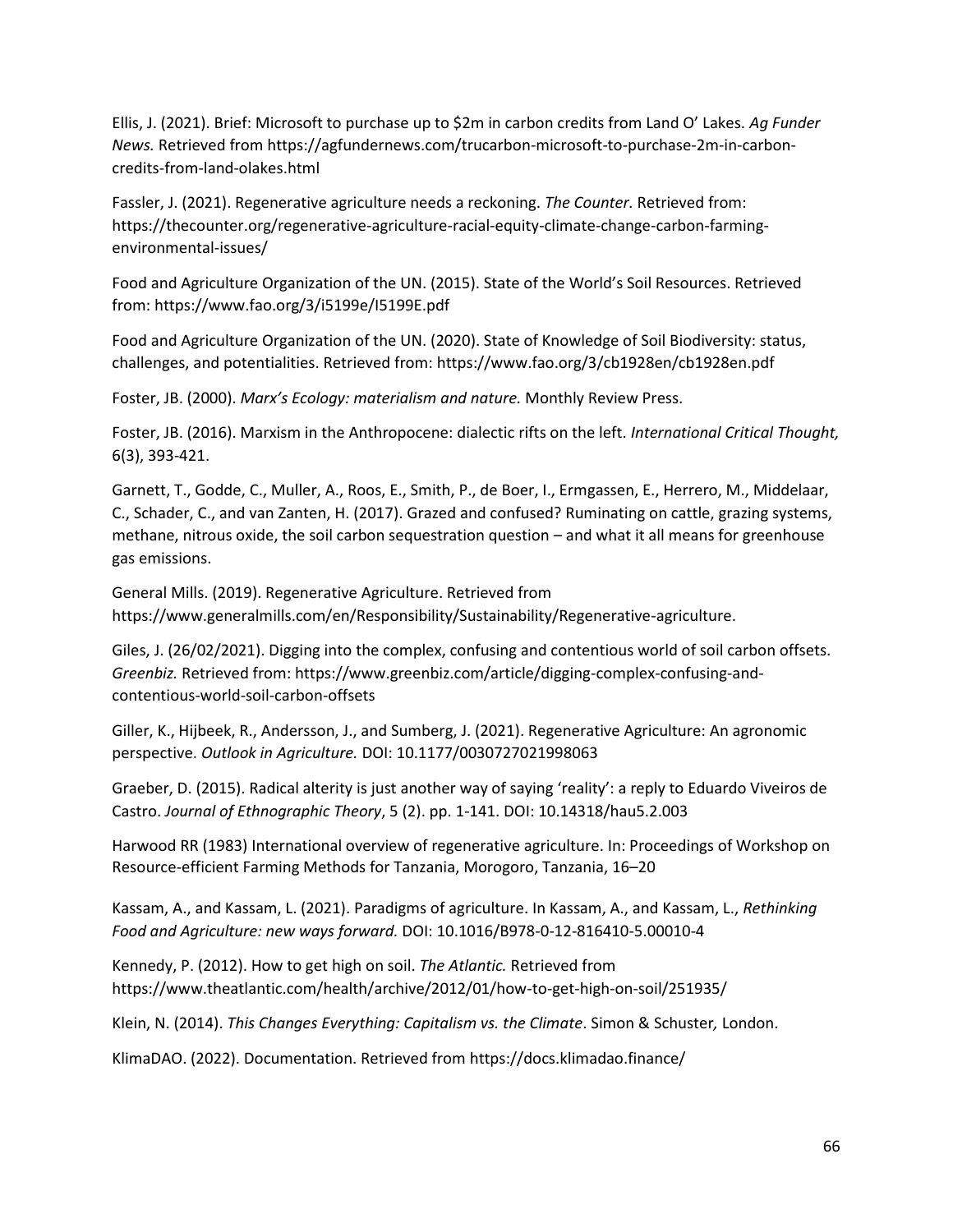Krzywoszynska, A. (2019). Caring for soil life in the Anthropocene: The role of attentiveness in morethan-human ethics. *Transactions of the Institute of British Geographers.* DOI: 10.1111/tran.12293

Krzywoszynska, A. (2020a). Nonhuman labour and the Making of Resources: Making Soils a Resource through Microbial Labour. *Environmental Humanities.* DOI: 10.1215/22011919-8142319

Krzywoszynska, A. (2020b). Towards a Gaian Agriculture. *WUR Rural Sociology 75th anniversary seminar series*. Retrieved from https://www.youtube.com/watch?v=- JlDhV1pThU&t=3940s&ab\_channel=RuralSociologyWageningenUniversity

Lal, R. (2014). Soil conservation and ecosystem services. *International soil and water conservation research.* DOI: 10.1016/S2095-6339(15)30021-6

LeCanne, C., and Lundgren, J. (2018). Regenerative agriculture: merging farming and natural research conservation profitably. *PeerJ.* DOI: 10.7717/peerj.4428

Lyons, K. (2020). *Vital decompositions: soil practitioners and life politics*. Duke University Press.

Magdof, F., and van Es, H. (2009). Building soils for better crops: sustainable soil management. ISBN 978- 1-888626-13-1

Malm, A. (2018). *The Progress of This Storm: Nature and Society in a Warming World.* London: Verso.

Manning, DT. (2017). Mnidoo-Worlding: Merleau-Ponty and Anishinaabe Philosophical Translations. [PhD Dissertation, University of Western Ontario]. Retrieved from https://ir.lib.uwo.ca/cgi/viewcontent.cgi?article=7005&context=etd

Manning, L. (2021). Microsoft, Rabobank announce first round of carbon credits with agroforestry startup ReNature. *Ag Funder News.* Retrieved from: https://agfundernews.com/renature-microsoftrabobank-announce-first-round-of-carbon-credits-with-agroforestry-startup.html

Moyer, J., Smith, A., Rui, Y., and Hayden, J. (2020). Regenerative agriculture and the soil carbon solution. Retrieved from https://rodaleinstitute.org/wp-content/uploads/Rodale-Soil-Carbon-White-Paper\_v11 compressed.pdf

Nestlé. (2021). Supporting regenerative agriculture. Retrieved from [https://www.nestle.com/csv/global](https://www.nestle.com/csv/global-initiatives/zero-environmental-impact/climate-change-net-zero-roadmap/regenerative-agriculture)[initiatives/zero-environmental-impact/climate-change-net-zero-roadmap/regenerative-agriculture](https://www.nestle.com/csv/global-initiatives/zero-environmental-impact/climate-change-net-zero-roadmap/regenerative-agriculture)

Newton, P., Civita, N., Frankel-Goldwater, L., Bartel, K., and Johns, C. (2020). What is Regenerative Agriculture? A Review of Scholar and Practitioner Definitions Based on Processes and Outcomes. *Front. Sustain. Food Syst.* DOI: 10.3389/fsufs.2020.577723

O'Brien ME, Anderson H, Kaukel E, O'Byrne K, Pawlicki M, Von Pawel J, Reck M; SR-ON-12 Study Group. SRL172 (killed Mycobacterium vaccae) in addition to standard chemotherapy improves quality of life without affecting survival, in patients with advanced non-small-cell lung cancer: phase III results. *Ann Oncol*. 2004 Jun;15(6):906-14. DOI: 10.1093/annonc/mdh220. PMID: 15151947.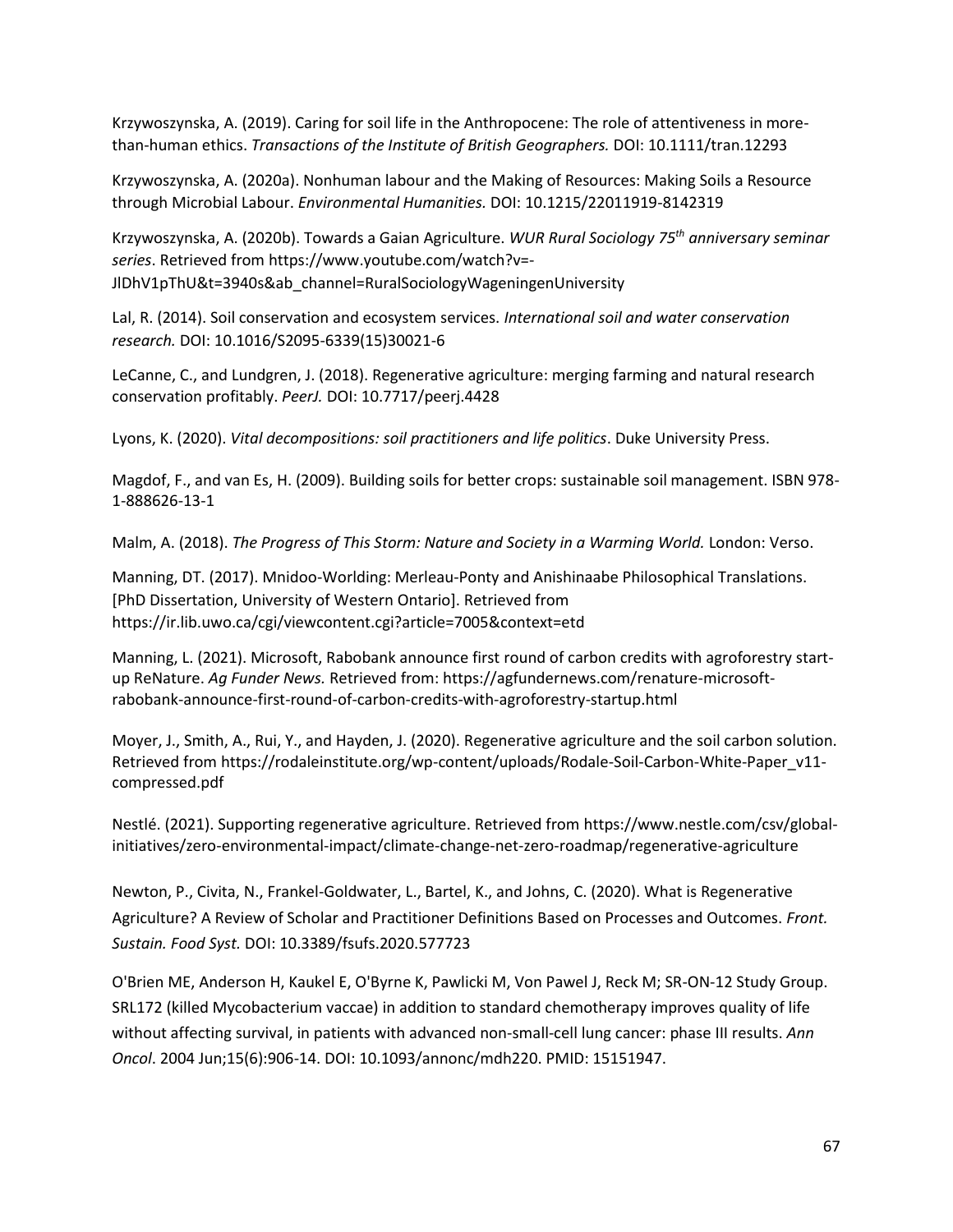O'Keefe, E. (2021). Bill Gates: America's top farmland owner. Retrieved from: <https://landreport.com/2021/01/bill-gates-americas-top-farmland-owner/>

Ofstehage, A., & Nehring, R. (2021) No-till agriculture and the deception of sustainability in Brazil, International Journal of Agricultural Sustainability, 19:3-4, 335- 348, DOI: 10.1080/14735903.2021.1910419

Paustian, K., Lehmann, J., Ogle, S., Reay, D., Philip Robertson, G., and Smith, P. (2016). Climate-smart soils. *Nature.* DOI**:**10.1038/nature17174

Powlson, D., Stirling, C., Jat, M., Gerard, B., Palm, C., Sanchez, P., and Cassman, K. (2014). Limited potential of no-till agriculture for climate change mitigation. *Nature Climate Change.* DOI: 10.1038/NCLIMATE2292

Puig de la Bellacasa, M. (2015) Making time for soil: technoscientific futurity and the pace of care. *Social Studies of Science.* DOI: 10.1177/0306312715599851

Puig de la Bellacasa, M. (2019). Re-animating soils: transforming human-soil affections through science, culture and community. *The Sociological Review Monographs.* DOI: 10.1177/0038026119830601

Regenerative Organic Certified. (2021). Framework for Regenerative Organic Certified, version 4. Retrieved from: https://regenorganic.org/wp-content/uploads/2021/02/ROC\_ROC\_STD\_FR\_v5.pdf

Rodale Institute. (2014). Regenerative agriculture and climate change: a down-to-earth solution to global warming. Retrieved from https://rodaleinstitute.org/wp-content/uploads/rodale-white-paper.pdf

Rodale, R. (1983). Breaking new ground: the search for a sustainable agriculture. The Futurist 1: 15-20.

Savory Institute. (2018). Land to Market Ecological Outcome Verification, version 1. Retrieved from https://savory.global/wp-content/uploads/2018/08/0828\_EOVDoc.pdf

Schreefel, L., Schulte, R.P.O., de Boer, I.J.M., Pas Schrijver, A., and van Zanten, H.H.E. (2020). Regenerative agriculture – the soil is the base. *Global Food Security.* DOI: 10.1016/j.gfs.2020.100404

Schulte, RPO., Bampa, F., Bardy, M., Coyle, C., Creamer, RE., Fealy, R., Gardi, C., Ghaley, BB., Jordan, P., Laudon, H., O'Donoghue, C., O'hUallachain, D., O'Sullivan, L., Rutgers, M., Six, J., Toth, GL, and Vrebos, D. (2015). Making the Most of Our Land: Managing Soil Functions from Local to Continental Scale. *Frontiers in Environmental Science.* DOI: 10.3389/fenvs.2015.00081

Sheppard, M. (2013). Restoration Agriculture: a real-world permaculture for farmers. *Austin:* Acres USA.

Shilling, T. (2019). *The Glen.* Retrieved from https://www.instagram.com/p/CXedYJyPxKLeiWkK7 mgPrMIZmIe82az7kwyh40/ [cover photo]

Simpson, LB. (2014). Land as pedagogy: Nishnaabeg intelligence and rebellious transformation. *Decolonization: Indigeneity, Education, and Society,* 3(3), pp. 1-25.